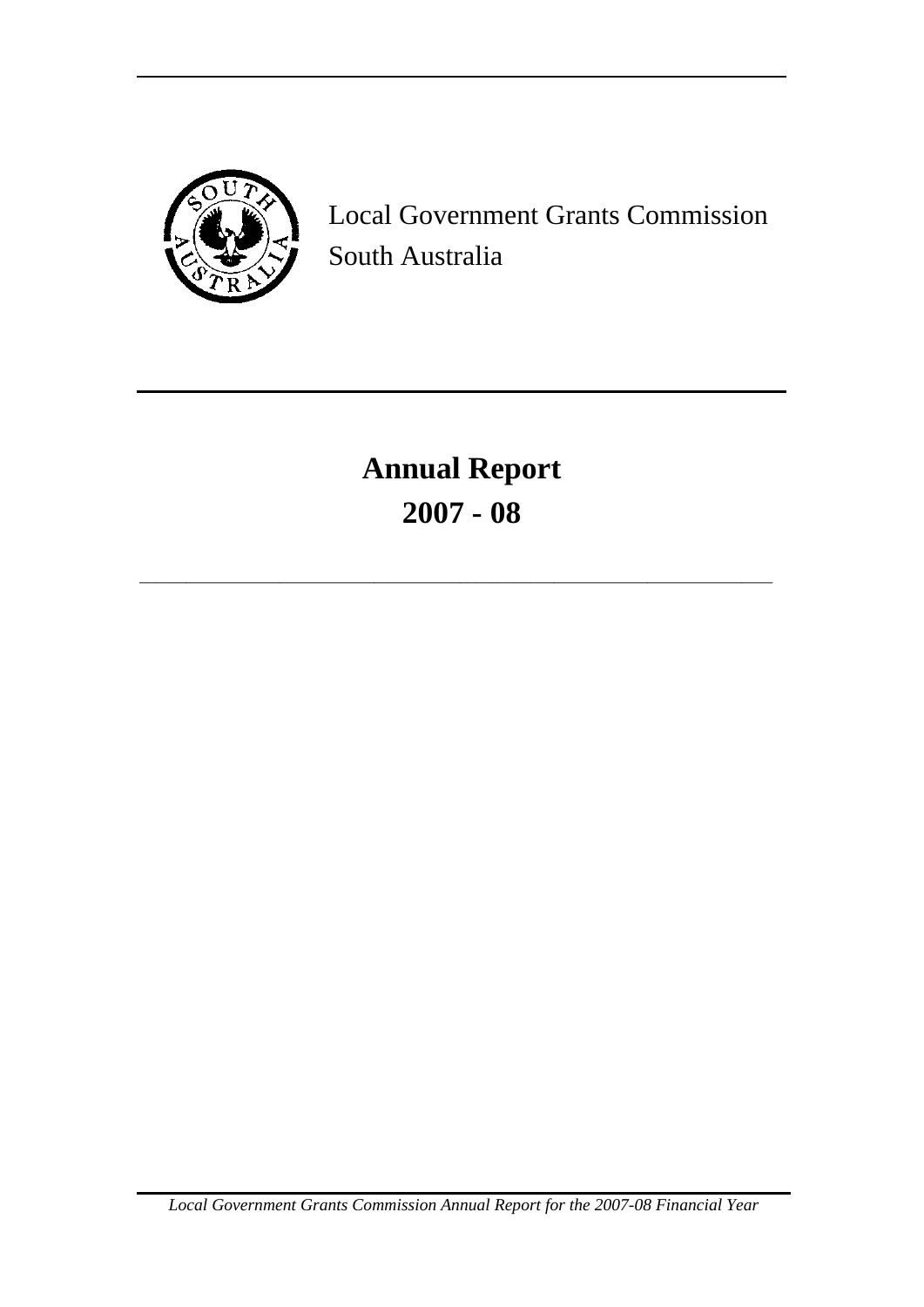The Honourable Gail Gago, MLC Minister for State/Local Government Relations Parliament House ADELAIDE SA 5000

Dear Minister

As Chairman of the South Australian Local Government Grants Commission appointed under the *South Australian Local Government Grants Commission Act 1992*, I have pleasure in presenting you with the Commission's Annual Report for 2007-08.

Yours sincerely

Malcolm Germein AM **CHAIRPERSON**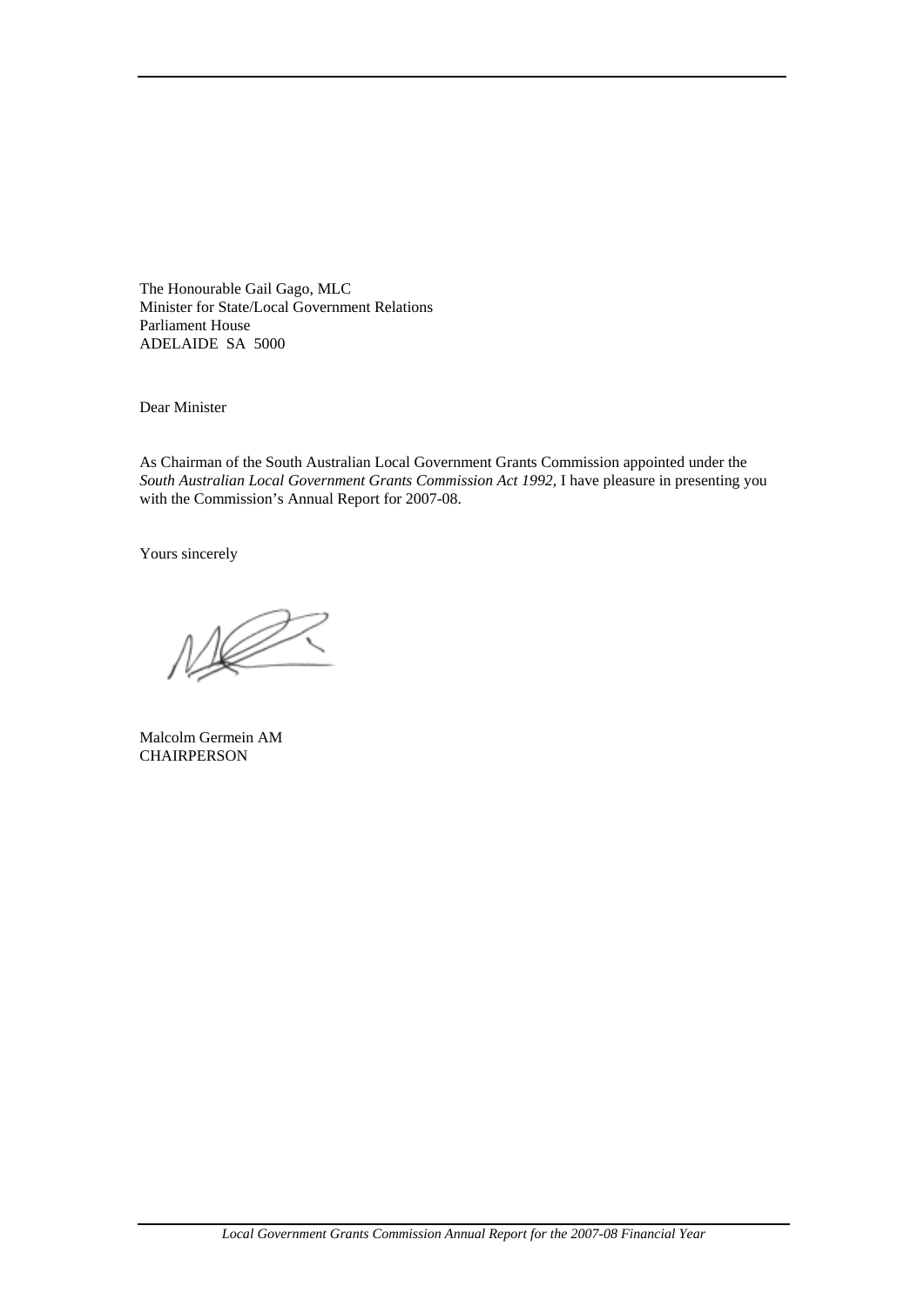# **TABLE OF CONTENTS**

| (i)                                                                                           |  |
|-----------------------------------------------------------------------------------------------|--|
| (ii)                                                                                          |  |
| (iii)<br>(iv)                                                                                 |  |
| (v)                                                                                           |  |
| (vi)                                                                                          |  |
|                                                                                               |  |
| (vii)                                                                                         |  |
|                                                                                               |  |
|                                                                                               |  |
|                                                                                               |  |
|                                                                                               |  |
|                                                                                               |  |
|                                                                                               |  |
| CHAPTER 6 - FINANCIAL ASSISTANCE GRANT ALLOCATIONS FOR 2008-09  17                            |  |
|                                                                                               |  |
|                                                                                               |  |
|                                                                                               |  |
| APPENDIX IV - Road lengths by council by surface type at 30 June 2007 (includes laneways)  23 |  |
| APPENDIX V - Cost Relativity Indicies for the 2008-09 Financial Assistance Grants  24         |  |
|                                                                                               |  |
| APPENDIX V-Cost Relativity Indicies for the 2008-09 Financial Assistance Grants  25           |  |
|                                                                                               |  |
|                                                                                               |  |
|                                                                                               |  |
|                                                                                               |  |
|                                                                                               |  |
| APPENDIX X - 2007 General Information, Supplementary Return & Financial Statements  34        |  |
|                                                                                               |  |
|                                                                                               |  |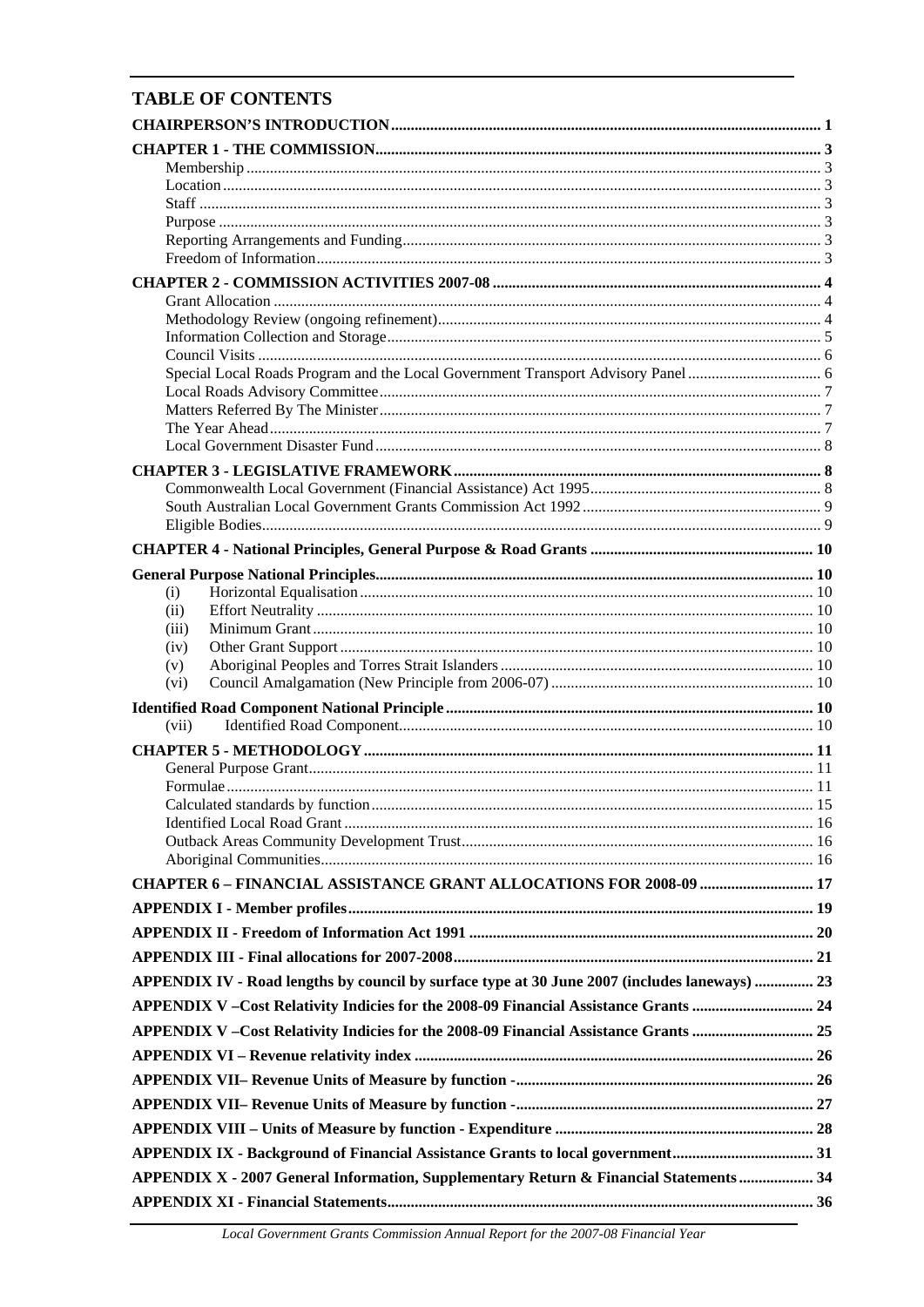# **CHAIRPERSON'S INTRODUCTION**

The main function of the South Australian Local Grants Commission is to make recommendations to the Minister for State/Local Government Relations on the distribution of untied Commonwealth Financial Assistance Grants to local governing authorities in South Australia. Recommendations are made in accordance with the Commonwealth *Local Government (Financial Assistance) Act 1995*.

In 2007-08, the Commission made recommendations on the distribution of Financial Assistance Grants for 2008-09 totalling \$129 million. Of this, \$97.5 million was provided for general financial assistance and \$31.6 million provided for identified local road funding. This represents an increase in general financial assistance from the previous year's grants of 4.41per cent and an increase in identified local road funding of 4.97 per cent.

State shares for the distribution of the general purpose grants are determined on an equal per capita basis, and the Commonwealth *Local Government (Financial Assistance) Act 1995* provides for the continuation of this arrangement. South Australia and the other less populous states have continued to maintain a firm stance on these arrangements for a number of years, holding the view that distribution of grant funding on an equalisation basis would be more equitable and economically efficient method of allocating Commonwealth funding.

The Commission endeavours to continually improve its methodology in allocating funds to local governing authorities. In 2006-07 the Commission completed its review of the expenditure assessment of the current methodology. This involved examining functional expenditure categories to determine whether a wider range of local government functions could be assessed and whether functional units of measure could be more accurately identified.

Following completion of the expenditure review, the Commission also undertook a review of the cost relativity indices for the stormwater maintenance expenditure function. The object of the review was to enhance and update the cost relativity indices (CRI's) and to review the cost driver to provide a more objective and accurate assessment of the relative advantage/disadvantage experienced by each local governing authority in the State for the maintenance of stormwater.

To facilitate the review, a reference group with representatives from councils, the Department of Transport, Energy and Infrastructure and consultants Tonkin Engineering was established and met on four occasions to assist with the development of the updated CRI's. The review confirmed the number of urban properties as the key driver to be used by the Commission in its assessment process.

The revised methodology was implemented for the 2008-09 grant recommendations. The Commission recommended no council receive a decreased grant in 2008-09 greater than minus 0.1%, and increases in grant were capped at 10%. This approach has ensured that the outcomes of the expenditure review are phased into the grant allocation process in future years to minimise the impact on council budgetary processes.

The Commission annually collects a broad range of financial and other data from local governments in South Australia. This data is fundamentally used in the grant calculations, but can also assist councils and other levels of government (and the private sector) in planning, reporting and managing projects affecting the local government sector.

Further work was undertaken throughout 2007-08 to ensure that the Commission's financial data collection form aligned with the sector's Model Financial Statements as they are updated each year. The Commission gratefully acknowledge Mr Max King from the Australian Bureau of Statistics for his assistance with this project, ongoing contribution to the development and refinement of the Commission's data collection tools and processes. Changes to the Supplementary Return are designed to reflect the current reporting practices in place in councils and make the process of preparing the next round of returns easier.

2007-08 has also been significant for the Commission in terms of its staffing. The most significant move during this time has been the promotion of the Commissions Executive Officer, Jane Gascoigne. Jane joined the Grants Commission in 1996 and has occupied the position if Executive Officer for over 10 years.

Working with the Commission, Jane has been instrumental in ensuring that the Grants Commission is well informed of developments within local government and had the necessary tools to ensure that Financial Assistance Grants have been provided to councils within South Australia in line with the National Principles.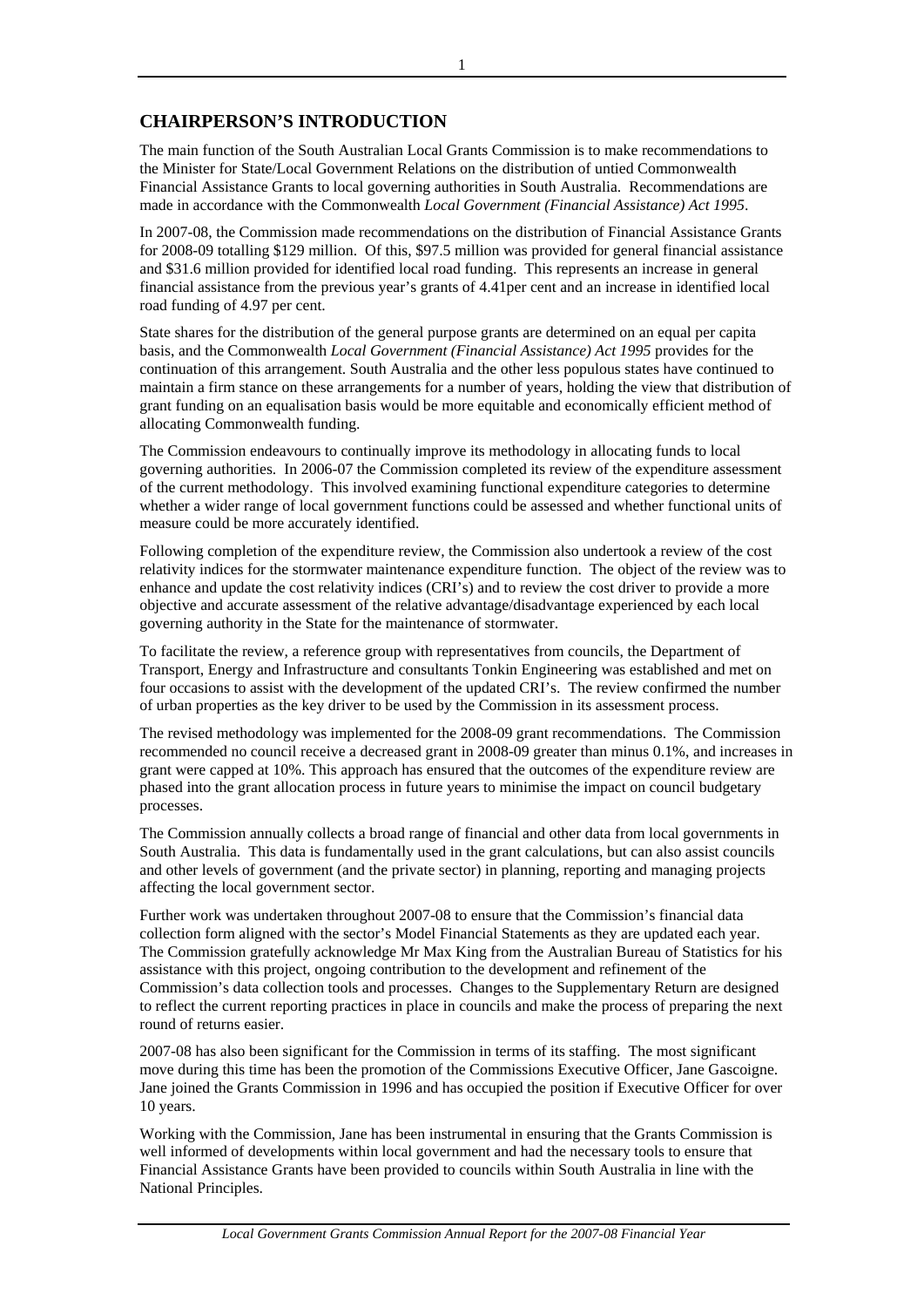Jane's work has seen a number of significant developments within the Commission, including:

- A major review of the Grants Methodology in 1998 and continual review of elements of the Methodology in the years since the major review;
- Development of accurate road length data and GIS mapping for local government starting in 2002;
- Taking over the collection of local government finance statistics from the Australian Bureau of Statistics in 2003;
- Working with Grants Commission staff from across Australia to ensure that South Australia benefits from the latest developments; and
- Canvassing the Commonwealth at every opportunity on behalf of councils to secure additional road funding for South Australia.

Jane's work to develop strong relationships with Councils, the Local Government Association, the Australian Local Government Association, the Commonwealth Grants Commission, the National Office of Local Government, Australian Bureau of Statistics and many other organisations have greatly enhanced the Commissions ability to provide appropriate grant outcomes for local councils.

While Jane has taken on a greater role in the office as Director, Local Government Grants and Regional Communities, she retains overall responsibility for the staff of the Commission and will be of enormous support. The Commission and staff thank Jane for her hard work over a long period of time and wish her well in her new role.

Project Officers Alex Sgro and Paul Nikou have also moved on to other challenges within the State Government. Their contributions to the work of the Commission have been significant and the Commission also wishes them well in their new roles.

The appointment of a new Executive Officer was finalised toward the end of the year and Mr Peter Ilee will join the Commission at the beginning of July. Peter comes back to the Commission having occupied the role of Project Officer from 2003 to 2005. The Commissioners look forward to working with Peter. Peter will be responsible for appointing other staff when he commences.

In closing, I would like to acknowledge the efforts of Commissioners Mary Patetsos and John Ross and thank Commission staff, Executive Officer Jane Gascoigne and Project Officers Alex Sgro, Paul Nikou and Lyn Skouborg for their contribution during the year.

MALCOLM GERMEIN **CHAIRPERSON**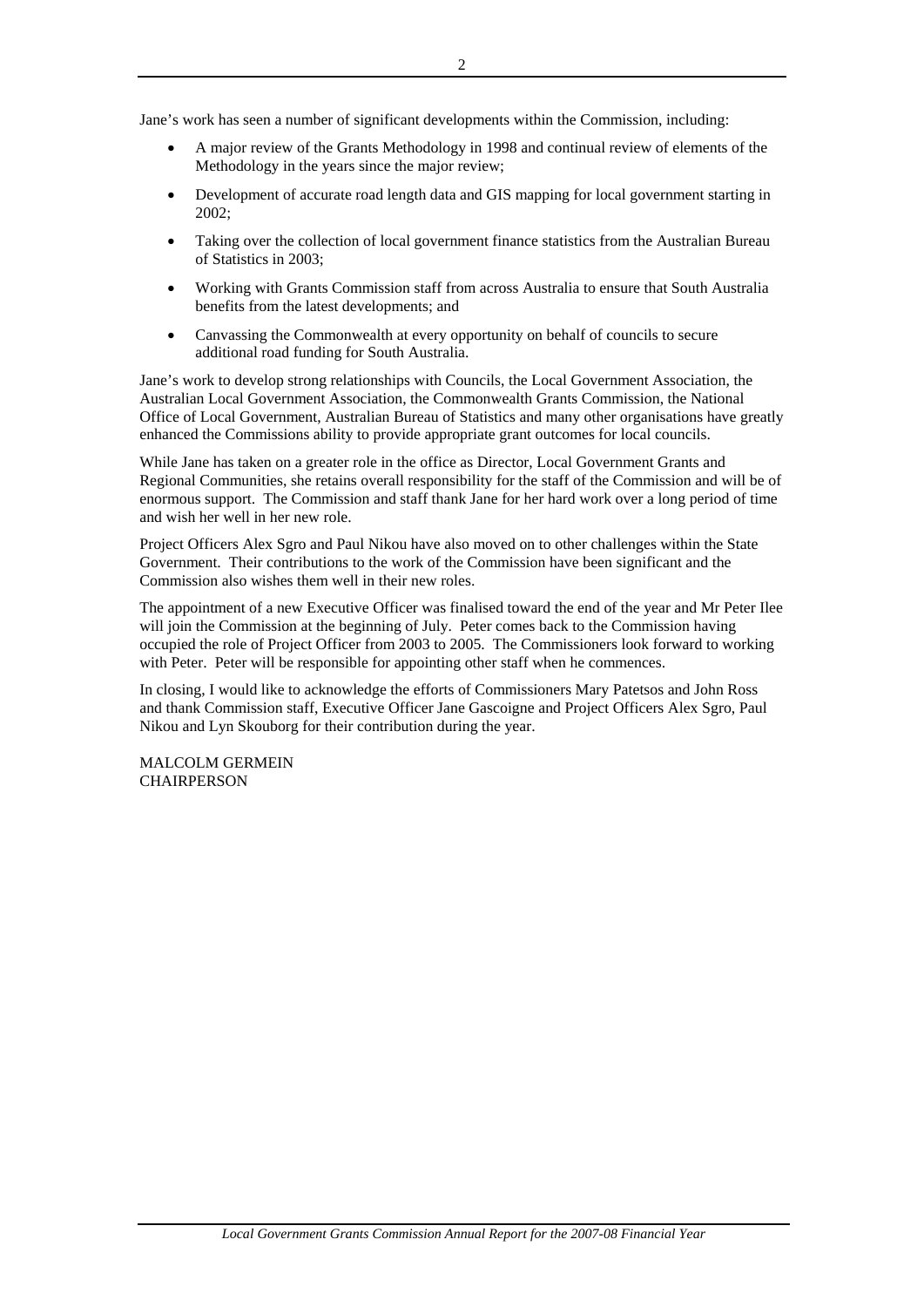# **CHAPTER 1 - THE COMMISSION**

# **Membership**

The South Australian Local Government Grants Commission is an independent statutory authority established under the *South Australian Local Government Grants Commission Act 1992*, which provides for three members who are appointed in a part-time capacity by the Governor. Members are appointed for a five-year term. At the conclusion of this time members are eligible for renomination. Members during 2007-08 were:

- Malcolm Germein, Chairperson from 1 August 1995 until 31 July 2010, joint nominee of the Local Government Association and Minister for State/Local Government Relations (Commissioner since 1992).
- Mary Patetsos, Commissioner from 8 August 2002 until 31 August 2012, nominee of the Minister for Local Government.
- John Ross, Commissioner from 11 August 2005 until 31 July 2010, nominee of the Local Government Association

For member profiles see *Appendix 1.*

## **Location**

The Commission's offices are located on Level 7 Roma Mitchell House, 136 North Terrace, Adelaide. Telephone (08) 8204 8719, Fax (08) 8204 8735. E-mail: grants@saugov.sa.gov.au.

## **Staff**

The Commission is funded for four full time staff members employed under the Public Sector Management Act. As at 30 June 2008, the position of Executive Officer had just been filled and Peter Ilee is due to return to the Commission in July 2008. Lyn Skouborg continues as Project Officer and selection processes are underway to fill the two remaining project officer positions.

## **Purpose**

The Commission is responsible for making recommendations to the Minister for State/Local Government Relations on the distribution of untied Commonwealth Financial Assistance Grants to local governing authorities in South Australia in accordance with State and Federal legislative requirements, which are set out in *Chapter 3*.

## **Reporting Arrangements and Funding**

Administratively, staff of the Commission report to the Director, Local Government Grants and Regional Communities.

The Commission's operations are funded by the State Government from annual budget appropriations. A copy of the Commission's Financial Statements is included in *Appendix XI* of this report.

## **Freedom of Information**

The Commission's Executive Officer is the Principal Officer as defined in the *Freedom of Information Act 1991*. An appointment can be made by phoning (08) 8204 8719 during office hours.

No requests under the *Freedom of Information Act 1991* were received in 2007-08. In accordance with Section 9 of the Act an information statement is provided at *Appendix II.*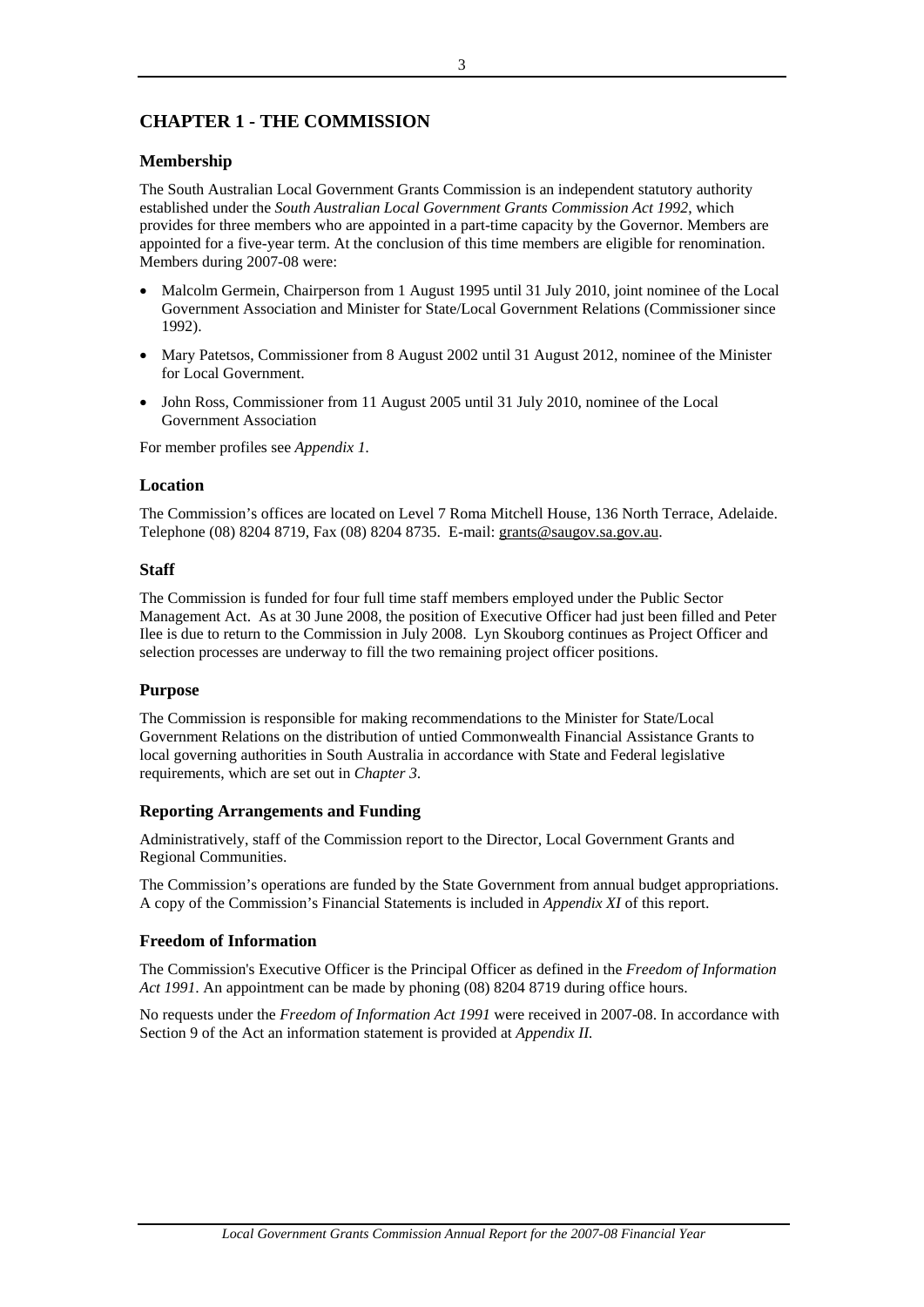# **CHAPTER 2 - COMMISSION ACTIVITIES 2007-08**

# **Grant Allocation**

The total 2007-08 allocation of \$122,095,970 was increased following the end of the financial year by \$1,349,911 after adjustment for CPI. This increase will be passed on to councils in the four quarterly instalments during 2007-08. The actual allocation figure, which includes the adjusted 2007-08 allocations, is shown in *Appendix III.*

For 2008-09 the Commission made recommendations on the distribution of \$129,058,490 that included both the general financial assistance and identified local road grants. A full list of allocations is contained in *Chapter 6*.

The general financial assistance component was \$97,445,421, an increase of 4.41 per cent on 2007-08. The identified local road component was \$31,613,069, an increase of 4.97 per cent.

Allocations were prepared in accordance with national distribution principles, under the Commonwealth *Local Government (Financial Assistance) Act 1995*. The principles are detailed in *Chapter 4.*

## **Methodology Review (ongoing refinement)**

During 1997-98 the Grants Commission completed the first stage of a major review of its general purpose grant methodology. The new methodology was introduced in line with the grant allocations for 1998-99. Changes were phased in over a seven-year period, concluding in 2004-05.

This comprehensive review of the general purpose grant methodology highlighted the need to focus further work on a range of factors associated with roads, in particular the differences between councils in the cost of reconstruction and maintenance of roads and accurately reflecting councils' road lengths.

During 1999-00, the Commission sought the assistance of consultants in undertaking an audit of councils' road length data. This enabled the Commission to map all councils' hard copy road network data into a Geographical Information System (GIS) format. This consistently mapped framework provided a firm foundation for future work.

The consultants worked closely with the data councils supplied to the Commission as part of their General Information Return i.e. road maps and summary data on road lengths by type. The consultants then liaised with councils over the data, to ensure that the information the consultants were mapping was accurate.

While the Commission used the outcome of the road length audit in the allocation of the 2000-01 general purpose grants, the Commission believed that the data would need further refinements and an ongoing commitment to its maintenance.

Early in 2001, the Commission engaged the services of an Engineer on a part time basis to refine the road length data (following updates supplied to the Commission by Councils) and address other ongoing Engineering related concerns and to authenticate the data used in the calculation process.

The revisions to the road length data (as at 30 June 2007) were used in the calculation of the 2007-08 general purpose grants. An updated list of road lengths can be found in *Appendix VIII - Units of Measure - Expenditure.* 

A by-product of the road length audit process has been the production of detailed maps by council, prepared in a GIS format, consistently mapped across the State. The Commission was again able to give councils a copy of their map for their own use, either in hard copy or GIS format.

A listing of road lengths by council by surface type can be found at *Appendix IV.*

Work commenced in 1999 into the factors influencing councils' road reconstruction and maintenance costs and this was continued in 2003-04. The Cost Relativity Indices (CRI's) established in 1999, took into account four of the five factors the Commission believed were influencing councils' road reconstruction and maintenance costs.

These five factors were soil, rainfall, drainage, materials haulage and traffic volume. As a result of the 1999 review, the methodology used for calculating councils' CRI's was refined, however there has been insufficient data to reliably incorporate the influence of traffic volumes in the CRI's. The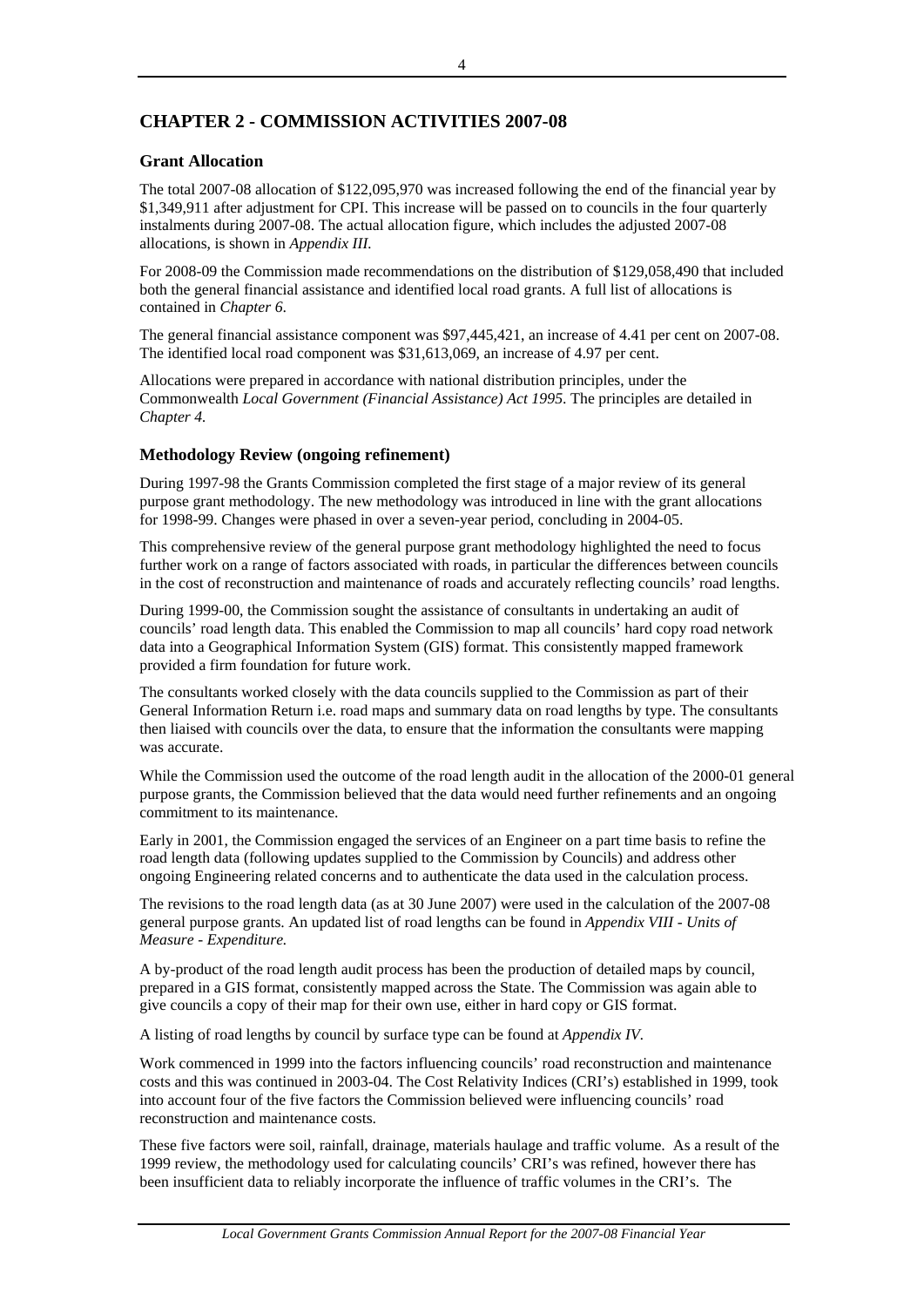Commission continues to believe that traffic volume has a significant impact on the deterioration of the local road network and will continue to explore the use of traffic volume in the future.

A project was commenced in October 2002 to review the indicator used in the methodology to reflect councils' capacity to raise revenue from its community. Currently the Commission uses property values as the sole indicator. The objective of this project was to develop an alternative indicator or an index, which could be used in conjunction with property values, and which would provide, as far as possible, an objective reflection of the capacity of individual councils to raise revenue from their communities.

Following further research, circulation of a summary of findings paper and consultation workshop, the review concluded in early 2004, with the outcomes used in the calculations for the 2004-05 and 2005- 06 grant recommendations.

2005-06 saw the Commission embark on a project to review the expenditure assessments used in the current methodology. Tony Ward of Milbur Consulting Pty Ltd worked with the Commission to review two related aspects of the expenditure assessment.

Part one of the project involved the examination and documentation of the method of depreciation used by local government in South Australia and the benefit or otherwise of its inclusion into the Commission's calculations.

Part two of the project required an examination of the range of expenditure functions currently included in the Commission's assessments and the potential to either include additional expenditure functions or expand the existing functions to include an additional range of expenditure data.

A Reference Group comprising representatives from rural and metropolitan councils, the Local Government Association and Department of Treasury and Finance was formed to assist with the process. Two workshops were conducted which involved council consultation and participation.

Work undertaken in 2006-07 saw the Commission incorporate the results from the methodology review. The inclusion of depreciation in place of capital expenditure and the expansion of the range of expenditure functions currently included were incorporated in the assessment for the 2007-08 grant calculations.

In 2007-08, staff continued to research and develop drivers for those expenditure functions where suitable drivers were not found. As a result, the expanded expenditure functions were included in the 2008-09 grant calculations.

The Commission also undertook a review of the cost relativity indices (previously known as disability factors) for the stormwater maintenance expenditure function. The object of the review was to enhance and update the cost relativity indices (CRI's) and review the cost driver to provide a more objective and accurate assessment of the relative advantage/disadvantage experienced by each local governing authority in the State in relation to maintaining stormwater. Rod Ellis and Drew Jacobi of Tonkin Consulting worked with the Commission to review the CRI's.

As part of the review, a reference group comprising representatives from councils and the Department of Transport, Energy and Infrastructure was established, and met on four occasions to assist with the development of the updated CRI's.

# **Information Collection and Storage**

The Commission maintains an electronic database for calculating grants and for information distribution to councils and other users. The current database contains information including data from annual financial statements and supplements to those statements dating back to 1997-98. Data prior to 1997-98 is at pre-amalgamated council level where appropriate.

Other data includes rates information, valuations and data contained in the General Information Return (employees, road lengths, health inspections, development applications etc.). The Commission received 204 requests for information for the financial year ended 30 June 2007.

Continued refinement of the database occurred during the year to enhance the efficiency of the Commission's operations.

In addition, the Commission maintains a Geographical Information System, road centreline database off site at Tonkin Consulting (see Methodology Review ongoing refinement above).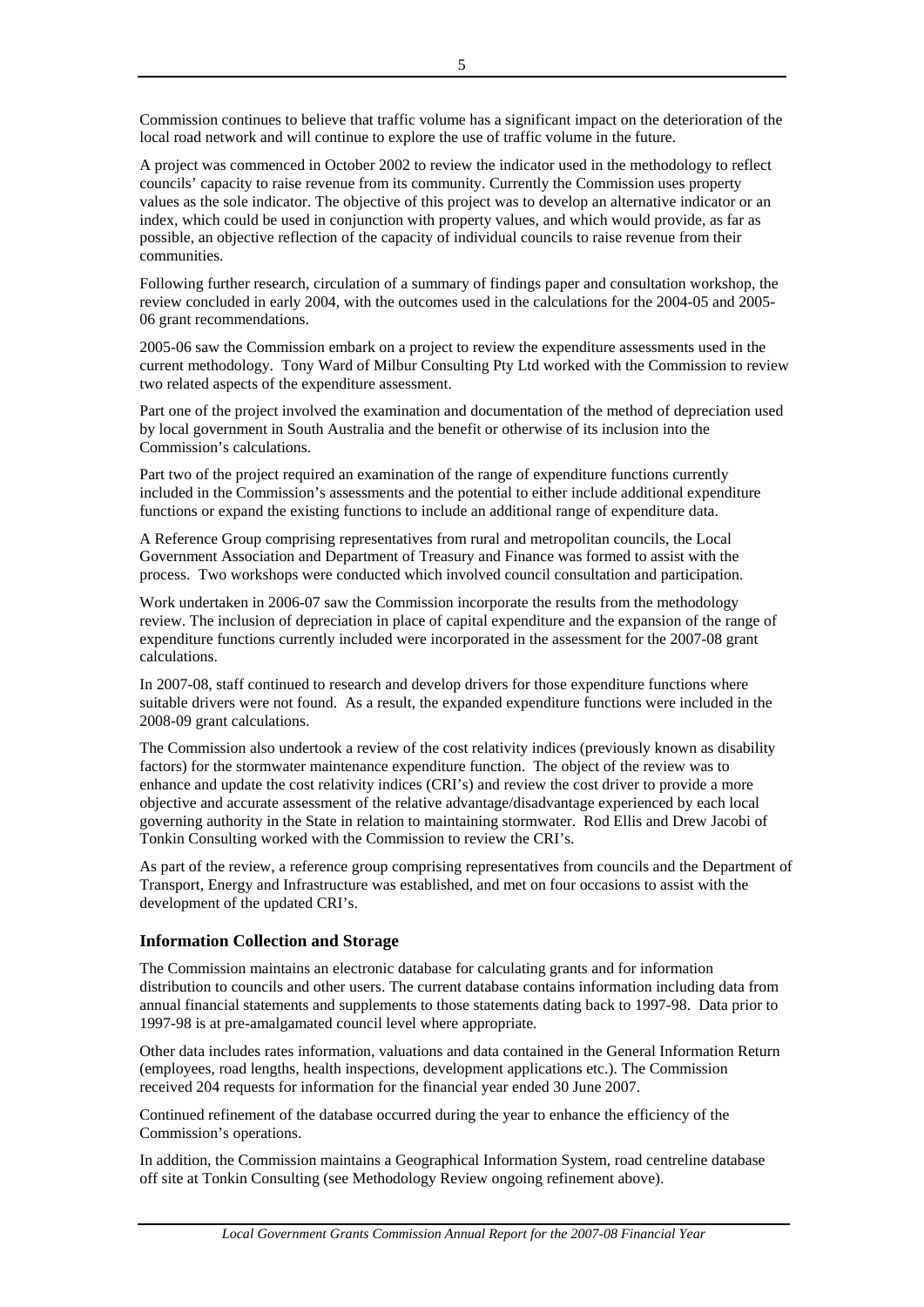A by-product of the road length audit process was the development of the Geographical Information System (GIS) in ArcInfo. Each year the Commission produces detailed hard copy maps by council, prepared in a GIS format, consistently mapped across the State. Should councils prefer, the maps can be downloaded into a range of difference formats e.g. MapInfo.

# **Council Visits**

The Commission undertakes regular visits to councils to provide information and the opportunity for discussion about the grant allocation process. The Commission greatly values these occasions because of the contribution they make to improve the relevance of the granting process.

During 2007-08 Commission members and staff attended 21 meetings at the councils listed below. In addition to these meetings the Grants Commission Executive Officer met with some Chief Executive Officers and Finance Managers to discuss methodological issues.

| <b>Visited in September 2007</b>      | <b>Visited in November 2007</b> | Visited in April 2008          |
|---------------------------------------|---------------------------------|--------------------------------|
| Flinders Ranges Council               | Barossa Council                 | Alexandrina Council            |
| District Council of Mt Remarkable     | Town of Gawler                  | City of Victor Harbor          |
| District Council of Orroroo/Carrieton | Light Regional Council          | District Council of Yankalilla |
| District Council of Peterborough      | District Council of Mallala     | Kangaroo Island Council        |
| Port Augusta City Council             |                                 | City of Marion                 |
|                                       | <b>Visited in March 2008</b>    | City of Adelaide               |
| <b>Visited in October 2007</b>        | Campbelltown City Council       |                                |
| Town of Walkerville                   | Coorong District Council        | Visited in May 2008            |
| City of Burnside                      |                                 | City of Unley                  |
|                                       |                                 | Visited in June 2008           |
|                                       |                                 | City of Onkaparinga            |

## **Special Local Roads Program and the Local Government Transport Advisory Panel**

The Special Local Roads Program was established under the joint approvals of the South Australian Government, Commonwealth Government and Local Government. The program commenced in 1985- 86 and facilitates funding of significant works throughout the State.

Responsibility for preparation and monitoring of a continuing program of projects rested with the Local Roads Advisory Committee until December 2004, when at the request of the Local Government Association, responsibility moved to the Local Government Transport Advisory Panel.

The Local Government Transport Advisory Panel is a Committee of the Local Government Association (LGA), and executive support is provided to the Committee by the LGA. The Committee's main role is to make recommendations to the South Australian Local Government Grants Commission on the allocation of the Special Local Road component of the Financial Assistance Grants. Formal reporting of funding allocations is contained within *Chapter 6* of this report.

The Committee comprises Mayor Brian Hurn, (Mayor, Barossa Council), as Chairperson, Mr Mark Elford (Director, Road Transport Planning, Department of Transport Energy and Infrastructure), Wally Iasiello (Director, Technical Services, Port Adelaide Enfield Council), Mayor Kym McHugh (Alexandrina Council) and Ms Jane Gascoigne (Director, Local Government Grants and Regional Communities). The Committee's Executive Officer is Mr David Hitchcock, an officer of the Local Government Association.

Each year the Committee calls for submissions from Local Government Regional Organisations, which are asked to determine regional priorities within their areas.

For 2008-09 \$4.74 million was allocated to specific projects under the Financial Assistance Grants program, \$2.14 million under the Supplementary Local Road Funding Grant and \$3.75 million under the Special Projects component of the Roads to Recovery Grants. In total \$10.63 million was allocated for 2008-09.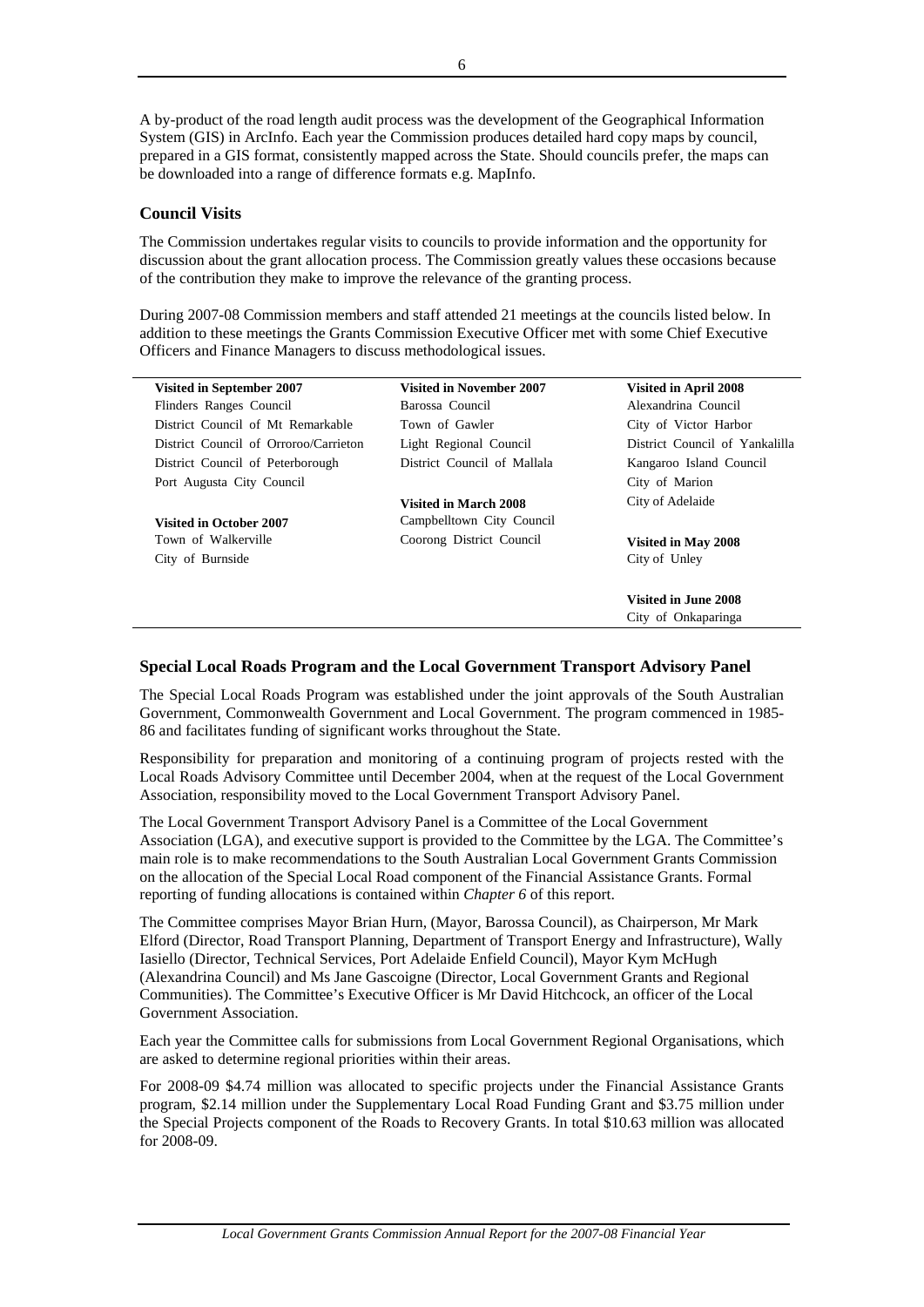# **Local Roads Advisory Committee**

The Local Roads Advisory Committee is a committee of Transport SA. It no longer has a role to play in making recommendations to the Grants Commission on the prioritisation of roads for funding under the Special Local Roads Program.

It does however still have responsibility for advising the Minister for Transport, Energy and Infrastructure on the reclassification of roads. For example, where a council wishes a road to be reclassified from local to arterial, this request would go to the Local Roads Advisory Committee.

The Committee comprises Mayor Brian Hurn, (Mayor of the Barossa Council) as Chairperson, Mr Mark Elford (Director, Road Transport Planning, Department of Transport, Energy and Infrastructure), and Ms Jane Gascoigne (Director, Local Government Grants and Regional Communities). The Committee's Executive Officer is Mr Silvio Visentin, an officer of the Department of Transport.

During 2007-08, the Committee continued work to enhance its methodology for reclassifying roads. The new Guidelines were published by the Minister for Transport, Energy and Infrastructure in July 2008.

# **Matters Referred By The Minister**

Under Section 20 of the State Act, the Minister for State/Local Government Relations may refer matters to the Commission for report. There were no references to the Commission under this section during 2007-08.

# **The Year Ahead**

While the Commission endeavours to continually improve its methodology in allocating funds to local governing authorities, the appointment of a new Executive Officer and new project officers represent a year of consolidation for the Commission in 2008-09.

The new Executive Officer and staff will use 2008-09 to become fully conversant with the methodology used by the Commission and sources of information used in developing recommendations. Some preparatory work will be done to identify areas of the methodology to be reviewed in 2009-10.

Working with the Local Government Association, the Commission has identified approximately 30 councils who require assistance in the development of their asset management plans. Financial assistance of approximately \$8,000 will be provided to each council in 2008-09.

The Commission will be developing and launching its own independent website in 2008-09. The website will help to better meet the needs of the South Australian Grants Commission's audience and provide extra information not previously accessible to the wider community.

Collection and dissemination of South Australia's Local Government Finance Statistics will again be a major focus in 2008-09. The Commission will continue to work with the Local Government Association, Office for State/Local Government Relations, Local Government Financial Management Group and the Australian Bureau of Statistics on standardising data collection forms and making the provision of information as easy as possible for councils.

Accurate road length data is an essential element in the grant calculations. Existing data stored on the Commission's offsite Geographical Information System (GIS) will continue to be refined in association with councils during the year. The Commission will offer the road length data to councils in either CD format or hard copy map.

Understanding the needs and funding requirements of Aboriginal Communities is an ongoing responsibility of the Commission. The Commission will continue to monitor developments in the administration of the Aboriginal Communities in 2008-09 and respond to changes in grant funding in line with the National Principles as necessary.

The Commission will sustain its active council visiting program in 2008-09. These sessions provide a unique opportunity to discuss the grant allocation process. The Commission values the chance to explain to councils methodology details, and be advised of specific issues facing council.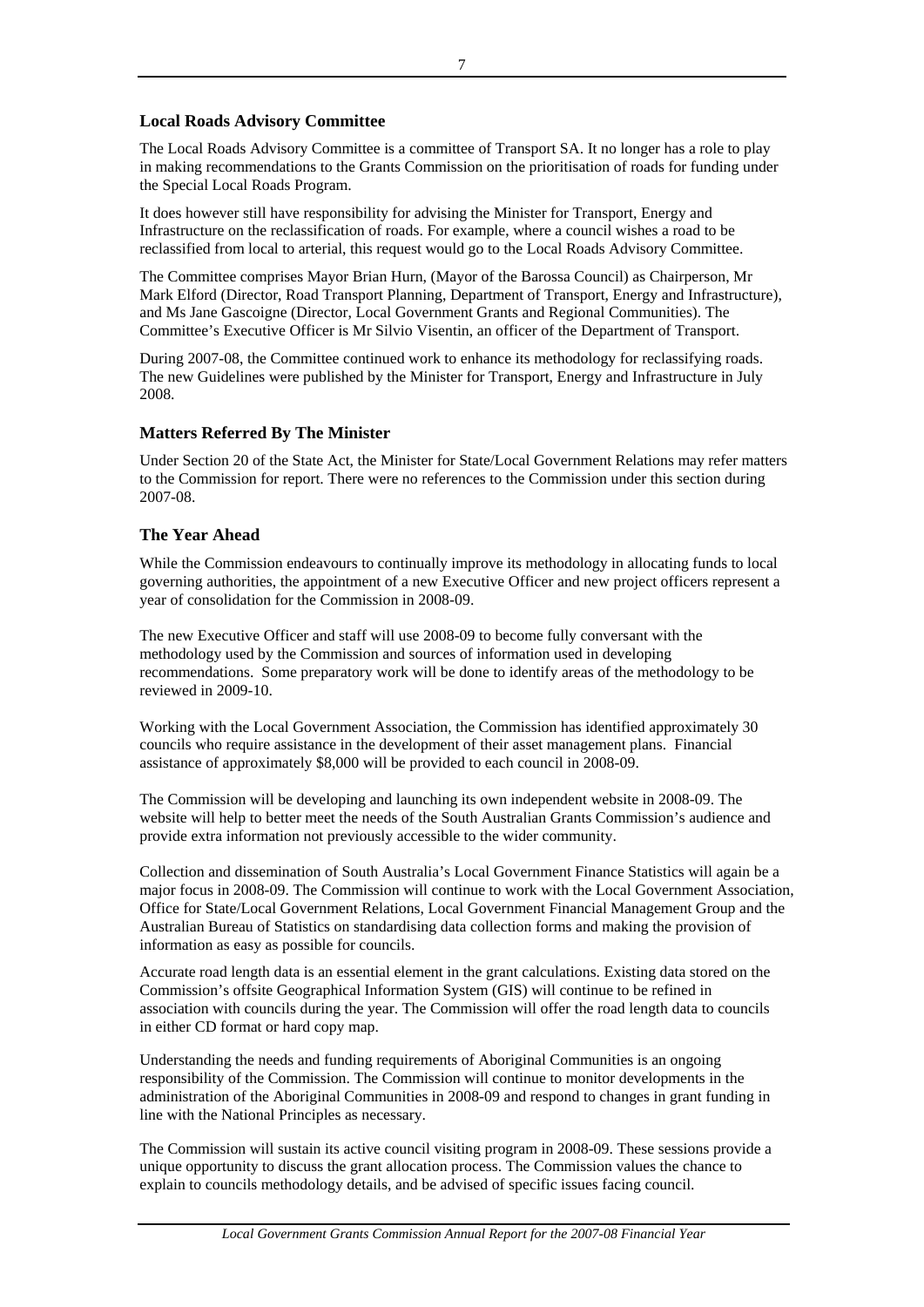# **Local Government Disaster Fund**

The Commission's staff provides administrative support to the Local Government Disaster Fund Management Committee on a fee for service basis. For the financial year ended 30 June 2008, the Management Committee made recommendations to the Treasurer for payments of \$6.2 million to councils primarily in respect of storm damage and bushfires. Approved by the Treasurer, the recommendations were \$5 million in excess of the original \$1.2 million budget provision for the year.

# **CHAPTER 3 - LEGISLATIVE FRAMEWORK**

## **Commonwealth Local Government (Financial Assistance) Act 1995**

*The Commonwealth Local Government (Financial Assistance) Act 1995* came into effect on 1 July 1995.

The Act provides for:

- a per capita distribution (to the States) for the general financial assistance component;
- the continued separate identification of local road funding and maintenance of existing state shares for that funding;
- a national report on the operation of the Act, specifically the achievement of horizontal equalisation, the methods used by the Commissions, the performance of councils including their efficiency, and the provision of services to Aboriginal & Torres Strait Islander communities; and
- a set of national principles governing the distribution of grants between councils replacing the previous state by state principles. The principles, which provide for a distribution based on horizontal fiscal equalisation (subject to the minimum grant entitlement) are discussed in detail in *Chapter 4*.

The Commission allocated the grants for 2008-2009 in accordance with these principles.

Detailed information about Financial Assistance Grants to local government since 1976 may be found in previous annual reports of the Commission, in special reports of the Commonwealth Grants Commission and in the report of the National Inquiry into Local Government Finance, 1985.

Distribution of the general financial assistance component to States is on a per capita basis. South Australia's share has been reducing as its population as a proportion of the Australian population declines, (see Table 1). State shares of identified local road funding are based on those existing prior to 1991-92, and South Australia receives less than a per capita share, see Table 2.

The total level of grants to Local Government in 2008-2009 has increased in line with estimated inflation and the underlying growth in Commonwealth General Purpose payments to the States.

Entitlements for all States for 2007-2008 and for 2008-2009 are set out in Tables 1 and 2.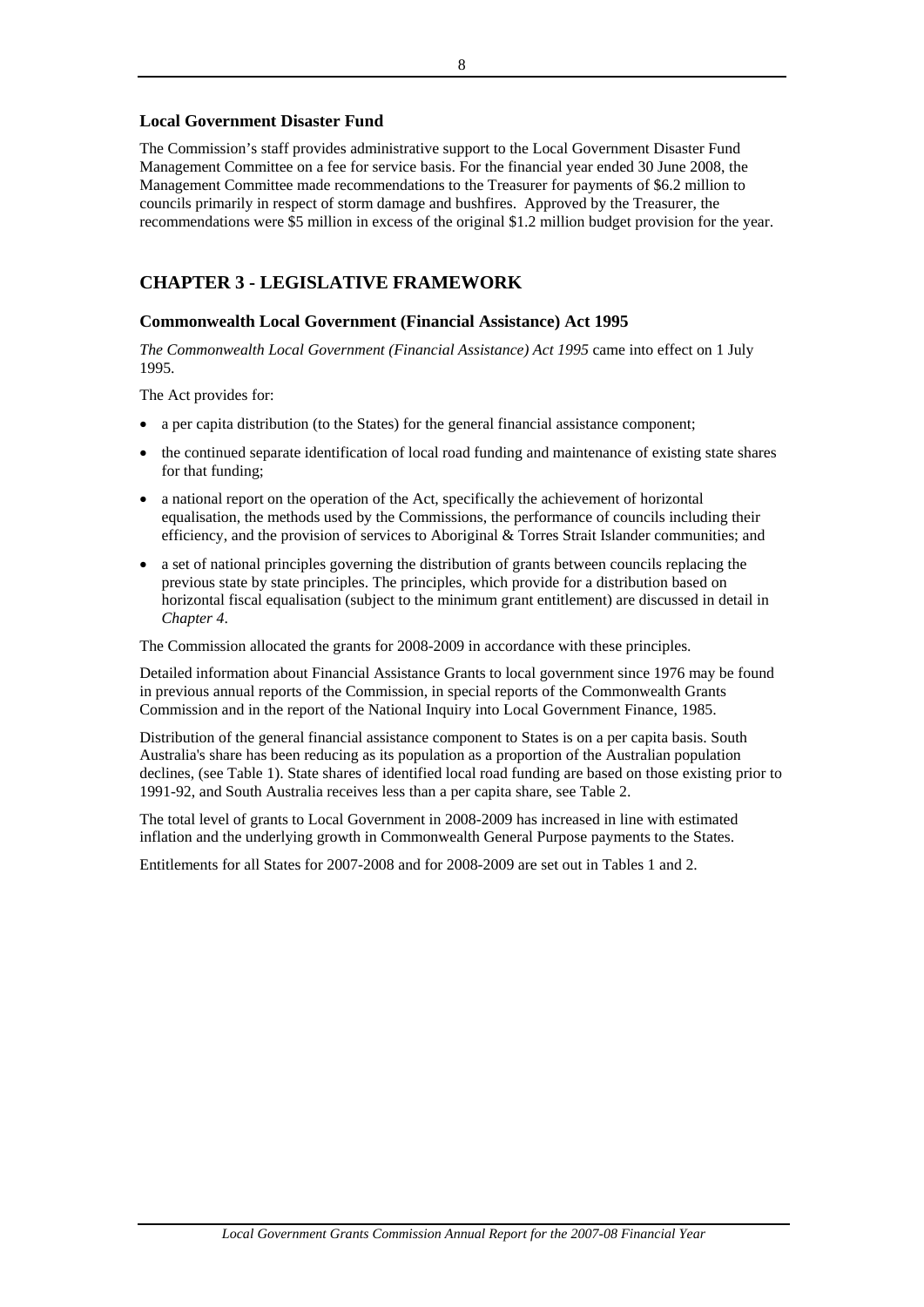|                                     | 2007-08    |            | 2008-09    | % change   |          |
|-------------------------------------|------------|------------|------------|------------|----------|
| State                               | Proportion | Allocation | Proportion | Allocation | 07/08 to |
|                                     |            | (Actual)   |            | (Estimate) | 08/09.   |
|                                     | $(\% )$    | (Smill)    | (%)        | (\$mill)   | (%)      |
| New South Wales                     | 32.88      | 406.05     | 32.71      | 424.02     | 4.42     |
| Victoria                            | 24.77      | 305.91     | 24.77      | 321.12     | 4.97     |
| Queensland                          | 19.82      | 244.75     | 19.97      | 258.82     | 5.75     |
| Western Australia                   | 9.98       | 123.30     | 10.06      | 130.43     | 5.78     |
| South Australia                     | 7.56       | 93.33      | 7.52       | 97.45      | 4.41     |
| Tasmania                            | 2.36       | 29.13      | 2.34       | 30.35      | 4.18     |
| <b>Northern Territory</b>           | 1.02       | 12.59      | 1.03       | 13.32      | 5.78     |
| <b>Australian Capital Territory</b> | 1.61       | 19.93      | 1.61       | 20.86      | 4.70     |
| <b>TOTAL</b>                        | 100.00     | 1234.99    | 100.00     | 1296.36    | 4.97     |

# **TABLE 1 - Commonwealth General Purpose Financial Assistance for Local Government, State and Territory Entitlements 2007-08 and 2008-09**

# **TABLE 2 - Commonwealth Identified Local Road Grants for Local Government,**

## **State and Territory Entitlements 2007-08 and 2008-09**

|                                     | 2007-08    |            | 2008-09    | % change   |          |
|-------------------------------------|------------|------------|------------|------------|----------|
| <b>State</b>                        | Proportion | Allocation | Proportion | Allocation | 07/08 to |
|                                     |            | (Actual)   |            | (Estimate) | 08/09.   |
|                                     | (%)        | (\$mill)   | (%)        | (\$mill)   | (%)      |
| New South Wales                     | 29.01      | 158.99     | 29.01      | 166.89     | 4.97     |
| Victoria                            | 20.62      | 112.98     | 20.62      | 118.59     | 4.97     |
| Queensland                          | 18.74      | 102.68     | 18.74      | 107.78     | 4.97     |
| Western Australia                   | 15.29      | 83.79      | 15.29      | 87.95      | 4.97     |
| South Australia                     | 5.50       | 30.12      | 5.50       | 31.61      | 4.97     |
| Tasmania                            | 5.30       | 29.04      | 5.30       | 30.48      | 4.97     |
| Northern Territory                  | 2.34       | 12.84      | 2.34       | 13.47      | 4.97     |
| <b>Australian Capital Territory</b> | 3.21       | 17.57      | 3.21       | 18.45      | 4.97     |
| <b>TOTAL</b>                        | 100.00     | 548.00     | 100.00     | 575.24     | 4.97     |

# **South Australian Local Government Grants Commission Act 1992**

The original State Act was proclaimed in 1976 to establish the Commission, its membership, functions and responsibilities in accordance with the provisions of the Commonwealth Act.

It was repealed and replaced with the present Act in 1992 to, amongst other things, embody new arrangements agreed with local government in the areas of membership and reporting.

# **Eligible Bodies**

For the 2008-2009 allocations there were 68 councils, the Outback Areas Community Development Trust and five Aboriginal communities eligible for grants*.*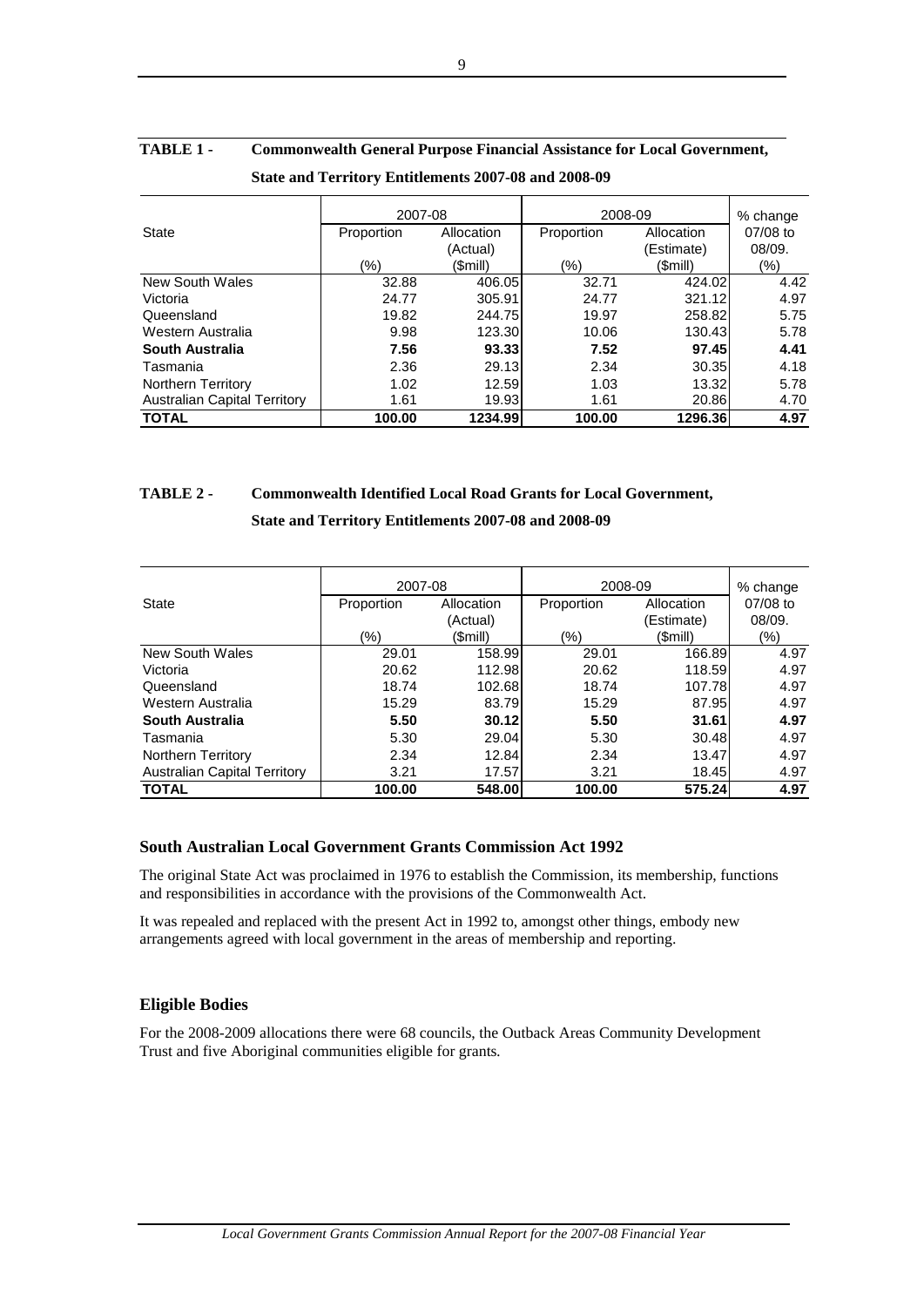# **CHAPTER 4 - National Principles, General Purpose & Road Grants**

The national principles contained within the *Commonwealth Local Government (Financial Assistance) Act 1995* underpin the methodology employed by the Commission in the distribution process.

There are six main principles for general purpose grants and an additional one for road grants. They are:

# **General Purpose National Principles**

## **(i) Horizontal Equalisation**

The equalisation component of the Financial Assistance Grants will be allocated to local governing bodies, as far as practicable, on a full horizontal equalisation basis as defined by the *Local Government (Financial Assistance) Act, 1995*. This is a basis that ensures that each local governing body in the State/Territory is able to function by reasonable effort, at a standard not lower than the average standard of other local governing bodies in the State. It takes account of differences in the expenditure required by those local governing bodies in the performance of their function and in the capacity of those local governing bodies to raise revenue.

# **(ii) Effort Neutrality**

An effort or policy neutral approach will be used in assessing expenditure requirements and revenue raising capacity of each local governing body. This means as far as practicable, policies of individual local governing bodies in terms of expenditure and revenue effort will not affect the grant determination.

## **(iii) Minimum Grant**

The minimum general purpose grant allocation for a local governing body will be not less than the amount to which the local governing body would be entitled if 30% of the total amount of equalisation component funds for the State/Territory were allocated on a per capita basis.

## **(iv) Other Grant Support**

Other relevant grant support provided to local governing bodies to meet any of the expenditure needs assessed should be taken into account using an inclusion approach.

## **(v) Aboriginal Peoples and Torres Strait Islanders**

Financial assistance shall be allocated to councils in a way that recognises the needs of Aboriginal and Torres Strait Islander people within their boundaries.

## **(vi) Council Amalgamation (New Principle from 2006-07)**

Where two or more local governing bodies are amalgamated into a single body, the general purpose grant provided to the new body for each of the four years following amalgamation, should be the total of the amounts that would have been provided to the former bodies in each of those years if they had remained separate entities.

# **Identified Road Component National Principle**

## **(vii) Identified Road Component**

The identified road component of the Financial Assistance Grants should be allocated to local governing bodies as far as practicable on the basis of the relative needs of each local governing body for roads expenditure and to preserve its road assets. In assessing roads needs relevant considerations include length, type and usage of roads in each local governing area.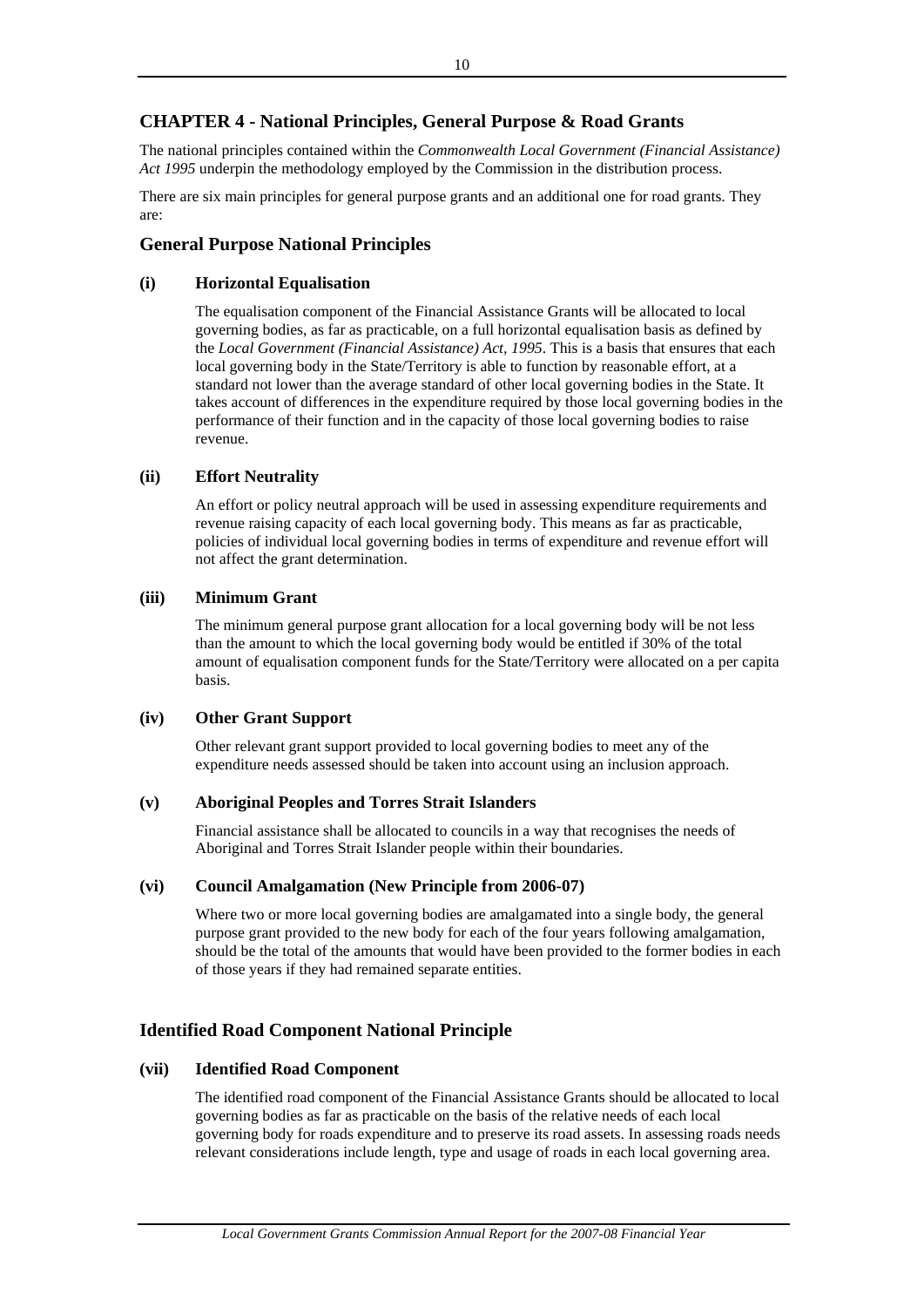# **CHAPTER 5 - METHODOLOGY**

## **General Purpose Grant**

The methodology used to assess the general purpose component of the Local Government Financial Assistance Grants is intended to achieve an allocation of grants to local governing bodies in the State consistent with the National Principles. The over-riding principle is one of Horizontal Fiscal Equalisation, which is constrained by a requirement that each local governing body must receive a minimum entitlement per head of population as prescribed in the Commonwealth legislation.

The South Australian Local Government Grants Commission uses a direct assessment approach to the calculations. This involves the separate estimation of a component revenue grant and a component expenditure grant for each council, which are aggregated to determine each council's overall equalisation need. Available funds are distributed in accordance with the relativities established through this process and adjustments are made as necessary to ensure the per capita minimum entitlement is met for each council. For local governing bodies outside the incorporated areas (the Outback Areas Community Development Trust and five Aboriginal Communities) allocations are made on a per capita basis.

A standard formula is used as a basis for both the revenue and expenditure component grants.

## **Formulae**

#### *General financial assistance*

The formula for the calculation of the raw revenue grants can be expressed as:

$$
G = P_C \times S \times \left[ \left( \frac{Us}{Ps} \times RRIs \right) - \left( \frac{U_C}{P_C} \times RRI_C \right) \right]
$$

Similarly, the formula for the calculation of the raw expenditure grants can be expressed as:

$$
G = Pc \times S \times \left[ \left( \frac{Uc}{P_c} \times CRIc \right) - \left( \frac{U_s}{P_s} \times CRI_s \right) \right]
$$

Subscripts of s or c are used to describe whether it applies to the state or a particular council.

 $G =$  council's calculated relative need assessment

 $P =$  population

 $U =$  unit of measure. Some units of measure are multiplied by a weight.

 $S =$  standard, be it cost or revenue  $=$  *expenditure or income* 

*U RRI* = Revenue Relativity Index. *CRI =* Cost Relativity Index (previously known as the disability factor). They are centred around 1.00, i.e., *RRIs or CRIs* equals 1.00. If more than one CRI exists for any function then they are multiplied together to give an overall CRI for that function.

In the revenue calculations for both residential and rural assessments, the Commission has calculated a revenue relativity index based on the SEIFA Index of Economic Resources. Where no revenue relativity index exists the  $RRI<sub>c</sub> = 1.0$ . For a list of the Revenue Relativity Indices applied to this year's valuation data, see *Appendix VI.*

Currently in all expenditure calculations with the exception of roads, stormwater and waste management there are no disability factors applied, and consequently  $CRI_c = 1.0$ .

The raw grants, calculated for all functions using the above formulae, both on the revenue and expenditure sides, are then totalled to give each council's total raw grant figure. Any council whose raw calculation per head is less than the per capita figure, (\$18.45 for 2008-09), then has the per capita figure applied. The balance of the allocated amount is then apportioned to the remaining councils based on their calculated proportion of the raw grant. Commission determined limits are then applied to minimise the impact on council's budgetary processes.

In the calculation of the 2008-09 grants, the Commission constrained changes to councils between positive 10% and minus 0.1%. An iterative process is then undertaken until the full allocation is determined.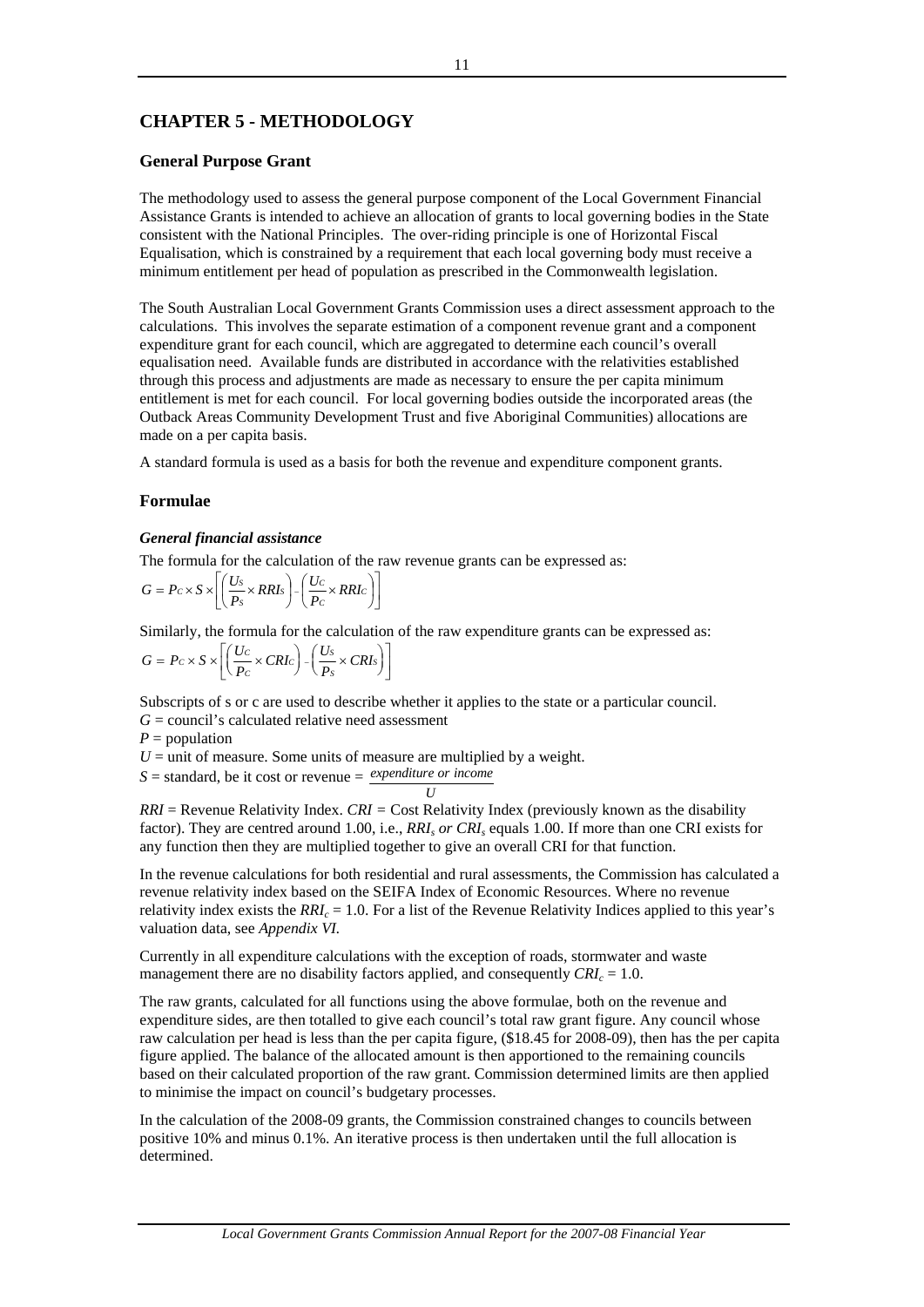## *Component Revenue Grants*

Component revenue grants compensate or penalise councils according to whether their **capacity to raise revenue** from rates is less than or greater than the State average. Councils with below average capacity to raise revenue receive positive component revenue grants and councils with above average capacity receive negative assessments.

The Commission estimates each council's component revenue grant by applying the State average rate in the dollar to the difference between the council's improved capital values per capita multiplied by the *RRIc* and those for the State as a whole, and multiplying this back by the council's population. The State average rate in the dollar is the ratio of total rate revenue to total improved capital values of rateable property. The result shows how much less (or more) rate revenue a council would be able to raise than the average for the State as a whole if it applied the State average rate in the dollar to the capital values of its rateable properties. This calculation is repeated for each of five land use categories, namely;

- residential:
- commercial;
- industrial;
- rural; and
- other.

To overcome fluctuations in the base data, valuations, rate revenue and population are averaged over three years. Revenue Relativity Indices (*RRIc)* are only applied to the residential and rural valuations.

## *Subsidies*

Subsidies that are of the type that most councils receive and are not dependent upon their own special effort i.e. they are effort neutral, are treated by the "inclusion approach". That is, subsidies such as those for library services, and roads are included as a revenue function.

## *Component Expenditure Grants*

Component expenditure grants compensate or penalise councils according to whether the costs of providing a standard range of local government services can be expected to be greater than or less than the average cost for the State as a whole due to factors outside the control of councils. The Commission assesses expenditure needs and a component expenditure grant for each of a range of functions and these are aggregated to give a total component expenditure grant for each council.

The methodology compares each council per capita against the State average. This enables the comparison to be consistent and to compare like with like.

Each function is identified by a main driver or *unit of measure*. This is divided into the total expenditure on the function for the State as a whole to determine the average or *standard cost* for the particular function. For example, in the case of the expenditure function **built-up sealed roads**, "kilometres of built-up sealed roads" is the unit of measure.

Using this example, the length of built-up sealed roads per capita for each council is compared with the State's length of built-up sealed road per capita. The difference, be it positive, negative or zero, is then multiplied by the average cost per kilometre for construction and maintenance of built up sealed roads for the State as a whole (standard cost). This in turn is multiplied back by the council's population to give the component expenditure grant for the function. As already indicated this grant can be positive, negative or zero.

In addition, it is recognised that there may be other factors beyond a council's control which require it to spend more (or less) per unit of measure than the State average, in this example to reconstruct or maintain a kilometre of road. Accordingly, the methodology allows for a *cost relativity index (CRI)*, to be determined for each expenditure function for each council. Indices are centred around 1.0, and are used to inflate or deflate the component grant for each council. In the case of roads, CRI's measure relative costs of factors such as material haulage, soil type, rainfall and drainage.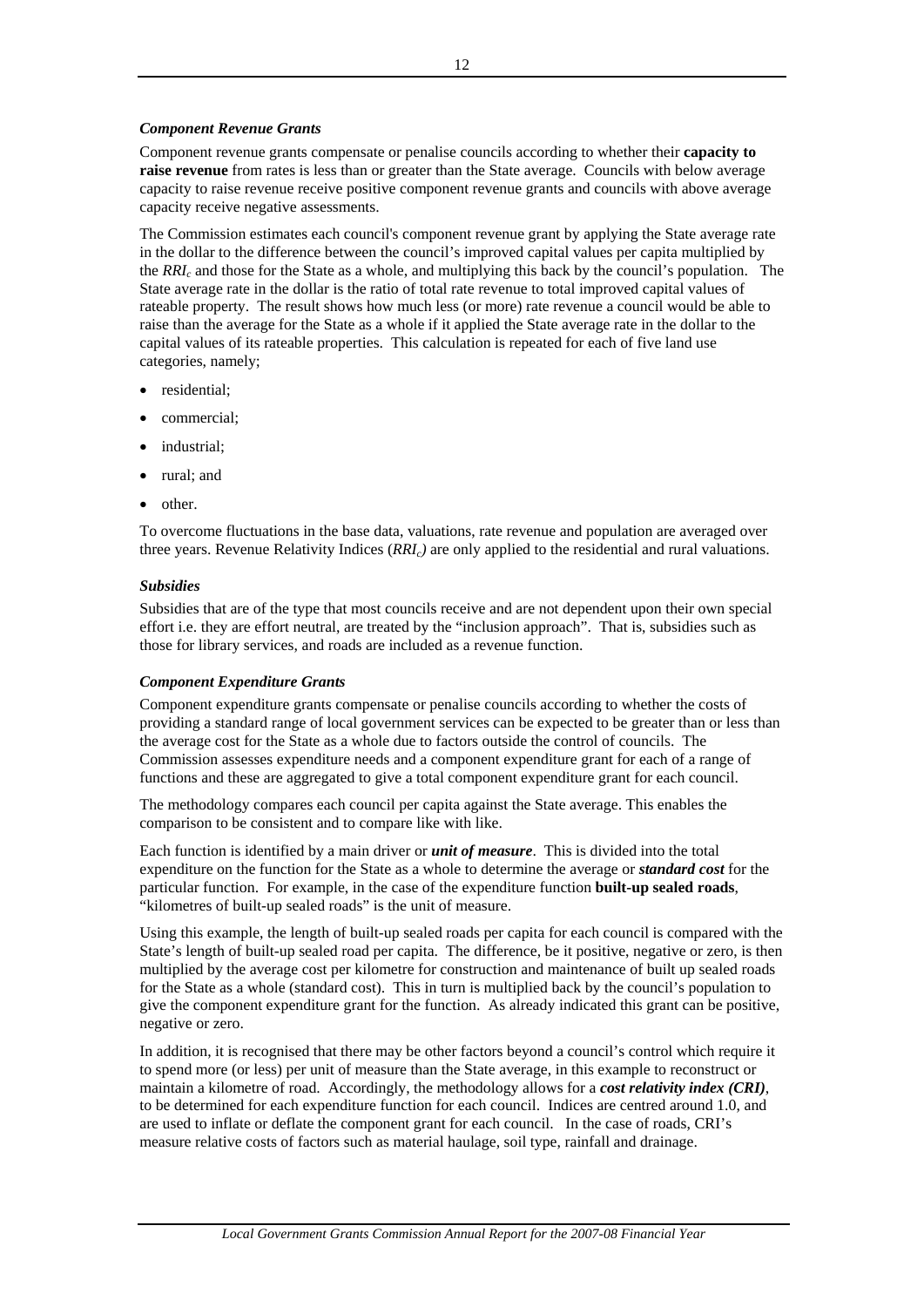To overcome fluctuations in the base data, inputs into the expenditure assessments (with the exception of the newly revised road lengths) are averaged over three years.

The following table details the approach taken to expenditure functions included in the methodology.

| <b>Expenditure Function</b>                    | <b>Standard Cost</b>                  | <b>Units of Measure</b>                                                                        |
|------------------------------------------------|---------------------------------------|------------------------------------------------------------------------------------------------|
| Waste Management                               | Reported<br>expenditures $1$          | Number of residential properties                                                               |
| <b>Aged Care Services</b>                      | Reported<br>expenditures <sup>1</sup> | Population aged 65+ from the ABS Census and<br>estimated resident population                   |
| Services to Families and<br>Children           | Reported<br>expenditures <sup>1</sup> | Population aged 0-14 yrs from the ABS Census<br>and estimated resident population              |
| <b>Health Inspection</b>                       | Reported<br>expenditures <sup>1</sup> | Establishments to inspect                                                                      |
| Libraries                                      | Set at 1.00.                          | Number of library visitors                                                                     |
| Sport and Recreation                           | Reported<br>expenditures <sup>1</sup> | Population aged 5-49 years from the ABS Census<br>and estimated resident population            |
| Sealed Roads - Built- $Up^5$                   | Reported<br>expenditures <sup>1</sup> | Kilometres of built-up sealed road as reported in<br><b>GIR</b>                                |
| Sealed Roads -<br>Non-built-up <sup>5</sup>    | Reported<br>expenditures <sup>1</sup> | Kilometres of non-built-up sealed road as<br>reported in GIR                                   |
| Sealed Roads - Footpaths etc                   | Set at 1.00.                          | Kilometres of built-up sealed road as reported in<br><b>GIR</b>                                |
| Unsealed Roads – Built-up <sup>5</sup>         | Reported<br>expenditures <sup>1</sup> | Kilometres of built-up unsealed road as reported<br>in GIR                                     |
| Unsealed Roads - Non-built-<br>up <sup>5</sup> | Reported<br>expenditures $1$          | Kilometres of non-built-up unsealed road as<br>reported in GIR                                 |
| <b>Unformed Roads</b>                          | Reported<br>expenditures $1$          | Kilometres of unformed road as reported in GIR<br>Roads                                        |
| <b>Stormwater Drainage</b><br>Maintenance 2,3  | Reported<br>expenditures $1$          | Number of urban properties <sup>4</sup>                                                        |
| <b>Community Support</b>                       | Set at 1.00.                          | 3yr average population * SEIFA Advantage<br>Disadvantage CRI                                   |
| Jetties and Wharves                            | Set at 1.00                           | Number of jetties and wharves                                                                  |
| Public Order and Safety                        | Set at 1.00                           | Total number of properties                                                                     |
| Planning and Building<br>Control               | Reported<br>expenditures $1$          | Number of new developments and additions                                                       |
| <b>Bridges</b>                                 | Set at 1.00                           | Number of bridges as reported in GIR                                                           |
| <b>Other Needs Assessments</b>                 | Set at 1.00.                          | Based on Commission determined relative<br>expenditure needs in a number of areas <sup>6</sup> |

1 Councils' expenditures reported in the Commission's Supplementary returns.

- 2 Includes both construction and maintenance activities.
- 3 The Commission has also decided, for these functions, to use CRI's based on the results of a previous consultancy by BC Tonkin and Associates.
- 4 Urban properties = sum [residential properties, commercial properties, industrial properties, exempt residential properties, exempt commercial properties, exempt industrial properties].
- 5 The Commission has for these functions, used CRI's based on the results of a consultancy led by Emcorp and Associates, in association with PPK Environment and Infrastructure. Tonkin Consulting has since refined the results. For a breakdown of each cost relativity indices by type of road, refer *Appendix V*.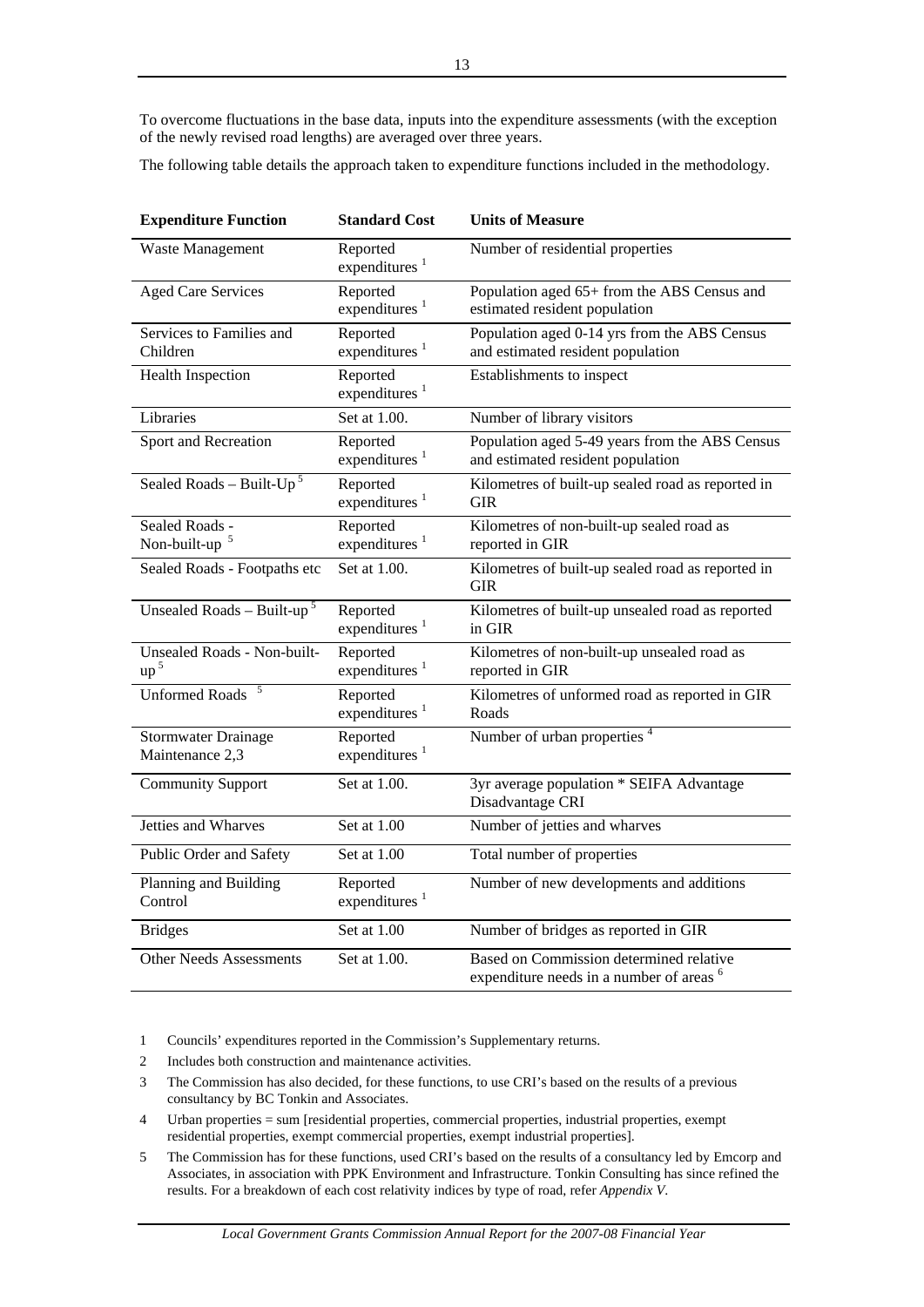- 6 Comprises Commission determined relative expenditure needs with respect to the following:
	- Non-Resident Use / Tourism / Regional Centre assessed to be high, medium or low;
	- Duplication of Facilities identified by the number of urban centres and localities (as determined by the Australian Bureau of Statistics (ABS));
	- Isolation measured as distance from the GPO to the main service centre for the council (as determined by the RAA);
	- Additional recognition of needs of councils with respect to Aboriginal people identified by the proportion of the population identified as Aboriginal or Torres Strait Islander;
	- Unemployment identified by the proportion of the population unemployed;
	- Capital City status gives recognition to such things as the ability of the council to raise revenue from sources other than rates i.e. car parking and from the Wingfield dump, and their extraordinary expenditure need i.e. due to the requirement that they maintain the entire road network within the City, and due to the daily influx of non-resident population.

This final factor *Other Needs Assessment* (also known as *Function 50*) originates from awareness by the Commission that there are many non-quantifiable factors, which may influence a council's expenditure, and that it is not always possible to determine objectively the extent to which a council's expenditure is affected by these factors. The Commission is aware that there are many factors, which may influence a council's expenditure and that it is not always possible to determine objectively the extent to which a council's expenditure is affected by inherent or special factors. Therefore, in determining units of measure and cost relativity indices, the Commission must exercise its judgement based on experience, the evidence submitted to the Commission, and the knowledge gained by the Commission during visits to council areas and as a result of discussions with elected members and staff.

The calculated standards by function are outlined in the next section.-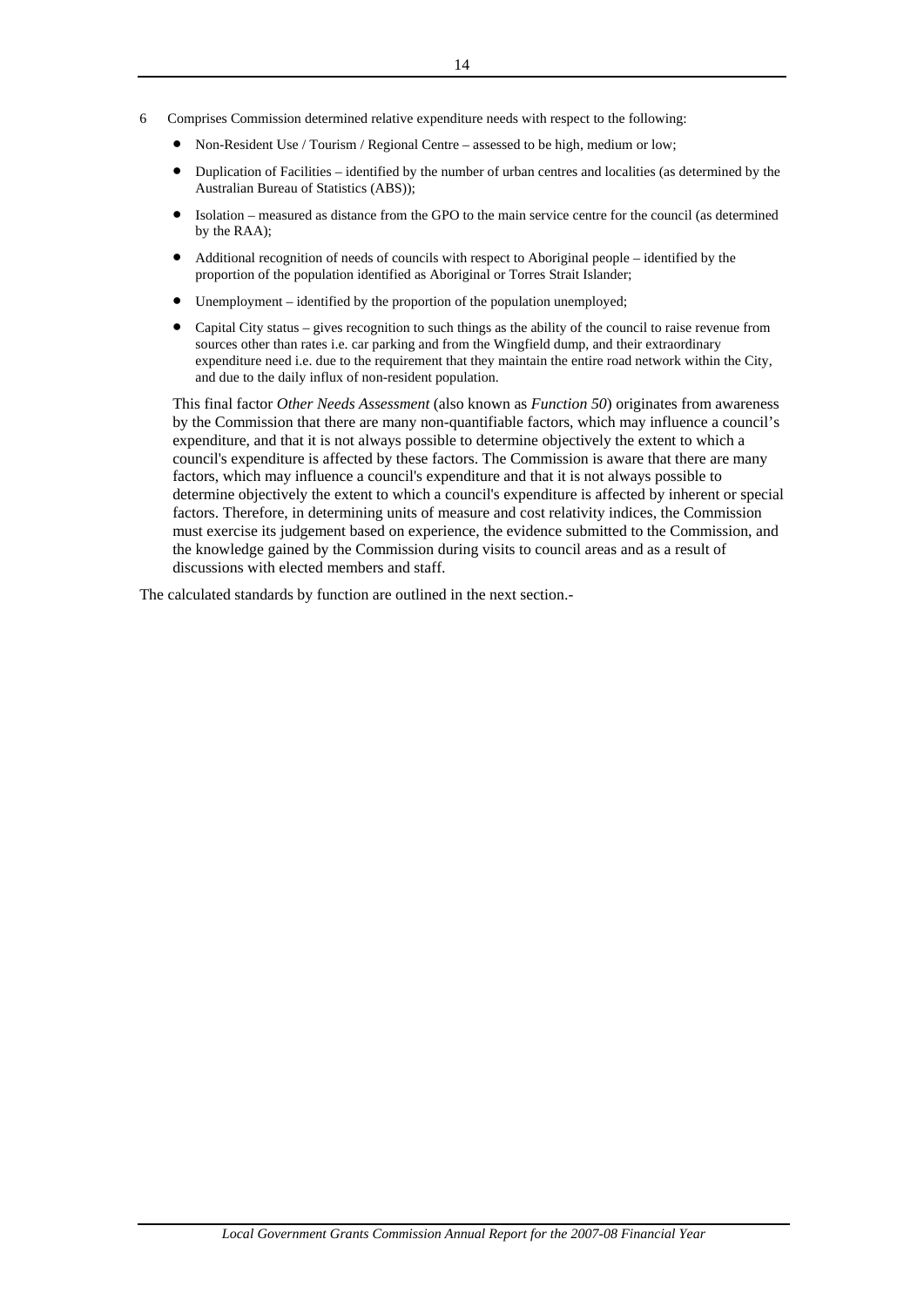#### **Summary of figures by function**

Total Population = 1584413

| <b>Function</b>                   | Standard<br>in Dollars | per Capita<br>Measure<br>Unit of | Measure<br>Units of<br>Total | Measure<br>Unit of                          |
|-----------------------------------|------------------------|----------------------------------|------------------------------|---------------------------------------------|
| <b>Expenditure Functions</b>      |                        |                                  |                              |                                             |
| Waste Management                  | 123.40                 | 0.40945                          |                              | 635,970 No of residential properties        |
| <b>Aged Care Services</b>         | 89.58                  | 0.15096                          |                              | 234,473 Population aged more than 65        |
| Services To Families And Children | 44.26                  | 0.18327                          |                              | 284,666 Population aged 0 to 14             |
| <b>Health Inspection</b>          | 298.76                 | 0.01341                          |                              | 20,823 Establishments to inspect            |
| Libraries                         | 5.18                   | 7.32830                          |                              | 11,382,448 Number of visitors               |
| Sport and Recreation              | 122.28                 | 0.60711                          |                              | 942,976 Population aged 5 to 49             |
| Sealed Roads - Built Up           | 8,164.07               | 0.00649                          |                              | 10,080 Kilometres of sealed builtup         |
| Sealed Roads - Non Built Up       | 8,164.07               | 0.00447                          |                              | 6,950 Kilometres of sealed non-builtup      |
| Sealed Roads - Footpaths etc      | 8,776.56               | 0.00649                          |                              | 10,080 Kilometres of sealed builtup         |
|                                   |                        |                                  |                              | Kilometres of formed and surfaced,          |
| Unsealed Roads - Built Up         | 1,325.29               | 0.00050                          |                              | 784 and natural surface formed builtup      |
|                                   |                        |                                  |                              | road                                        |
|                                   |                        |                                  |                              | Kilometres of formed and surfaced,          |
| Unsealed Roads - Non Built Up     | 1,325.29               | 0.03060                          | 47.521                       | and natural surface formed non-builtup      |
|                                   |                        |                                  |                              | road                                        |
| Roads - Unformed                  | 114.01                 | 0.00582                          | 9,042                        | Kilometres of natural surfaced              |
|                                   |                        |                                  |                              | unformed road                               |
|                                   |                        |                                  |                              | No of urban, industrial and                 |
| Stormwater Drainage - Maintenance | 45.70                  | 0.44224                          |                              | 686,902 commercial properties including     |
|                                   |                        |                                  |                              | exempt                                      |
| <b>Community Support</b>          | 20.59                  | 1.00026                          | 1,553,629                    | 3yr average population * SEIFA              |
|                                   |                        |                                  |                              | Advantage Disadvantage CRI                  |
| Jetties and Wharves               | 10,164.16              | 0.00005                          |                              | 75 Number of jetties and wharves            |
| Public Order and Safety           | 12.94                  | 0.56174                          |                              | 872,502 Total no of properties              |
| Planning And Building Control     | 684.41                 | 0.03429                          |                              | 53,258 No of new developments and additions |
| <b>Bridges</b>                    | 2,461.33               | 0.00065                          |                              | 1,005 Number of bridges                     |
| Other Special Needs               | 1.00                   | 26.38276                         |                              | 40,978,200 Total of dollars attributed      |
|                                   |                        |                                  |                              |                                             |
| <b>Revenue Functions</b>          |                        |                                  |                              |                                             |
| Rates - residential               | 0.0030                 | 112,859                          |                              | 174,377,746,955 Valuation of residential    |
| - commercial                      | 0.0056                 | 14,015                           |                              | 21,766,197,038 Valuation of commercial      |
| - industrial                      | 0.0079                 | 2,268                            |                              | 3,522,622,573 Valuation of industrial       |
| - rural                           | 0.0030                 | 18,515                           |                              | 28,430,047,649 Valuation of rural           |
| - other                           | 0.0022                 | 7,431                            |                              | 11,540,227,830 Valuation of other           |
| Subsidies                         | 1.00                   | 24.29682                         |                              | 37,738,289 The total of the subsidies       |

## **Calculated standards by function**

The Commission uses the above table to enable it to calculate a council's raw grant for each of the given functions. To do this we calculate each individual council's unit of measure per capita, compare it with the similar figure from the table and then multiply the difference by the standard from the table and its own population. If *CRIs* are applicable then they must be included as a multiplier against the council's unit of measure per capita.

It must be stressed that this only allows the calculation of the raw grant for the individual function, not the estimated grant. The calculation of the estimated grant is not possible as per capita minimums need to be applied and the total allocation apportioned to the remaining councils.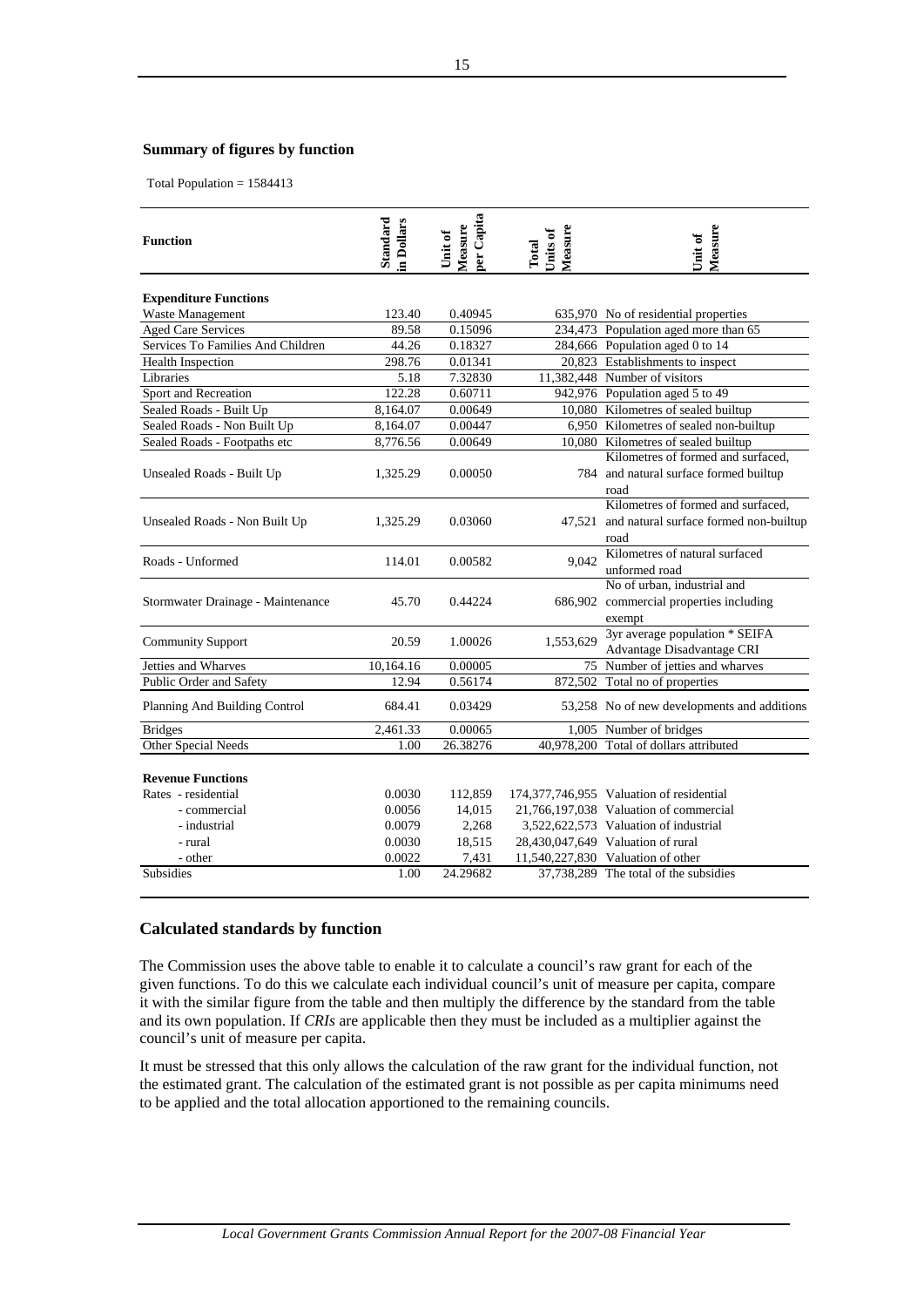# *Aggregated Revenue and Expenditure Grants*

Component grants for all revenue categories and expenditure functions, calculated for each council using the method outlined above, are aggregated to give each council's total raw grant figure. Where the raw grant calculation per head of population for a council is less than the per capita minimum established as set out in the Act, (\$18.45 for 2008-09), the grant is adjusted to bring it up to the per capita minimum entitlement. The balance of the allocated amount, less allocation to other local governing bodies outside the incorporated areas, is then apportioned to the remaining councils based on their calculated proportion of the raw grant. Commission determined limits may then be applied to minimise the impact on council's budgetary processes. In the calculation of the 2008-09 grants, the Commission constrained changes between positive 10% and minus 0.1%. An iterative process is then undertaken until the full allocation is determined.

# **Identified Local Road Grant**

In South Australia, the identified local road grants pool is divided into formula grants (85%) and special local road grants (15%).

The formula component is divided between metropolitan and non-metropolitan councils on the basis of an equal weighting of road length and population.

In the metropolitan area, allocations to individual councils are determined again by an equal weighting of population and road length. In the non-metropolitan area, allocations are made on an equal weighting of population, road length, and area of council.

Distribution of the special local road grants is based on recommendations from the Local Government Transport Advisory Panel. This Committee is responsible for assessing submissions from regional associations on local road projects of regional significance.

# **Outback Areas Community Development Trust**

The Outback Areas Community Development Trust is prescribed as a local governing body for the purposes of the Grants Commission's recommendations.

The Trust was established in May 1978 under legislation of the South Australian Parliament. It has a broad responsibility for community development activities in the outback areas of the State and with particular emphasis on those functions that are at present normally undertaken by local councils elsewhere in the State.

Due to the lack of comparable data, the Commission is not able to calculate the grant to the Trust in the same manner as grants to other local governing bodies. Rather, a per capita grant has been established. The 2008-09 per capita grant is \$338.83.

# **Aboriginal Communities**

Since 1994-95 the Grants Commission has allocated grants to 5 Aboriginal communities recognised as local governing authorities for the purposes of the *Commonwealth Local Government (Financial Assistance) Act 1995*.

The Aboriginal communities are Anangu Pitjantjatjara, Gerard Community Council Inc., Maralinga Tjarutja, Nepabunna Community Council Inc., and Yalata Community Council Inc.

Again, due to the unavailability of data, grants for these communities are not calculated in the same manner as grants to other local governing bodies. Initially, the Commission utilised the services of a consultant, Alan Morton, of Morton Consulting Services, who completed a study on the expenditure needs of the communities and their revenue raising capacities. Comparisons were made with communities in other states and per capita grants were established. Grants have gradually been increased since the initial study. For 2008-09 the per capita grant varied from \$362.38 for Nepabunna to \$1,302.98 for Yalata Community Council.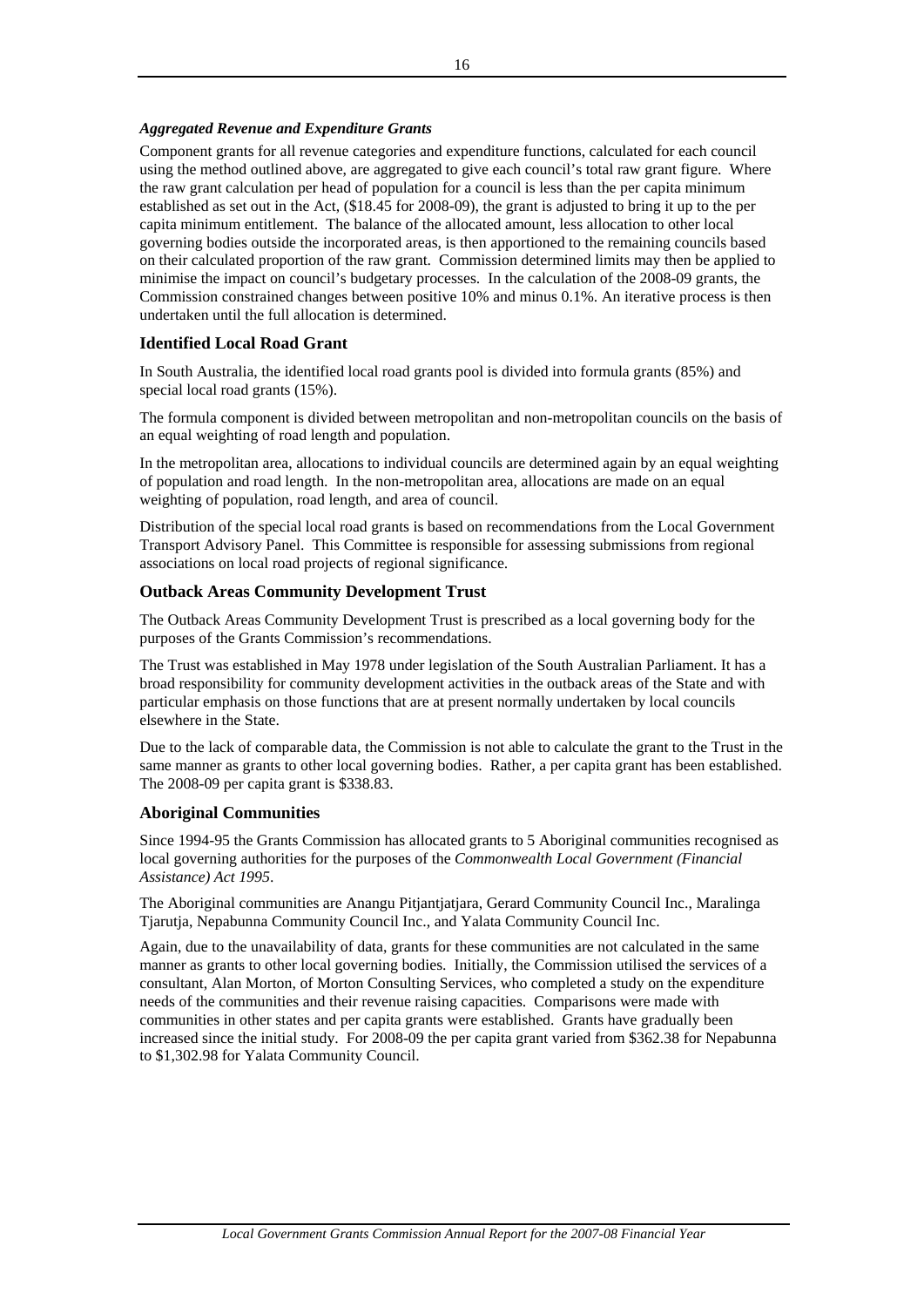# **CHAPTER 6 – FINANCIAL ASSISTANCE GRANT ALLOCATIONS FOR 2008-09**

|                                   | Population | <b>General Purpose</b> | Identified        | <b>Special Local</b> | <b>Total</b>           |
|-----------------------------------|------------|------------------------|-------------------|----------------------|------------------------|
| <b>Local Government Authority</b> | as at      | Grant                  | <b>Road Grant</b> | <b>Road Grant</b>    | <b>Estimated Grant</b> |
|                                   | 30-Jun-07  | $($ \$)                | $($ \$)           | $($ \$)              | $($ \$)                |
| Adelaide City                     | 18,575     | 342,709                | 189,287           | 110,000              | 641,996                |
| Adelaide Hills Council            | 39,691     | 732,299                | 585,673           | 122,000              | 1,439,972              |
| Alexandrina Council               | 22,026     | 406,380                | 434,908           |                      | 841,288                |
| <b>Barossa Council</b>            | 21,806     | 402,321                | 365,925           |                      | 768,246                |
| <b>Barunga West District</b>      | 2,622      | 262,584                | 169,946           |                      | 432,530                |
| Berri Barmera Council             | 11,372     | 1,828,035              | 183,180           |                      | 2,011,215              |
| <b>Burnside City</b>              | 43,888     | 809,734                | 391,986           |                      | 1,201,720              |
| Campbelltown City                 | 48,287     | 890,895                | 427,593           |                      | 1,318,488              |
| Ceduna District                   | 3,675      | 1,741,139              | 356,600           |                      | 2,097,739              |
| <b>Charles Sturt City</b>         | 104,464    | 1,927,361              | 939,615           | 300,000              | 3,166,976              |
| Clare And Gilbert Valleys Dc      | 8,590      | 319,872                | 309,889           | 289,000              | 918,761                |
| <b>Cleve District</b>             | 1,976      | 778,479                | 289,574           |                      | 1,068,053              |
| Coober Pedy                       | 1,962      | 776,851                | 39,597            |                      | 816,448                |
| Coorong District                  | 5,835      | 1,906,675              | 537,236           |                      | 2,443,911              |
| Copper Coast District             | 12,238     | 1,373,772              | 240,691           |                      | 1,614,463              |
| <b>Elliston District</b>          | 1,170      | 623,399                | 330,944           |                      | 954,343                |
| Flinders Ranges Council           | 1,810      | 909,837                | 243,175           |                      | 1,153,012              |
| Franklin Harbour District         | 1,337      | 750,598                | 207,019           |                      | 957,617                |
| <b>Gawler Town</b>                | 19,841     | 873,116                | 231,975           |                      | 1,105,091              |
| Goyder Regional Council           | 4,302      | 1,921,857              | 546,449           |                      | 2,468,306              |
| <b>Grant District</b>             | 8,405      | 767,757                | 277,232           | 150,000              | 1,194,989              |
| <b>Holdfast Bay City</b>          | 35,037     | 646,433                | 301,998           |                      | 948,431                |
| Kangaroo Island Council           | 4,469      | 1,393,364              | 319,624           | 600,000              | 2,312,988              |
| Karoonda East Murray District     | 1,199      | 925,747                | 275,196           |                      | 1,200,943              |
| Kimba District                    | 1,148      | 728,358                | 244,447           | 450,000              | 1,422,805              |
| <b>Kingston District</b>          | 2,435      | 490,338                | 202,780           |                      | 693,118                |
| <b>Light Regional</b>             | 13,160     | 242,802                | 320,276           |                      | 563,078                |
| Lower Eyre Pen Dc                 | 4,631      | 307,478                | 325,807           |                      | 633,285                |
| <b>Loxton Waikerie District</b>   | 12,111     | 2,520,035              | 600,440           | 590,000              | 3,710,475              |
| Mallala District                  | 8,360      | 810,672                | 201,920           |                      | 1,012,592              |
| Marion City                       | 82,229     | 1,517,125              | 757,692           |                      | 2,274,817              |
| Mid Murray Council                | 8,381      | 2,431,371              | 523,896           |                      | 2,955,267              |
| Mitcham City                      | 64,717     | 1,194,029              | 612,241           |                      | 1,806,270              |
| <b>Mount Barker District</b>      | 28,270     | 569,005                | 410,898           |                      | 979,903                |
| Mount Gambier City                | 24,640     | 1,439,991              | 305,505           |                      | 1,745,496              |
| Mount Remarkable District         | 2,935      | 1,250,922              | 295,389           |                      | 1,546,311              |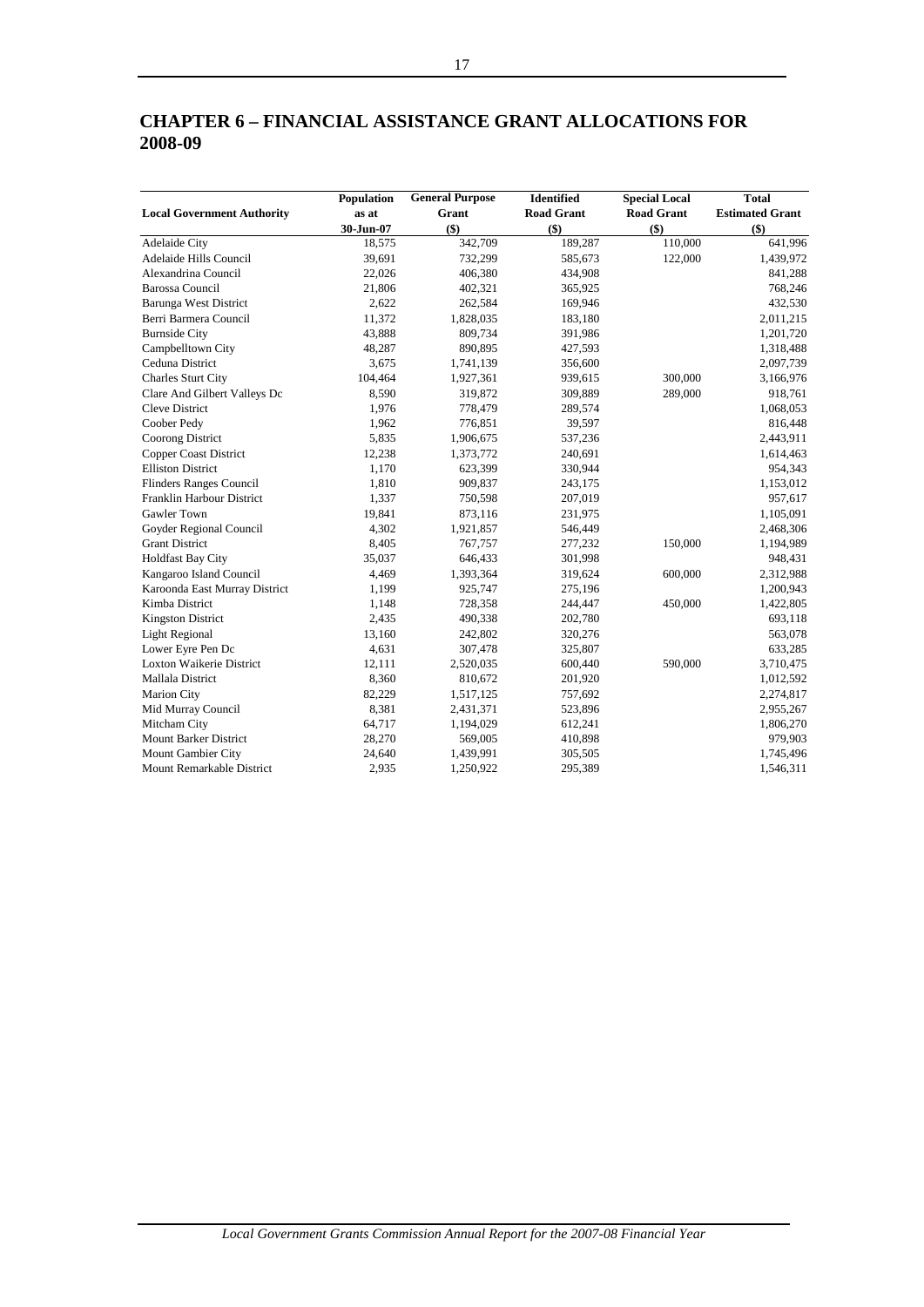|                                   | Population | <b>General Purpose</b> | <b>Identified</b> | <b>Special Local</b> | <b>Total</b>           |
|-----------------------------------|------------|------------------------|-------------------|----------------------|------------------------|
| <b>Local Government Authority</b> | as at      | Grant                  | <b>Road Grant</b> | <b>Road Grant</b>    | <b>Estimated Grant</b> |
|                                   | 30-Jun-07  | $($ \$)                | $($ \$)           | $($ \$               | $($ \$)                |
| Murray Bridge District            | 18,595     | 2,598,880              | 362,939           |                      | 2,961,819              |
| Naracoorte Lucindale Dc           | 8,435      | 1,573,509              | 392,449           | 381,000              | 2,346,958              |
| Northern Areas Council            | 4,883      | 929,728                | 329,110           | 347,000              | 1,605,838              |
| Norwood, Payneham And St. Peters  | 35,571     | 656,285                | 293,398           |                      | 949,683                |
| Onkaparinga City                  | 155,919    | 6,373,287              | 1,841,105         |                      | 8,214,392              |
| Orroroo/Carrieton District        | 954        | 638,196                | 206,479           |                      | 844,675                |
| Peterborough Dc                   | 1,987      | 1,102,160              | 200,645           |                      | 1,302,805              |
| Playford City                     | 73,162     | 7,828,369              | 931,100           |                      | 8,759,469              |
| Port Adelaide Enfield             | 107,970    | 1,992,047              | 1,026,596         |                      | 3,018,643              |
| Port Augusta City                 | 14,215     | 2,934,927              | 234,277           |                      | 3,169,204              |
| Port Lincoln City                 | 14,298     | 719,738                | 182,191           |                      | 901,929                |
| Port Pirie City And Districts     | 17,869     | 3,608,233              | 354,353           |                      | 3,962,586              |
| <b>Prospect City</b>              | 20,354     | 375,531                | 165,335           |                      | 540,866                |
| Renmark Paringa District          | 9,892      | 1,848,369              | 185,475           |                      | 2,033,844              |
| Robe District                     | 1,457      | 26,882                 | 88,065            |                      | 114,947                |
| <b>Roxby Downs Municipality</b>   | 4,383      | 80,866                 | 57,897            |                      | 138,763                |
| Salisbury City                    | 124,825    | 8,181,394              | 1,168,576         |                      | 9,349,970              |
| Southern Mallee District          | 2,243      | 859,819                | 325,697           |                      | 1,185,516              |
| <b>Streaky Bay District</b>       | 2,165      | 1,057,223              | 371,629           |                      | 1,428,852              |
| <b>Tatiara District</b>           | 7,176      | 1,526,566              | 457,591           |                      | 1,984,157              |
| Tea Tree Gully City               | 99,564     | 1,836,956              | 924,931           | 225,000              | 2,986,887              |
| <b>Tumby Bay District</b>         | 2,664      | 444,697                | 211,854           |                      | 656,551                |
| <b>Unley City</b>                 | 38,104     | 703,019                | 310,904           | 740,000              | 1,753,923              |
| Victor Harbor District            | 12,811     | 236,363                | 195,686           |                      | 432,049                |
| Wakefield Regional Council        | 6,660      | 1,159,841              | 406,032           |                      | 1,565,873              |
| Walkerville Town                  | 7,286      | 134,427                | 62,304            |                      | 196,731                |
| Wattle Range Council              | 12,408     | 1,199,212              | 447,654           | 438,000              | 2,084,866              |
| West Torrens Cty                  | 54,896     | 1,012,831              | 488,487           |                      | 1,501,318              |
| Whyalla City                      | 22,612     | 4,254,728              | 324,113           |                      | 4,578,841              |
| Wudinna District                  | 1,331      | 1,153,063              | 317,967           |                      | 1,471,030              |
| Yankalilla District               | 4,439      | 86,567                 | 121,441           |                      | 208,008                |
| Yorke Peninsula District          | 11,567     | 1,060,724              | 661,038           |                      | 1,721,762              |
| <b>Outback Areas Cdt</b>          | 3,568      | 1,208,934              |                   |                      | 1,208,934              |
| Anangu Pitjantjatjara             | 2,199      | 955,392                | 118,819           |                      | 1,074,211              |
| Gerard Cty Council                | 83         | 37,286                 | 15,831            |                      | 53,117                 |
| Maralinga Tjarutja                | 105        | 77,908                 | 42,511            |                      | 120,419                |
| Nepabunna Cty Council             | 66         | 23,917                 | 15,761            |                      | 39,678                 |
| Yalata Cty Council                | 103        | 134,207                | 34,226            |                      | 168,433                |
| <b>STATE TOTAL</b>                | 1,584,413  | 97,445,421             | 26,871,069        | 4,742,000            | 129,058,490            |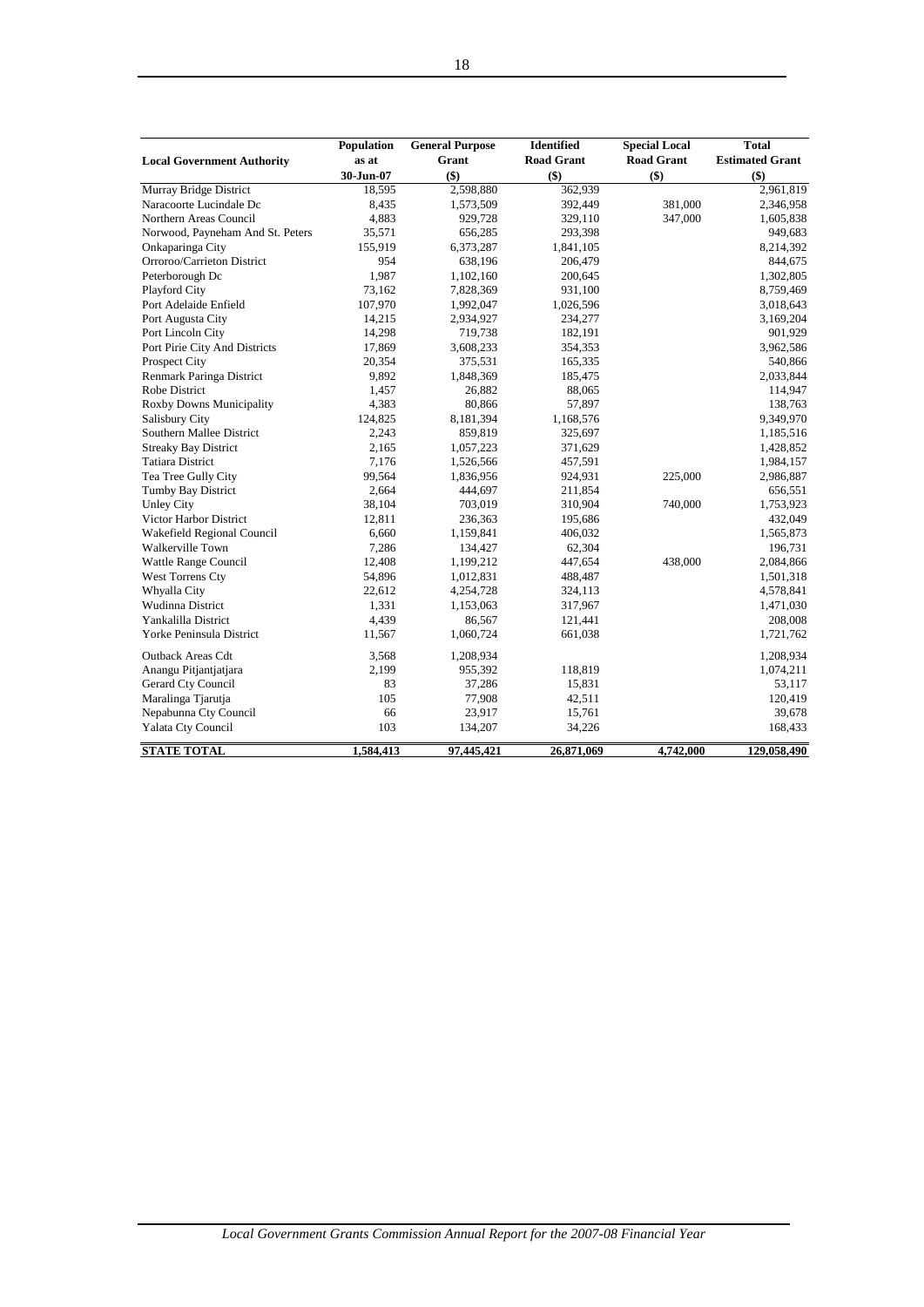# **APPENDIX I - Member profiles**

#### **Malcolm Germein AM**

Farmer and Grazier at Ardrossan, currently living in Adelaide; Councillor of the District Council of Central Yorke Peninsula 1978-95; Chair of the Council Planning Committee 1989-92; Vice President of the SA Local Government Association 1986-88; President of the SA Local Government Association 1988-90; Chair of the Local Government Workers Compensation Scheme 1988 to 1997; Chair of the Local Government Mutual Liability Scheme 1990 to 1997; Chair of the Council Purchasing Authority 1991 to 1997, Vice President of the Australian Local Government Association 1990-92; Chair of the Local Roads Advisory Committee 1988-93; Member of the Development Policy Advisory Committee; Chair of the Yorke Peninsula Regional Development Board 1994 to 1996; and Chairman of the SA Local Government Grants Commission 1995 to present.

#### **Mary Patetsos BSW Grad Dip Sociology, JP**

Principal Consultant Synthesis Consultancy since 1996 and Commissioner of the Local Government Grants Commission since 2002. Prior employment as Principal Consultant, Optimum Outcomes Consultancy (NSW); Senior Policy Adviser Aged Care Australia (ACT); Senior Adviser to the Department Secretary Health Department (WA); Senior Policy Officer Western Australian Municipal Association; Research and Development Officer City of Wanneroo (WA) and project Co-ordinator Royal Prince Alfred Hospital (NSW); Board Member Greek Community of SA – Ridleyton Nursing Home since 2004. Board Member SA Housing Trust, 2005; South Australian Affordable Housing Board, 2006; Social Inclusion Board - SA, 2007.

#### **John Ross, Cr**

Councillor of Tatiara Council since 1979; Chairman of Tatiara Council 1989-1992 and 2003 to present; President of the SA Local Government Association 1995-1997; President of the Australian Local Government Association 1999-2002; President of the South East Local Government Association 1990-1995; Chair of the Local Government Mutual Liability Scheme since 1997; Chair of the Local Government Workers Compensation Scheme since 1997; Australian Transport Council member 1997- 2002; Austroads board member 1997-2002; Chair of Forestry SA board since 2003; Member of Council of Australian Governments 1999-2002; LGA representative on State Water Resources Council 1990-1996; Chairman of STEDs scheme 1992-1996; Chairman of South East Relief Trust 1993-1995; Chairman of SA Council Purchasing Co-Op 1997-1998; and Commissioner of the SA Local Government Grants Commission August 2005 to present.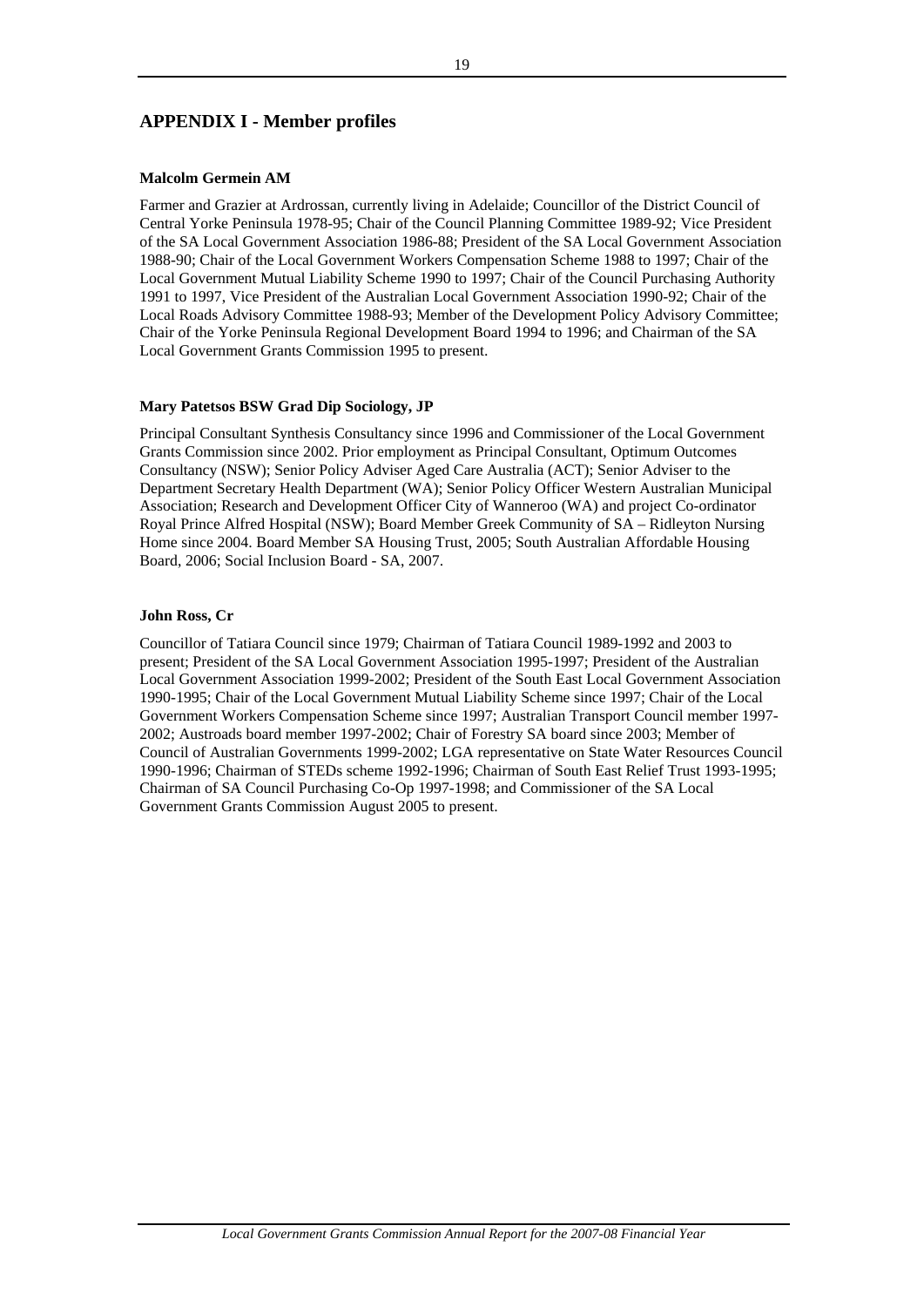## **APPENDIX II - Freedom of Information Act 1991**

*Statement Section 9* 

*Structure and functions of the Commission*

Refer Chapter 1 of this report.

#### *Effect of Commission's decision making on members of the public*

The Commission's primary function is to make recommendations to the responsible Minister on the distribution of untied Commonwealth general revenue assistance grants to local governing authorities in South Australia. Consequently the Commission's decision making has no direct effect on members of the public.

#### *Arrangements for members of the public to participate in Commission policy formulation*

As mentioned in Chapter 2 of this report, public hearings are incorporated into council visits. Members of the public are invited to attend these meetings and to make submissions to the Commission.

#### *Categories of documents*

Annual reports of the Commission are available for perusal at the Commission's offices.

Other documents held by the Commission:

- Corporate files containing correspondence, memoranda, minutes etc on the Commission's operations;
- Administrative Policies and Procedures (many of which are prepared by other agencies), and files;
- registry files containing information and data returns;
- statistical and comparative reports prepared for councils and interested parties.

Information is stored both electronically and on hard copy.

In general, where information held by the Commission is available from a primary source, e.g. Australian Bureau of Statistics or individual councils, then enquiries are redirected to that source.

#### *Facilities for access and initial contact point*

Inquiries concerning access to the above-mentioned documents or other matters relating to Freedom of Information should be directed to:

|                | The Executive Officer                     |  |  |  |  |
|----------------|-------------------------------------------|--|--|--|--|
|                | <b>Local Government Grants Commission</b> |  |  |  |  |
|                | Level 7, Roma Mitchell House              |  |  |  |  |
|                | North Terrace                             |  |  |  |  |
|                | ADELAIDE SA 5000                          |  |  |  |  |
| Postal Address | PO Box 8326                               |  |  |  |  |
|                | Station Arcade SA 5000                    |  |  |  |  |
| Telephone      | $(08)$ 8204 8719                          |  |  |  |  |
| Fax            | $(08)$ 8204 8735                          |  |  |  |  |

Business hours are 9.00 am to 5.00 pm. An appointment is necessary. The Executive Officer, as Principal Officer, has power under Section 20 of the Freedom of Information Act 1991 to refuse access to a document.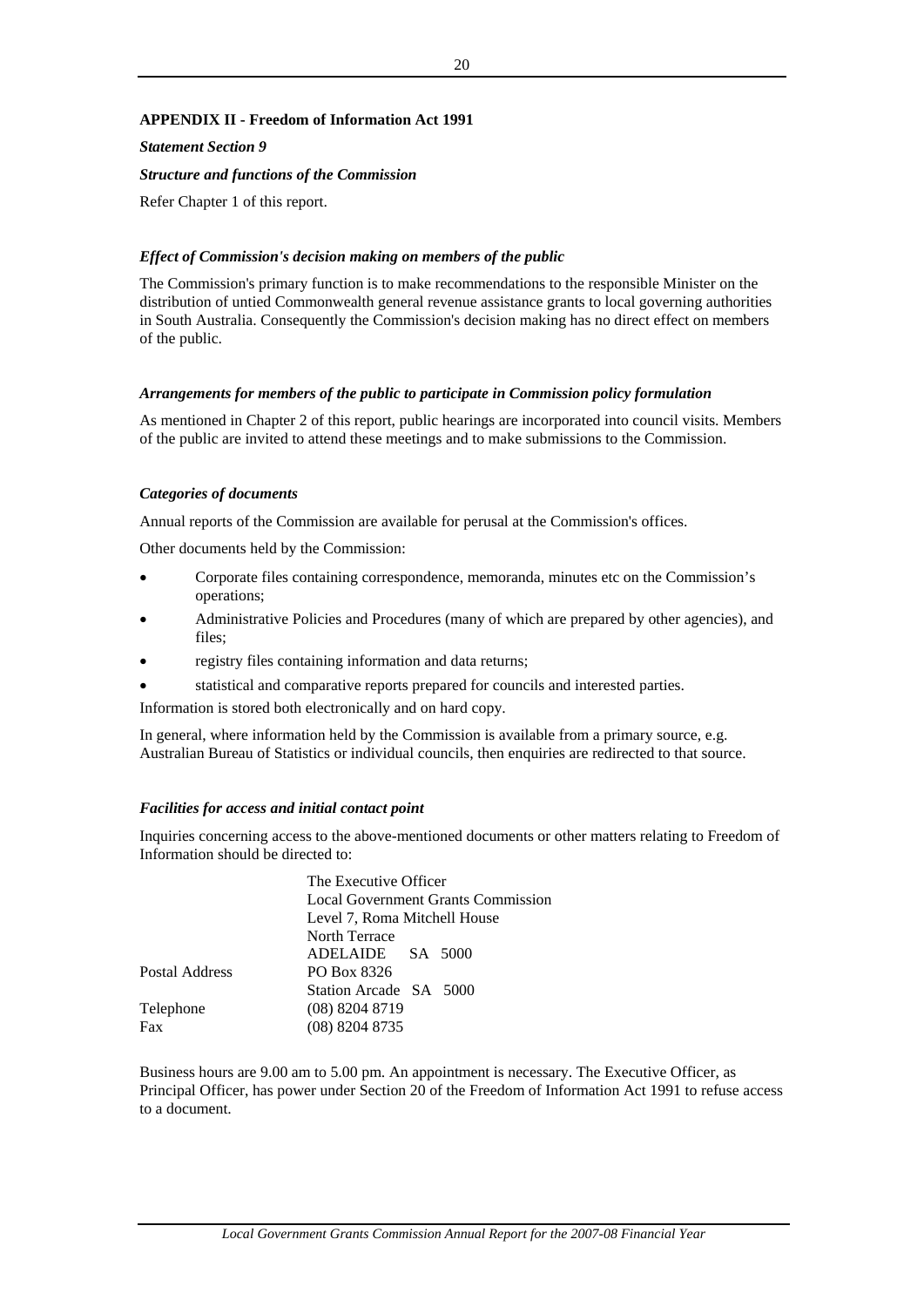|                                   | 2007/2008      | 2007/2008     | 2007/2008      | 2007/2008     |
|-----------------------------------|----------------|---------------|----------------|---------------|
|                                   | <b>Actual</b>  | <b>Actual</b> | <b>Special</b> | <b>Total</b>  |
| <b>Local Government Authority</b> | <b>General</b> | Road          | Road           | <b>Actual</b> |
|                                   | <b>Purpose</b> | Grant         | Grant          | Grant         |
|                                   | Grant          | \$            | \$             | \$            |
|                                   |                |               |                |               |
| Adelaide City                     | 275,484        | 167,279       |                | 442,763       |
| Adelaide Hills Council            | 703,125        | 562,189       | 175,000        | 1,440,314     |
| Alexandrina Council               | 391,345        | 408,273       |                | 799,617       |
| <b>Barossa Council</b>            | 379,221        | 346,462       |                | 725,683       |
| <b>Barunga West District</b>      | 238,712        | 162,297       |                | 401,010       |
| Berri Barmera Council             | 1,661,850      | 177,305       |                | 1,839,155     |
| <b>Burnside City</b>              | 774,036        | 374,675       |                | 1,148,710     |
| Campbelltown City                 | 855,767        | 409,789       |                | 1,265,557     |
| Ceduna District                   | 1,582,853      | 342,466       |                | 1,925,319     |
| <b>Charles Sturt City</b>         | 1,871,651      | 905,726       |                | 2,777,377     |
| Clare And Gilbert Valleys Dc      | 290,792        | 295,089       |                | 585,882       |
| Cleve District                    | 707,708        | 276,038       |                | 983,746       |
| Coober Pedy                       | 749,435        | 39,597        |                | 789,032       |
| Coorong District                  | 1,733,341      | 513,101       | 224,000        | 2,470,442     |
| <b>Copper Coast District</b>      | 1,248,883      | 229,112       |                | 1,477,996     |
| <b>Elliston District</b>          | 566,726        | 315,513       |                | 882,240       |
| Flinders Ranges Council           | 827,125        | 231,454       |                | 1,058,579     |
| Franklin Harbour District         | 682,361        | 198,000       |                | 880,362       |
| Gawler Town                       | 881,935        | 222,736       | 80,800         | 1,185,471     |
| Goyder Regional Council           | 1,747,143      | 520,273       |                | 2,267,416     |
| <b>Grant District</b>             | 783,425        | 263,572       |                | 1,046,997     |
| <b>Holdfast Bay City</b>          | 624,868        | 290,449       |                | 915,318       |
| Kangaroo Island Council           | 1,407,438      | 307,751       |                | 1,715,190     |
| Karoonda East Murray District     | 841,589        | 262,465       |                | 1,104,053     |
| Kimba District                    | 662,144        | 233,621       | 481,000        | 1,376,765     |
| <b>Kingston District</b>          | 445,762        | 192,836       |                | 638,598       |
| <b>Light Regional Council</b>     | 221,410        | 299,171       | 346,000        | 866,581       |
| Lower Eyre Pen Dc                 | 279,525        | 310,747       | 142,500        | 732,772       |
| Loxton Waikerie District          | 2,290,941      | 575,999       | 400,000        | 3,266,940     |
| Mallala District                  | 736,975        | 190,358       |                | 927,333       |
| Marion City                       | 1,469,004      | 728,115       |                | 2,197,119     |
| Mid Murray Council                | 2,210,337      | 502,562       |                | 2,712,899     |
| Mitcham City                      | 1,123,887      | 580,342       |                | 1,704,229     |
| <b>Mount Barker District</b>      | 574,753        | 381,473       |                | 956,226       |
| Mount Gambier City                | 1,309,083      | 291,127       |                | 1,600,210     |
| Mount Remarkable District         | 1,137,202      | 281,516       |                | 1,418,718     |

# **APPENDIX III - Final allocations for 2007-2008**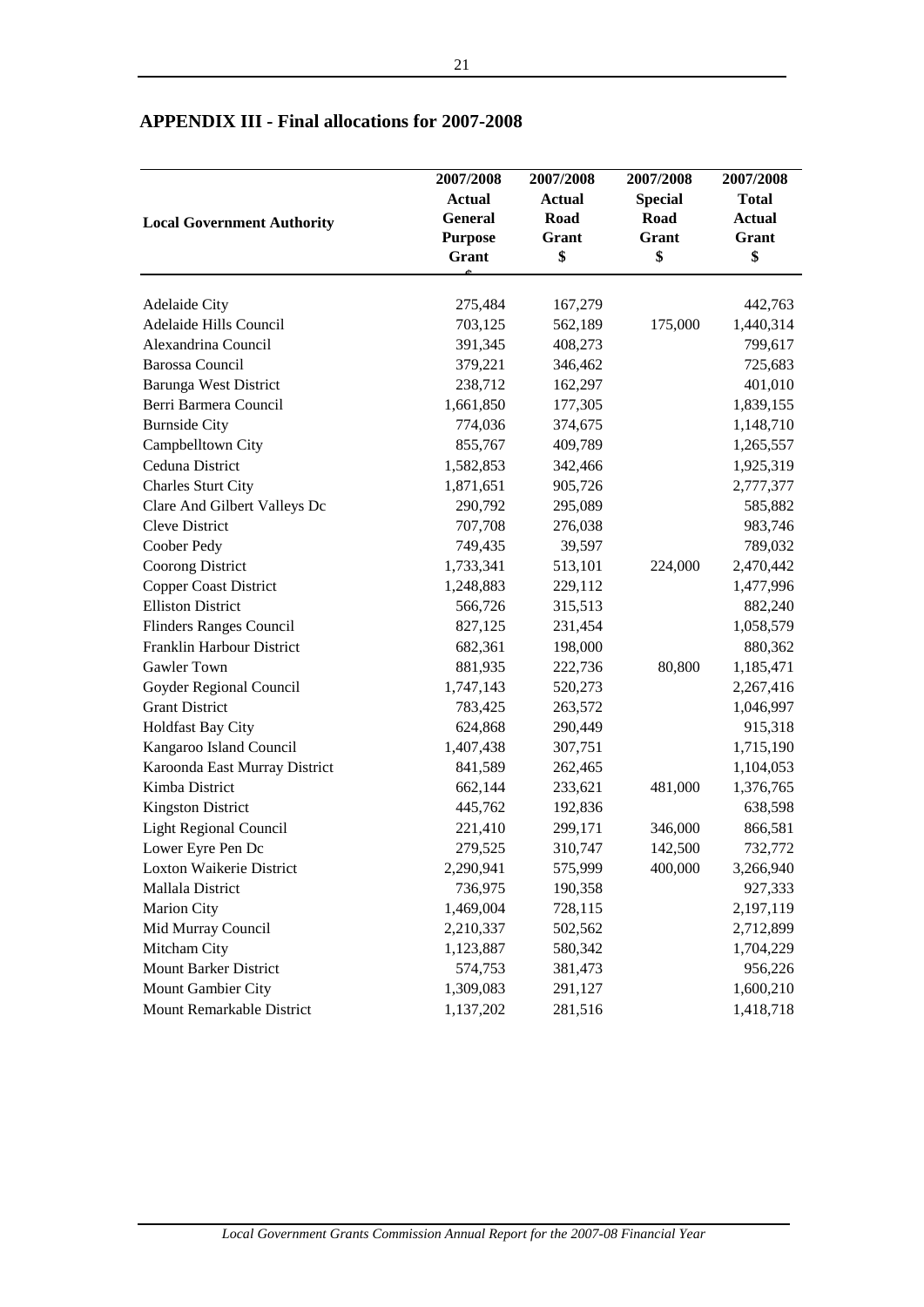| <b>Local Government Authority</b>           | 2007/2008<br><b>Actual</b><br><b>General</b><br><b>Purpose</b><br>Grant | 2007/2008<br><b>Actual</b><br>Road<br>Grant<br>\$ | 2007/2008<br><b>Special</b><br>Road<br>Grant<br>\$ | 2007/2008<br><b>Total</b><br><b>Actual</b><br>Grant<br>\$ |
|---------------------------------------------|-------------------------------------------------------------------------|---------------------------------------------------|----------------------------------------------------|-----------------------------------------------------------|
| Murray Bridge District                      | 2,446,570                                                               | 345,916                                           |                                                    | 2,792,486                                                 |
| Naracoorte Lucindale Dc                     | 1,430,463                                                               | 374,856                                           |                                                    | 1,805,319                                                 |
| Northern Areas Council                      | 845,207                                                                 | 312,139                                           | 552,200                                            | 1,709,546                                                 |
| Norwood, Payneham And St. Peters            | 615,199                                                                 | 277,135                                           |                                                    | 892,334                                                   |
| Onkaparinga City                            | 6,437,664                                                               | 1,774,265                                         |                                                    | 8,211,930                                                 |
| Orroroo/Carrieton District                  | 580,178                                                                 | 197,132                                           |                                                    | 777,310                                                   |
| Peterborough Dc                             | 1,001,963                                                               | 190,036                                           |                                                    | 1,191,999                                                 |
| Playford City                               | 7,907,443                                                               | 888,718                                           |                                                    | 8,796,162                                                 |
| Port Adelaide Enfield                       | 1,897,653                                                               | 979,664                                           |                                                    | 2,877,317                                                 |
| Port Augusta City                           | 2,964,573                                                               | 223,757                                           |                                                    | 3,188,330                                                 |
| Port Lincoln City                           | 719,738                                                                 | 182,191                                           |                                                    | 901,928                                                   |
| Port Pirie City And Districts               | 3,644,680                                                               | 338,590                                           |                                                    | 3,983,269                                                 |
| Prospect City                               | 347,061                                                                 | 154,837                                           |                                                    | 501,898                                                   |
| Renmark Paringa District                    | 1,688,234                                                               | 178,707                                           |                                                    | 1,866,941                                                 |
| Robe District                               | 25,389                                                                  | 83,902                                            |                                                    | 109,291                                                   |
| <b>Roxby Downs Municipality</b>             | 65,634                                                                  | 48,011                                            |                                                    | 113,645                                                   |
| Salisbury City                              | 8,264,034                                                               | 1,116,734                                         | 1,441,500                                          | 10,822,269                                                |
| Southern Mallee District                    | 781,654                                                                 | 310,856                                           |                                                    | 1,092,510                                                 |
| <b>Streaky Bay District</b>                 | 961,112                                                                 | 353,919                                           |                                                    | 1,315,031                                                 |
| <b>Tatiara District</b>                     | 1,387,788                                                               | 437,239                                           | 225,000                                            | 2,050,027                                                 |
| Tea Tree Gully City                         | 1,800,759                                                               | 895,276                                           |                                                    | 2,696,034                                                 |
| Tumby Bay District                          | 404,270<br>658,883                                                      | 203,578                                           |                                                    | 607,848                                                   |
| <b>Unley City</b><br>Victor Harbor District | 225,588                                                                 | 293,602<br>186,809                                |                                                    | 952,485<br>412,397                                        |
| Wakefield Regional Council                  | 1,054,401                                                               | 388,315                                           |                                                    | 1,442,717                                                 |
| Walkerville Town                            | 128,099                                                                 | 59,438                                            |                                                    | 187,537                                                   |
| Wattle Range Council                        | 1,090,193                                                               | 429,969                                           | 400,000                                            | 1,920,162                                                 |
| West Torrens Cty                            | 956,155                                                                 | 463,940                                           |                                                    | 1,420,095                                                 |
| Whyalla City                                | 4,297,706                                                               | 298,161                                           |                                                    | 4,595,866                                                 |
| Lehunte District                            | 1,048,239                                                               | 304,546                                           |                                                    | 1,352,785                                                 |
| Yankalilla District                         | 78,698                                                                  | 114,090                                           |                                                    | 192,788                                                   |
| Yorke Peninsula District                    | 964,294                                                                 | 635,671                                           |                                                    | 1,599,965                                                 |
| Outback Areas Cdt                           | 1,151,695                                                               |                                                   |                                                    | 1,151,695                                                 |
| Anangu Pitjantjatjara                       | 910,158                                                                 | 113,412                                           |                                                    | 1,023,570                                                 |
| Gerard Cty Council                          | 35,521                                                                  | 15,111                                            |                                                    | 50,632                                                    |
| Maralinga Tjarutja                          | 74,220                                                                  | 40,577                                            |                                                    | 114,797                                                   |
| Nepabunna Cty Council                       | 22,785                                                                  | 15,044                                            |                                                    | 37,829                                                    |
| Yalata Cty Council                          | 127,853                                                                 | 32,669                                            |                                                    | 160,521                                                   |
| <b>STATE TOTAL</b>                          | 93,329,591                                                              | 25,648,290                                        | 4,468,000                                          | 123,445,881                                               |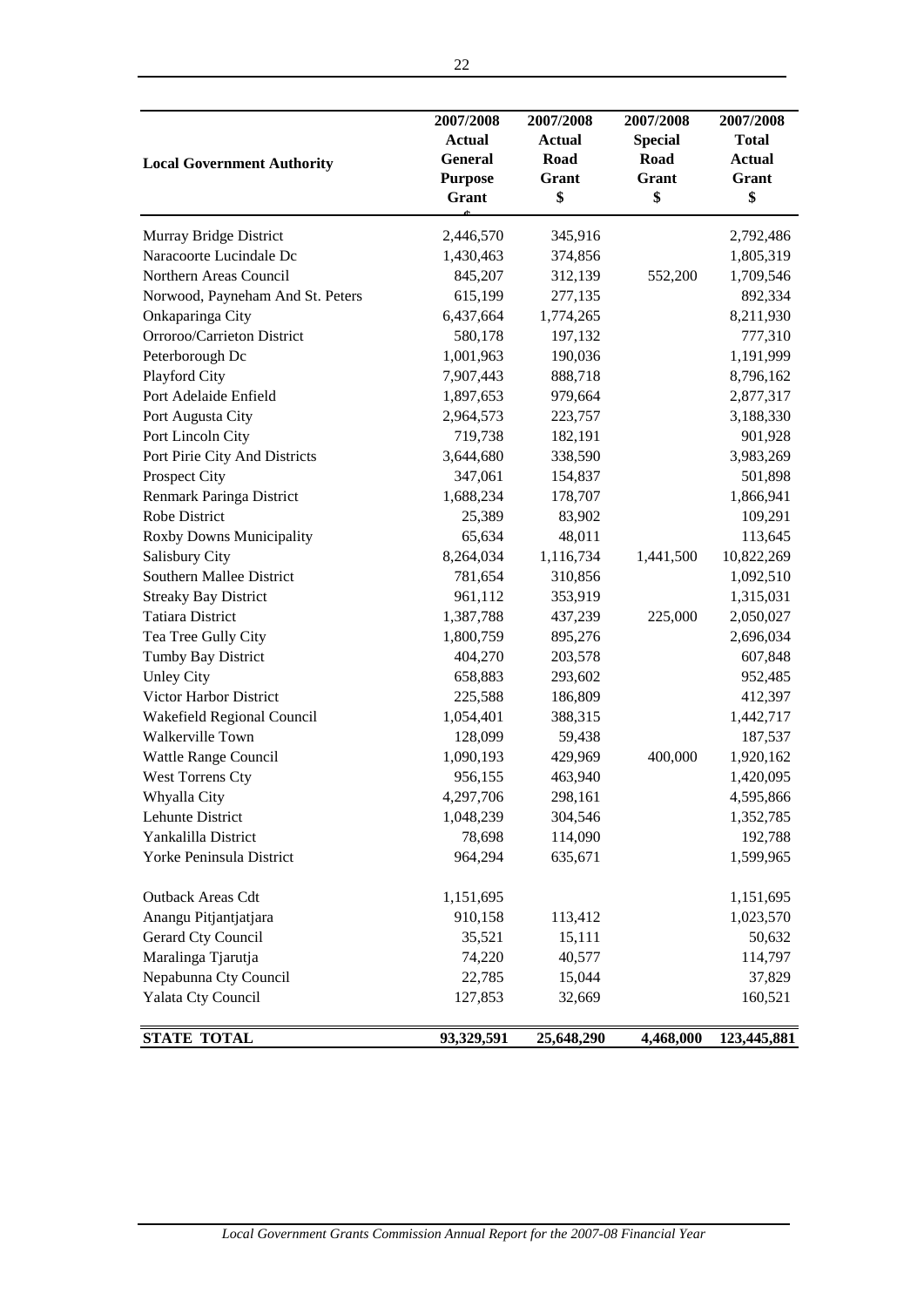| <b>Council name</b>            | <b>Sealed</b> | Formed           | <b>Unformed</b>  | <b>TOTAL</b> |
|--------------------------------|---------------|------------------|------------------|--------------|
| <b>Adelaide City</b>           | 134           | $\overline{0}$   | $\boldsymbol{0}$ | 134          |
| Adelaide Hills Council         | 605           | 476              | 10               | 1,091        |
| Alexandrina Council            | 501           | 805              | 24               | 1,329        |
| <b>Barossa Council</b>         | 328           | 587              | 48               | 963          |
| <b>Barunga West District</b>   | 72            | 890              | 93               | 1.056        |
| Berri Barmera Council          | 257           | 118              | 38               | 413          |
| <b>Burnside City</b>           | 234           | 5                | $\overline{0}$   | 239          |
| Campbelltown City              | 253           | $\overline{0}$   | $\overline{0}$   | 253          |
| Ceduna District                | 71            | 1377             | 260              | 1,709        |
| <b>Charles Sturt City</b>      | 562           | 5                | $\overline{0}$   | 567          |
| Clare And Gilbert Valleys Dc   | 209           | 1428             | 187              | 1,824        |
| <b>Cleve District</b>          | 57            | 1222             | 116              | 1,396        |
| Coober Pedy                    | 27            | 131              | 263              | 421          |
| <b>Coorong District</b>        | 332           | 1551             | 1                | 1,884        |
| <b>Copper Coast District</b>   | 254           | 558              | 128              | 940          |
| <b>Elliston District</b>       | 44            | 967              | 136              | 1,147        |
| <b>Flinders Ranges Council</b> | 18            | 908              | 336              | 1,261        |
| Franklin Harbour District      | 61            | 837              | 37               | 935          |
| <b>Gawler Town</b>             | 154           | 25               | $\overline{2}$   | 180          |
| Goyder Regional Council        | 144           | 2877             | 226              | 3,248        |
| <b>Grant District</b>          | 450           | 829              | 319              | 1,598        |
| <b>Holdfast Bay City</b>       | 175           | $\overline{0}$   | $\boldsymbol{0}$ | 175          |
| Kangaroo Island Council        | 237           | 1074             | 51               | 1,362        |
| Karoonda East Murray District  | 87            | 1163             | 48               | 1,298        |
| Kimba District                 | 59            | 1021             | 636              | 1,716        |
| <b>Kingston District</b>       | 119           | 559              | 57               | 735          |
| <b>Light Regional</b>          | 150           | 1239             | 59               | 1,448        |
| Lower Eyre Pen Dc              | 114           | 1123             | 130              | 1,367        |
| Loxton Waikerie District       | 376           | 1739             | 200              | 2,315        |
| <b>Mallala District</b>        | 122           | 696              | 136              | 954          |
| <b>Marion City</b>             | 469           | $\boldsymbol{0}$ | $\overline{0}$   | 469          |
| Mid Murray Council             | 311           | 2090             | 981              | 3,382        |
| Mitcham City                   | 389           | 1                | $\overline{c}$   | 392          |
| <b>Mount Barker District</b>   | 324           | 363              | 33               | 721          |
| Mount Gambier City             | 193           | 1                | $\overline{0}$   | 194          |
| Mount Remarkable District      | 86            | 1545             | 432              | 2,063        |

# **APPENDIX IV - Road lengths by council by surface type at 30 June 2007 (includes laneways)**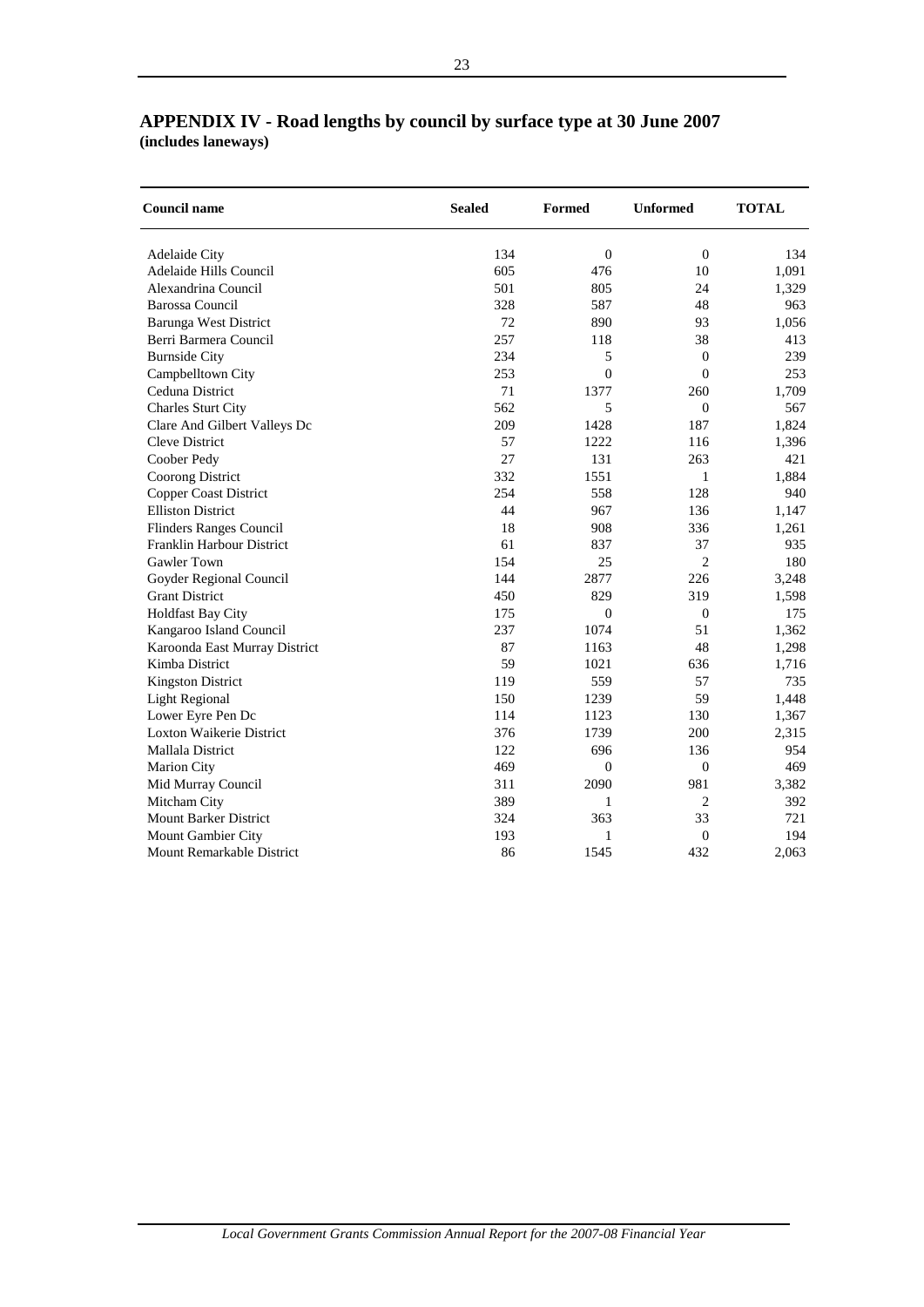| <b>Council name</b>              | <b>Sealed</b> | <b>Formed</b>  | <b>Unformed</b> | <b>TOTAL</b> |
|----------------------------------|---------------|----------------|-----------------|--------------|
| Murray Bridge Rural City         | 377           | 567            | 23              | 968          |
| Naracoorte Lucindale Dc          | 489           | 1085           | 41              | 1,614        |
| Northern Areas Council           | 120           | 1802           | 274             | 2,197        |
| Norwood, Payneham And St. Peters | 170           | $\overline{0}$ | $\overline{0}$  | 170          |
| Onkaparinga City                 | 1203          | 222            | $\overline{2}$  | 1,427        |
| Orroroo/Carrieton District       | 40            | 891            | 696             | 1,628        |
| Peterborough Dc                  | 40            | 805            | 385             | 1,230        |
| Playford City                    | 645           | 110            | 6               | 761          |
| Port Adelaide Enfield City       | 653           | 5              | $\Omega$        | 658          |
| Port Augusta City                | 175           | 141            | 93              | 409          |
| Port Lincoln City                | 149           | 7              | $\overline{c}$  | 158          |
| Port Pirie City And Districts    | 309           | 650            | 212             | 1,171        |
| Prospect City                    | 90            | $\Omega$       | $\overline{0}$  | 90           |
| Renmark Paringa District         | 306           | 139            | 51              | 496          |
| <b>Robe District</b>             | 42            | 337            | 56              | 435          |
| Roxby Downs Municipality         | 30            | 4              | $\mathbf{0}$    | 34           |
| Salisbury City                   | 730           | 7              | $\overline{0}$  | 737          |
| Southern Mallee District         | 92            | 1094           | 144             | 1,330        |
| <b>Streaky Bay District</b>      | 61            | 1445           | 219             | 1,725        |
| <b>Tatiara District</b>          | 499           | 1208           | 225             | 1,932        |
| Tea Tree Gully City              | 569           | 10             | 6               | 585          |
| Tumby Bay District               | 49            | 962            | 96              | 1,107        |
| <b>Unley City</b>                | 170           | $\Omega$       | $\mathbf{0}$    | 170          |
| Victor Harbor City               | 238           | 135            | $\overline{c}$  | 375          |
| Wakefield Regional Council       | 191           | 2178           | 313             | 2,681        |
| <b>Walkerville Town</b>          | 36            | $\mathbf{0}$   | $\mathbf{0}$    | 36           |
| Wattle Range Council             | 500           | 1401           | 559             | 2,460        |
| West Torrens City                | 293           | $\mathbf{0}$   | $\overline{0}$  | 293          |
| Whyalla City                     | 209           | 129            | 3               | 341          |
| <b>Wudinna District</b>          | 81            | 1265           | 356             | 1,702        |
| Yankalilla District              | 126           | 368            | 48              | 542          |
| Yorke Peninsula District         | 446           | 3202           | 236             | 3,884        |
| <b>TOTAL</b>                     | 17,105        | 48,379         | 9,042           | 74,526       |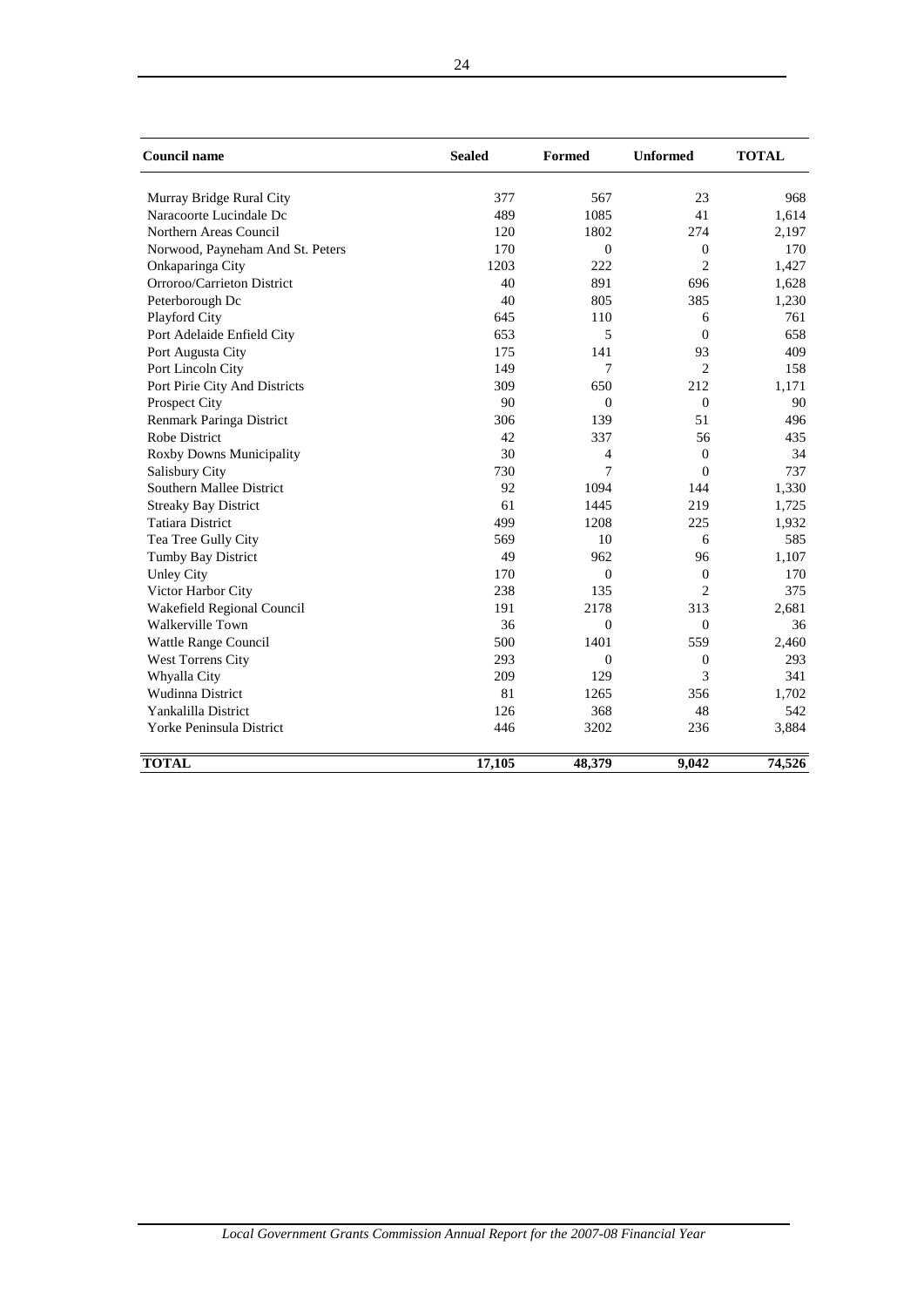# **APPENDIX V –Cost Relativity Indicies for the 2008-09 Financial Assistance Grants**

|                                                  | <b>Sealed Built-up</b><br>Roads | <b>Sealed Non-</b><br><b>Built-up Roads</b> | up Roads     | <b>Unsealed Built- Unsealed Non-</b><br><b>Built-up Roads</b> | <b>Unformed</b><br><b>Roads</b> | Waste<br><b>Management</b> | Stormwater<br>Maintenance |
|--------------------------------------------------|---------------------------------|---------------------------------------------|--------------|---------------------------------------------------------------|---------------------------------|----------------------------|---------------------------|
| <b>Adelaide City</b>                             | 1.02                            | 0.96                                        | 1.00         | 1.00                                                          | 1.00                            | 0.98                       | 1.32                      |
| Adelaide Hills Council                           | 1.04                            | 1.07                                        | 1.17         | 1.08                                                          | 1.14                            | 1.03                       | 0.72                      |
| Alexandrina Council                              | 0.91                            | 0.97                                        | 1.02         | 1.03                                                          | 1.04                            | 1.05                       | 1.12                      |
| <b>Barossa Council</b>                           | 1.00                            | 1.02                                        | 1.03         | 1.03                                                          | 1.05                            | 1.07                       | 1.04                      |
| Barunga West District<br>Berri Barmera Council   | 0.87<br>1.05                    | 0.92<br>0.99                                | 0.98<br>1.00 | 0.98<br>1.05                                                  | 1.00<br>1.05                    | 1.01<br>1.05               | 1.13<br>1.24              |
| <b>Burnside City</b>                             | 1.14                            | 0.96                                        | 0.99         | 0.93                                                          | 0.90                            | 1.01                       | 0.79                      |
| Campbelltown City                                | 1.24                            | 0.96                                        | 1.00         | 1.00                                                          | 1.00                            | 1.01                       | 0.71                      |
| Ceduna District                                  | 0.89                            | 0.95                                        | 1.01         | 1.01                                                          | 1.00                            | 1.12                       | 1.12                      |
| Charles Sturt City                               | 0.93                            | 0.97                                        | 1.00         | 1.00                                                          | 1.00                            | 0.98                       | 1.26                      |
| Clare And Gilbert Valleys Dc                     | 1.01                            | 0.97                                        | 0.99         | 1.00                                                          | 1.04                            | 1.07                       | 0.99                      |
| Cleve District                                   | 0.87<br>0.90                    | 0.92                                        | 0.98         | 0.98<br>0.98                                                  | 1.00<br>1.00                    | 0.98<br>1.10               | 1.11<br>1.27              |
| Coober Pedy<br>Coorong District                  | 0.90                            | 0.94<br>0.95                                | 0.98<br>1.00 | 1.00                                                          | 1.02                            | 1.10                       | 1.09                      |
| Copper Coast District                            | 0.87                            | 0.92                                        | 0.98         | 0.98                                                          | 1.00                            | 1.02                       | 1.07                      |
| <b>Elliston District</b>                         | 0.84                            | 0.83                                        | 0.96         | 0.95                                                          | 0.92                            | 1.05                       | 1.25                      |
| Flinders Ranges Council                          | 0.86                            | 1.04                                        | 0.97         | 0.94                                                          | 0.92                            | 1.02                       | 1.02                      |
| Franklin Harbour District                        | 0.87                            | 0.92                                        | 0.99         | 0.98                                                          | 1.00                            | 1.02                       | 1.05                      |
| Gawler Town                                      | 0.89                            | 0.99                                        | 1.01         | 1.04                                                          | 1.11                            | 1.01                       | 0.70                      |
| Goyder Regional Council<br><b>Grant District</b> | 0.89<br>0.88                    | 0.91<br>0.86                                | 0.99<br>0.98 | 0.99<br>0.94                                                  | 1.00<br>0.93                    | 1.12<br>1.08               | 1.06<br>1.11              |
| <b>Holdfast Bay City</b>                         | 1.09                            | 0.98                                        | 1.00         | 1.00                                                          | 1.00                            | 0.98                       | 0.88                      |
| Kangaroo Island Council                          | 0.94                            | 0.98                                        | 1.00         | 1.03                                                          | 0.99                            | 1.14                       | 1.33                      |
| Karoonda East Murray District                    | 0.87                            | 0.90                                        | 0.98         | 0.98                                                          | 0.99                            | 1.33                       | 1.07                      |
| Kimba District                                   | 0.87                            | 0.92                                        | 0.98         | 0.99                                                          | 1.00                            | 0.97                       | 1.12                      |
| <b>Kingston District</b>                         | 1.03                            | 1.02                                        | 1.00         | 0.96                                                          | 1.06                            | 1.05                       | 1.31                      |
| Light Regional Council                           | 0.85                            | 0.94                                        | 0.98         | 0.99                                                          | 1.02                            | 1.08                       | 1.04                      |
| Lower Eyre Pen Dc<br>Loxton Waikerie District    | 0.91<br>0.88                    | 0.95<br>0.98                                | 0.98<br>0.98 | 0.99<br>0.99                                                  | 1.00<br>0.98                    | 1.17<br>1.14               | 1.02<br>1.10              |
| Mallala District                                 | 0.84                            | 0.90                                        | 0.98         | 0.98                                                          | 1.00                            | 1.14                       | 1.22                      |
| <b>Marion City</b>                               | 1.08                            | 0.96                                        | 0.98         | 0.98                                                          | 1.00                            | 0.98                       | 0.96                      |
| Mid Murray Council                               | 1.04                            | 1.08                                        | 1.09         | 1.03                                                          | 1.02                            | 1.03                       | 0.98                      |
| Mitcham City                                     | 1.11                            | 0.99                                        | 0.94         | 0.98                                                          | 1.01                            | 1.00                       | 0.85                      |
| Mount Barker District                            | 0.96                            | 0.99                                        | 0.98         | 1.00                                                          | 1.03                            | 1.02                       | 0.99                      |
| Mount Gambier City<br>Mount Remarkable District  | 0.81<br>0.88                    | 0.79<br>0.93                                | 0.99<br>0.99 | 0.89<br>0.99                                                  | 0.90<br>0.99                    | 0.99<br>1.09               | 1.06<br>1.06              |
| Murray Bridge District                           | 0.85                            | 1.00                                        | 1.00         | 1.01                                                          | 1.03                            | 1.04                       | 1.05                      |
| Naracoorte Lucindale Dc                          | 0.96                            | 1.11                                        | 1.03         | 1.07                                                          | 1.18                            | 1.05                       | 1.02                      |
| Northern Areas Council                           | 0.88                            | 0.91                                        | 1.01         | 1.01                                                          | 1.01                            | 1.08                       | 0.99                      |
| Norwood, Payneham And St. Peters                 | 1.18                            | 0.96                                        | 1.00         | 1.00                                                          | 1.00                            | 0.99                       | 0.68                      |
| Onkaparinga City                                 | 1.00                            | 1.04                                        | 0.99         | 1.02                                                          | 1.06                            | 0.98                       | 0.81                      |
| Orroroo/Carrieton District                       | 0.87<br>0.88                    | 0.90                                        | 0.98         | 0.97<br>1.00                                                  | 0.96<br>0.96                    | 1.12<br>1.01               | 1.09<br>1.20              |
| Peterborough Dc<br>Playford City                 | 1.09                            | 0.91<br>1.03                                | 1.00<br>1.07 | 1.01                                                          | 1.05                            | 0.98                       | 0.93                      |
| Port Adelaide Enfield                            | 1.05                            | 0.97                                        | 1.19         | 1.00                                                          | 1.00                            | 0.98                       | 1.42                      |
| Port Augusta City                                | 0.87                            | 0.90                                        | 0.98         | 0.98                                                          | 1.00                            | 1.01                       | 1.15                      |
| Port Lincoln City                                | 0.78                            | 0.89                                        | 0.95         | 0.99                                                          | 0.95                            | 1.01                       | 1.07                      |
| Port Pirie City And Districts                    | 0.88                            | 0.91                                        | 1.00         | 1.01                                                          | 1.00                            | 1.00                       | 1.47                      |
| <b>Prospect City</b>                             | 0.97                            | 0.97                                        | 1.00         | 1.00                                                          | 1.00                            | 0.98                       | 0.80<br>1.42              |
| Renmark Paringa District<br>Robe District        | 1.21<br>0.98                    | 1.20<br>0.94                                | 1.21<br>0.98 | 1.08<br>1.04                                                  | 1.09<br>1.08                    | 0.99<br>1.03               | 1.54                      |
| Roxby Downs Municipality                         | 0.88                            | 0.90                                        | 0.99         | 0.98                                                          | 1.00                            | 0.98                       | 1.18                      |
| Salisbury City                                   | 1.04                            | 0.95                                        | 1.12         | 1.05                                                          | 1.00                            | 0.98                       | 0.99                      |
| Southern Mallee District                         | $\rm 0.88$                      | 0.94                                        | 1.01         | 1.00                                                          | 0.97                            | 1.09                       | 1.13                      |
| <b>Streaky Bay District</b>                      | 0.76                            | 0.82                                        | 0.95         | 0.95                                                          | 0.97                            | 1.00                       | 1.16                      |
| <b>Tatiara District</b>                          | 1.06                            | 1.07                                        | 1.15         | 1.04                                                          | 1.05                            | 1.03                       | 1.13                      |
| Tea Tree Gully City<br>Tumby Bay District        | 1.07<br>0.88                    | 1.07<br>0.92                                | 1.07<br>1.01 | 1.01<br>1.01                                                  | 1.08<br>1.00                    | 0.99<br>1.07               | 0.69<br>1.04              |
| <b>Unley City</b>                                | 1.26                            | 0.97                                        | 1.00         | 1.00                                                          | 1.00                            | 0.98                       | 0.82                      |
| Victor Harbor District                           | 0.88                            | 0.95                                        | 0.94         | 0.98                                                          | 0.92                            | 1.02                       | 1.04                      |
| Wakefield Regional Council                       | 0.88                            | 0.90                                        | 1.00         | 1.01                                                          | 1.00                            | 1.06                       | 1.11                      |
| Walkerville Town                                 | 1.06                            | 0.96                                        | 1.00         | 1.00                                                          | 1.00                            | 0.98                       | 0.62                      |
| Wattle Range Council                             | 0.98                            | 1.15                                        | 1.00         | 1.04                                                          | 1.11                            | 1.11                       | 1.17                      |
| West Torrens Cty                                 | 0.93                            | 0.97                                        | 1.00         | 1.00                                                          | 1.00                            | 0.98                       | 1.08                      |
| Whyalla City<br>Wudinna District                 | 0.84<br>0.88                    | 0.89<br>0.92                                | 1.00<br>1.00 | 1.01<br>0.98                                                  | 1.00<br>0.99                    | 0.99<br>1.01               | 1.14<br>1.21              |
| Yankalilla District                              | 0.99                            | 1.08                                        | 0.99         | 1.02                                                          | 1.05                            | 1.02                       | 1.08                      |
| Yorke Peninsula District                         | 0.87                            | 0.89                                        | 0.99         | 0.99                                                          | 0.97                            | 1.02                       | 1.04                      |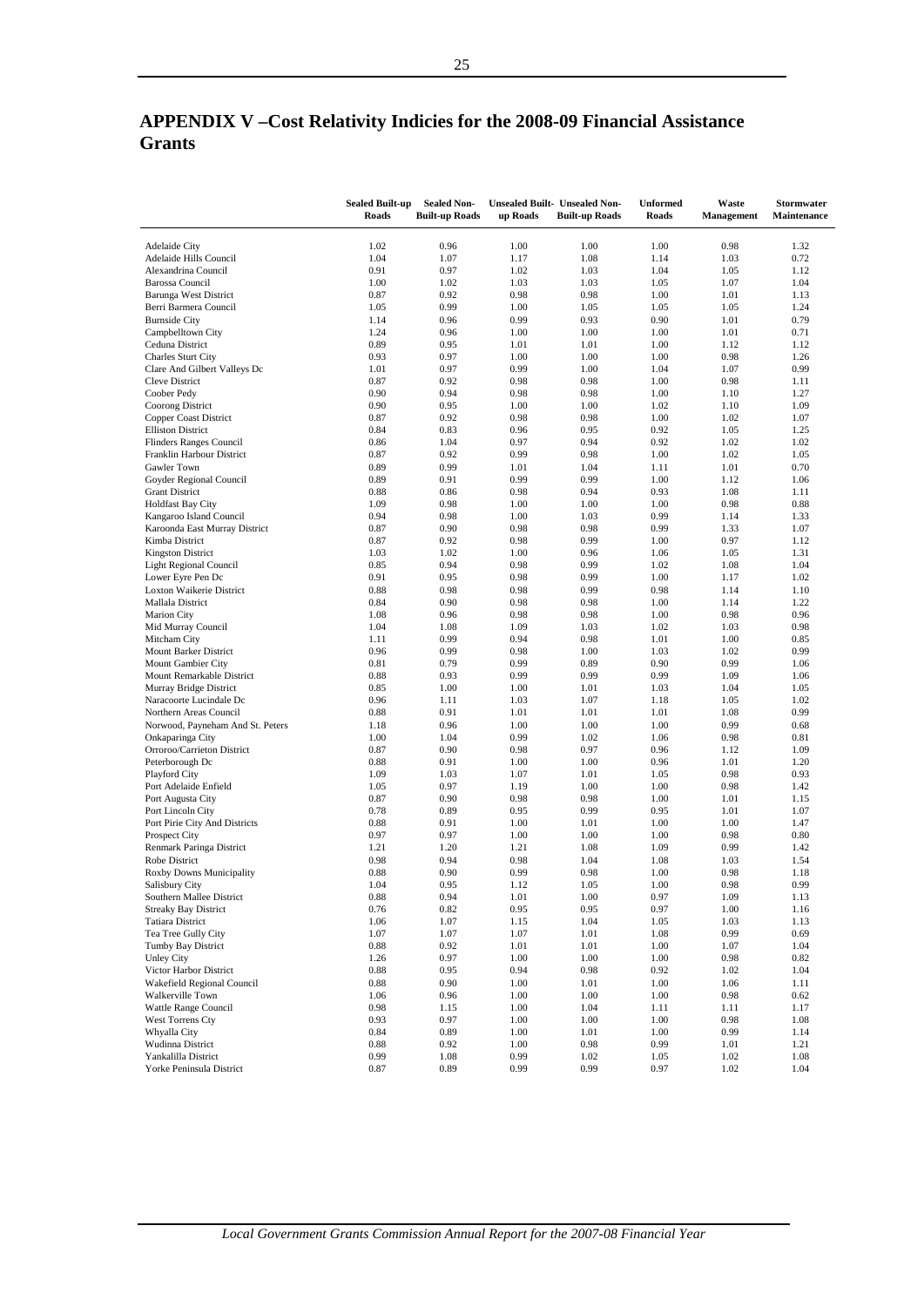# **APPENDIX VI – Revenue relativity index**

|                                  | <b>SEIFA Index of</b>     | <b>Converted to be</b>     |
|----------------------------------|---------------------------|----------------------------|
|                                  | <b>Economic-Resources</b> | centred around 1           |
| <b>Adelaide City</b>             | 951.11                    | 0.973416996                |
| Adelaide Hills Council           | 1069.99                   | 1.095085165                |
| Alexandrina Council              | 988.1                     | 1.011274546                |
| <b>Barossa Council</b>           | 1021.27                   | 1.045222503                |
| <b>Barunga West District</b>     | 967.33                    | 0.990017414                |
| Berri Barmera Council            | 947.31                    | 0.969527872                |
| <b>Burnside City</b>             | 1065.01                   | 1.089988366                |
| Campbelltown City                | 990.31                    | 1.013536379                |
| Ceduna District                  | 920.64                    | 0.942232363                |
| <b>Charles Sturt City</b>        | 952.64                    | 0.97498288                 |
| Clare And Gilbert Valleys Dc     | 993.95                    | 1.01726175                 |
| Cleve District                   | 1010.93                   | 1.034639993                |
| Coober Pedy                      | 894.23                    | 0.915202952                |
| Coorong District                 | 962.75                    | 0.985329996                |
| <b>Copper Coast District</b>     | 936.8                     | 0.958771374                |
| <b>Elliston District</b>         | 995.54                    | 1.018889041                |
| <b>Flinders Ranges Council</b>   | 939.05                    | 0.961074145                |
| Franklin Harbour District        | 991.4                     | 1.014651943                |
| Gawler Town                      | 970.07                    | 0.992821677                |
| Goyder Regional Council          | 967.07                    | 0.989751316                |
| <b>Grant District</b>            | 1044.65                   | 1.06915085                 |
| <b>Holdfast Bay City</b>         | 997.53                    | 1.020925714                |
| Kangaroo Island Council          | 981.13                    | 1.004141074                |
| Karoonda East Murray District    | 999.18                    | 1.022614412                |
| Kimba District                   | 1016.05                   | 1.039880075                |
| <b>Kingston District</b>         | 981.58                    | 1.004601628                |
| <b>Light Regional Council</b>    | 1043.81                   | 1.068291148                |
| Lower Eyre Pen Dc                | 1003.64                   | 1.027179016                |
| Loxton Waikerie District         | 968.68                    | 0.991399076                |
| Mallala District                 | 1027.89                   | 1.051997766                |
| <b>Marion City</b>               | 964.74                    | 0.987366669                |
| Mid Murray Council               | 954.92                    | 0.977316354                |
| Mitcham City                     | 1038.94                   | 1.063306929                |
| Mount Barker District            | 1016.11                   | 1.039941483                |
| Mount Gambier City               | 929.33                    | 0.951126175                |
| Mount Remarkable District        | 982.3                     | 1.005338515                |
| Murray Bridge District           | 928.11                    | 0.949877562                |
| Naracoorte Lucindale Dc          | 995.36                    | 1.018704819                |
| Northern Areas Council           | 966.66                    | 0.9893317                  |
| Norwood, Payneham And St. Peters | 981.1                     | 1.00411037                 |
| Onkaparinga City                 | 985.26                    | 1.008367938                |
| Orroroo/Carrieton District       | 979.27                    | 1.00223745                 |
| Peterborough Dc                  | 867.29                    | 0.887631111                |
| Playford City                    | 910.3                     | 0.931649852                |
| Port Adelaide Enfield            | 909                       | 0.930319363                |
| Port Augusta City                | 898.93                    | 0.920013184                |
| Port Lincoln City                | 941.06                    | 0.963131287                |
| Port Pirie City And Districts    | 903.01                    | 0.924188875                |
| Prospect City                    | 999.75                    | 1.023197781                |
| Renmark Paringa District         | 955.91                    | 0.978329573                |
| Robe District                    | 1014.07                   | 1.037853637                |
| Roxby Downs Municipality         | 1075.47                   | 1.100693691                |
| Salisbury City                   | 960.02                    | 0.982535968                |
| Southern Mallee District         | 1000.9                    | 1.024374753                |
| <b>Streaky Bay District</b>      | 959.79                    | 0.982300573                |
| <b>Tatiara District</b>          | 1008.23                   | 1.031876668                |
| Tea Tree Gully City              | 1017.72                   | 1.041589243                |
| Tumby Bay District               | 985.66                    | 1.008777319                |
| <b>Unley City</b>                | 1025.68                   | 1.049735934                |
| Victor Harbor District           | 974.8                     | 0.997662612                |
| Wakefield Regional Council       |                           |                            |
| Walkerville Town                 | 979.23<br>1039.27         | 1.002196512<br>1.063644669 |
| Wattle Range Council             |                           |                            |
| West Torrens Cty                 | 964.48<br>950.11          | 0.987100571<br>0.972393542 |
| Whyalla City                     | 868.22                    | 0.888582923                |
| Wudinna District                 |                           |                            |
| Yankalilla District              | 970.6                     | 0.993364107                |
|                                  | 985.05                    | 1.008153012                |
| Yorke Peninsula District         | 955.41                    | 0.977817846                |

*Local Government Grants Commission Annual Report for the 2007-08 Financial Year*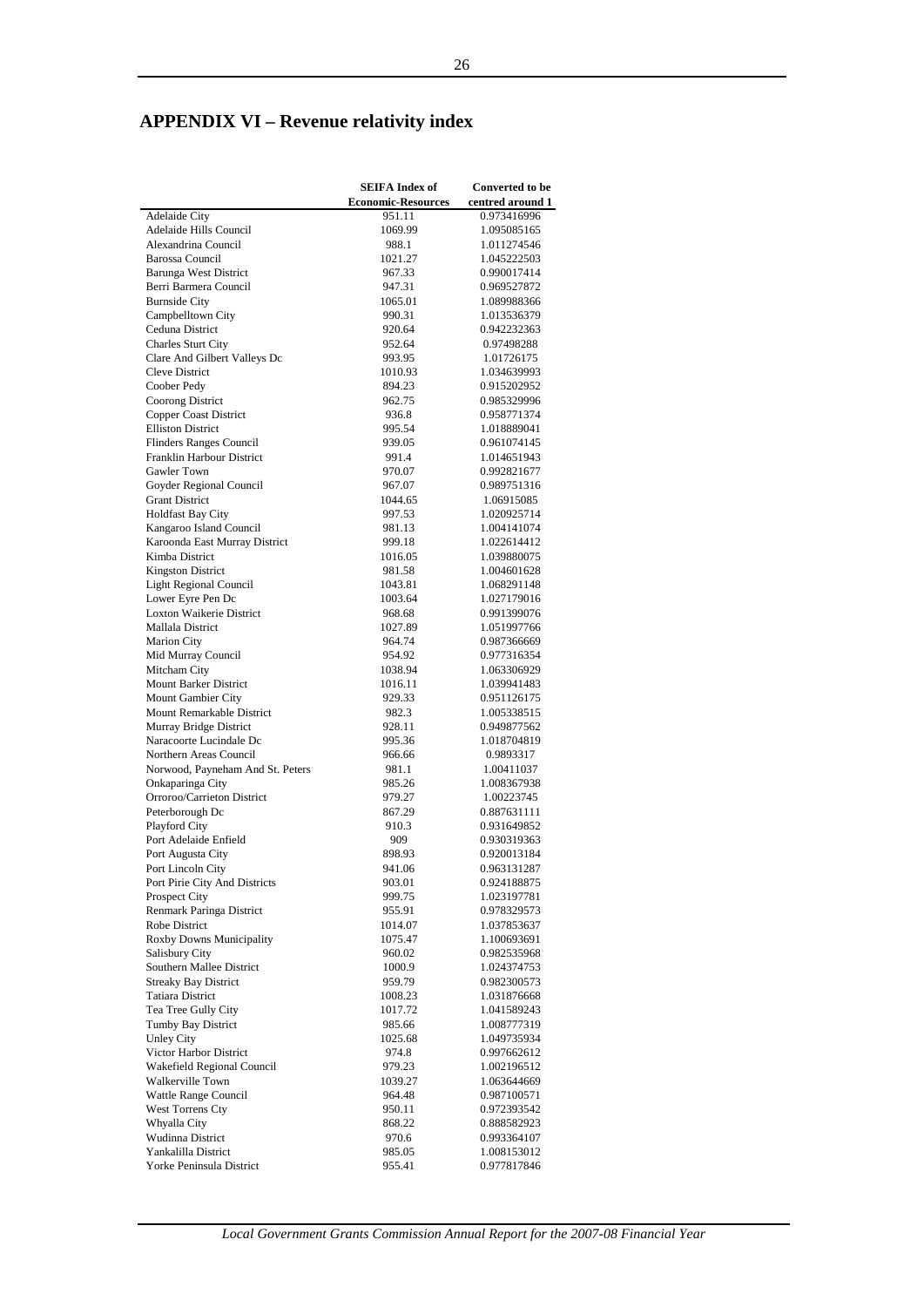Valuation per capita (incorporating the SEIFA index of Economic Resources)

Data sourced from Valuer General as at January each year (data from 2006, 2007 and 2008 are averaged)

| Unit of Measure :                                  | <b>Residential</b> | Commercial     | Industrial               | Rural                    | Other           |
|----------------------------------------------------|--------------------|----------------|--------------------------|--------------------------|-----------------|
| <b>Adelaide City</b>                               | 204.535            | 289.271        | 1,144                    | 1                        | 75.628          |
| Adelaide Hills Council                             | 130,555            | 4,127          | 516                      | 39,578                   | 5,496           |
| Alexandrina Council                                | 140,205            | 5,547          | 978                      | 63,739                   | 21,110          |
| <b>Barossa Council</b>                             | 93,179             | 8,699          | 11,358                   | 49,121                   | 6,984           |
| <b>Barunga West District</b>                       | 88,382             | 4,538          | 1,182                    | 183,491                  | 9,120           |
| Berri Barmera Council                              | 57,328             | 8,363          | 2,184                    | 23,791                   | 6,672           |
| <b>Burnside City</b>                               | 248,126            | 14,946         | 155                      | 102                      | 8,205           |
| Campbelltown City<br>Ceduna District               | 133,653<br>45,609  | 4,447<br>9,568 | 607<br>404               | 81<br>18,332             | 5,171<br>7,261  |
| Charles Sturt City                                 | 133,910            | 14,906         | 2,966                    | 37                       | 4,745           |
| Clare And Gilbert Valleys Dc                       | 66,240             | 9,049          | 1,109                    | 134,424                  | 6,887           |
| Cleve District                                     | 46,503             | 12,202         | 31                       | 128,277                  | 5,553           |
| Coober Pedy                                        | 29,517             | 10,074         | 38                       |                          | 2,715           |
| Coorong District                                   | 49,854             | 4,976          | 175                      | 141,869                  | 7,368           |
| <b>Copper Coast District</b>                       | 109,163            | 9,033          | 830                      | 21,912                   | 21,037          |
| <b>Elliston District</b>                           | 70,185             | 8,533          | 98                       | 153,915                  | 9,126           |
| <b>Flinders Ranges Council</b>                     | 44,291             | 4,534          | 304                      | 33,233                   | 4,815           |
| Franklin Harbour District                          | 64,339             | 6,629          | 225                      | 64,963                   | 12,336          |
| Gawler Town                                        | 88,534             | 9,308          | 343                      | 5,865                    | 5,825           |
| Goyder Regional Council                            | 36,984             | 3,274          | 321                      | 147,411                  | 2,172           |
| <b>Grant District</b>                              | 55,843             | 1,957          | 2,562                    | 176,018                  | 5,924           |
| <b>Holdfast Bay City</b>                           | 200,792            | 17,789         | 686                      | ×.                       | 9,434           |
| Kangaroo Island Council                            | 116,919            | 12,878         | 768                      | 91,337                   | 27,954          |
| Karoonda East Murray District                      | 17,999             | 3,880          | 850                      | 138,872                  | 2,661           |
| Kimba District                                     | 26,838             | 10,815         | ×.                       | 135,267                  | 4,066           |
| <b>Kingston District</b>                           | 96,033             | 6,838          | 463                      | 167,583                  | 16,291          |
| <b>Light Regional Council</b><br>Lower Eyre Pen Dc | 77,458<br>95,922   | 5,169<br>6,505 | 5,753<br>260             | 88,430<br>144,872        | 6,241<br>17,770 |
| Loxton Waikerie District                           | 55,259             | 5,224          | 1,376                    | 53,284                   | 4,543           |
| Mallala District                                   | 72,719             | 1,534          | 396                      | 58,192                   | 6,919           |
| <b>Marion City</b>                                 | 116,634            | 14,215         | 2,055                    | 83                       | 5,040           |
| Mid Murray Council                                 | 114,917            | 4,100          | 725                      | 57,534                   | 16,308          |
| Mitcham City                                       | 155,444            | 8,066          | 1,135                    | 577                      | 7,126           |
| Mount Barker District                              | 94,791             | 9,740          | 1,009                    | 31,724                   | 7,887           |
| Mount Gambier City                                 | 73,780             | 12,741         | 2,312                    | 295                      | 4,442           |
| Mount Remarkable District                          | 47,206             | 4,111          | 108                      | 96,554                   | 4,808           |
| Murray Bridge District                             | 64,714             | 9,340          | 3,387                    | 20,030                   | 6,143           |
| Naracoorte Lucindale Dc                            | 53,178             | 7,705          | 818                      | 171,355                  | 5,150           |
| Northern Areas Council                             | 37,050             | 6,395          | 640                      | 171,790                  | 3,152           |
| Norwood, Payneham And St. Peters                   | 178,780            | 33,796         | 2,470                    | 12                       | 10,236          |
| Onkaparinga City                                   | 94,559             | 6,332          | 1,401                    | 6,587                    | 5,707           |
| Orroroo/Carrieton District                         | 30,287             | 3,048          | 238                      | 113,273                  | 3,102           |
| Peterborough Dc<br>Playford City                   | 30,960<br>59,782   | 4,224<br>7,409 | 315<br>1,881             | 30,071<br>10,045         | 1,830<br>3,833  |
| Port Adelaide Enfield                              | 103,414            | 17,598         | 8,521                    | 48                       | 8,539           |
| Port Augusta City                                  | 59,319             | 9,351          | 244                      | 703                      | 3,346           |
| Port Lincoln City                                  | 93,543             | 17,461         | 3,270                    | 839                      | 9,970           |
| Port Pirie City And Districts                      | 51,425             | 6,405          | 975                      | 14,334                   | 3,325           |
| <b>Prospect City</b>                               | 162,161            | 13,826         | 166                      | ä.                       | 3,221           |
| Renmark Paringa District                           | 57,181             | 6,942          | 1,422                    | 43,421                   | 2,929           |
| Robe District                                      | 240,593            | 18,942         | 2,159                    | 194,986                  | 47,096          |
| Roxby Downs Municipality                           | 106,466            | 9,174          | 120                      | ä,                       | 11,596          |
| Salisbury City                                     | 80,582             | 9,712          | 2,627                    | 612                      | 4,825           |
| Southern Mallee District                           | 25,414             | 5,625          | 237                      | 137,399                  | 2,502           |
| <b>Streaky Bay District</b>                        | 61,175             | 9,213          | 278                      | 64,923                   | 12,476          |
| <b>Tatiara District</b>                            | 38,850             | 6,996          | 1,515                    | 186,068                  | 4,361           |
| Tea Tree Gully City                                | 106,427            | 8,590          | 825                      | 734                      | 3,126           |
| Tumby Bay District                                 | 77,915             | 9,373          | 141                      | 138,065                  | 12,305          |
| <b>Unley City</b>                                  | 202,218            | 21,737         | 307                      | $\overline{c}$           | 9,046           |
| Victor Harbor District                             | 160,627            | 12,753         | 611                      | 21,128                   | 26,112          |
| Wakefield Regional Council                         | 42,291             | 6,292          | 720                      | 158,962                  | 3,954           |
| Walkerville Town                                   | 256,489            | 7,587          | $\overline{\phantom{a}}$ | $\overline{\phantom{a}}$ | 12,019          |
| Wattle Range Council<br>West Torrens Cty           | 56,255             | 5,424          | 6,395                    | 149,385                  | 5,502           |
| Whyalla City                                       | 129,636<br>55,757  | 20,772         | 5,593<br>646             | 78<br>351                | 6,676           |
| Wudinna District                                   | 19,929             | 7,483<br>9,752 | 55                       | 98,739                   | 1,872<br>2,273  |
| Yankalilla District                                | 178,559            | 8,785          | 599                      | 83,818                   | 37,432          |
| Yorke Peninsula District                           | 142,830            | 6,442          | 728                      | 164,893                  | 13,143          |
|                                                    |                    |                |                          |                          |                 |
| <b>State</b>                                       | 112,859            | 14,015         | 2,268                    | 18,515                   | 7,431           |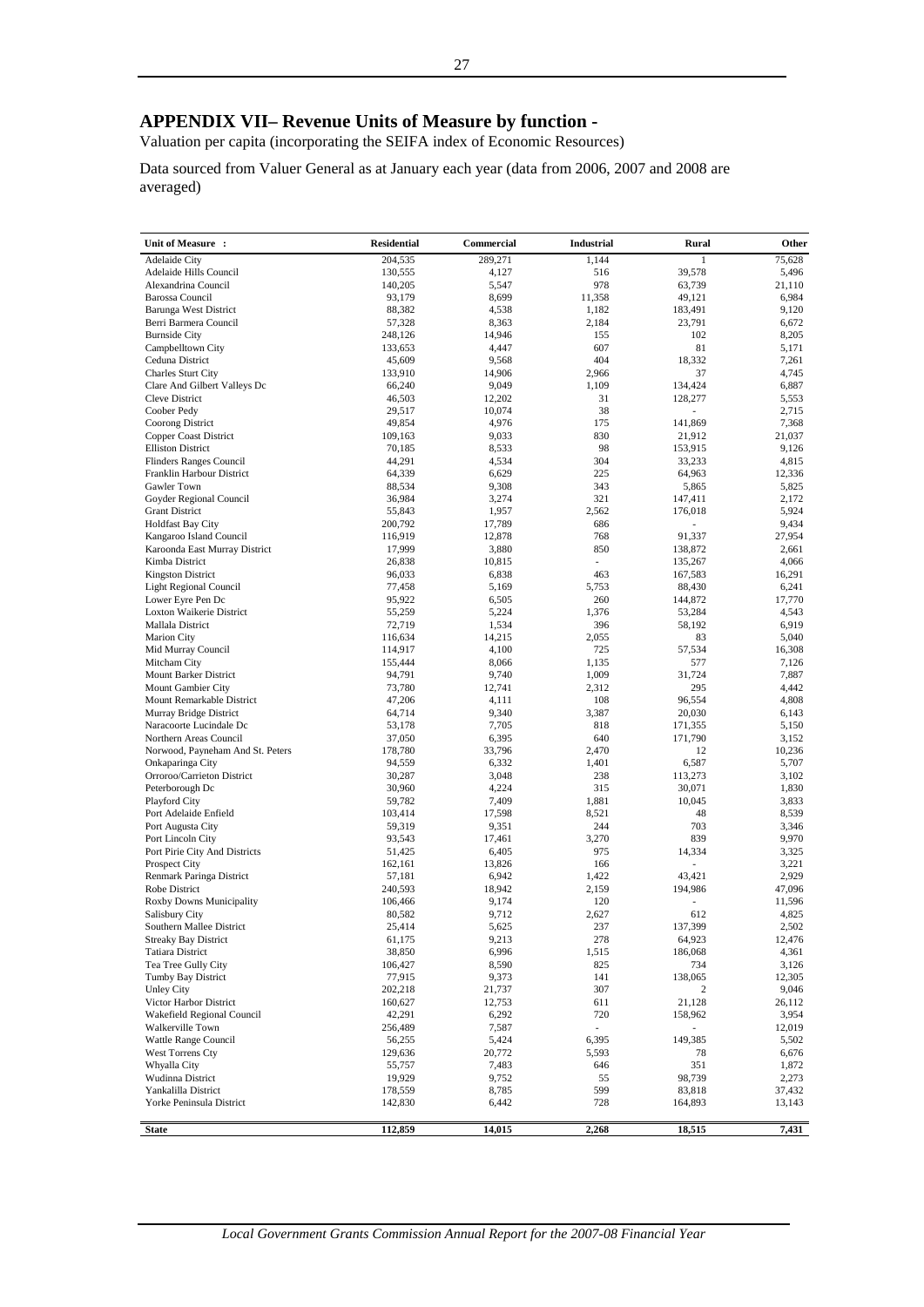# **APPENDIX VIII – Units of Measure by function - Expenditure**

Data sourced from Councils and the Australian Bureau of Statistics as at 30 June 2007.

| <b>Function:</b>                                          | <b>Waste Management</b>                                    | <b>Aged Care</b><br><b>Services</b> | <b>Services to Families</b><br>& Children | <b>Health Inspection</b>                   | Libraries                                   | <b>Sport and</b><br>Recreation |
|-----------------------------------------------------------|------------------------------------------------------------|-------------------------------------|-------------------------------------------|--------------------------------------------|---------------------------------------------|--------------------------------|
| Unit of Measure:                                          | Number of Residential Population Aged<br><b>Properties</b> | $> 65$ years                        | <b>Population</b><br>Aged 0-14 years      | <b>Establishments to</b><br><b>Inspect</b> | <b>Number of Library</b><br><b>Visitors</b> | Population<br>Aged 5-49 years  |
| Adelaide City                                             | 8,420                                                      | 1,764                               | 922                                       | 1,344                                      | 668,641                                     | 11,435                         |
| Adelaide Hills Council                                    | 12,222                                                     | 4,341                               | 7,828                                     | 874                                        | 294,199                                     | 23,846                         |
| Alexandrina Council                                       | 10,287                                                     | 4,203                               | 3,812                                     | 195                                        | 211,894                                     | 11,029                         |
| <b>Barossa Council</b>                                    | 7,303                                                      | 3,123                               | 4,192                                     | 501                                        | 137,918                                     | 12,738                         |
| <b>Barunga West District</b><br>Berri Barmera Council     | 1,369<br>3,873                                             | 549<br>1,759                        | 458<br>2,328                              | 77<br>227                                  | 62,400<br>186,563                           | 1,291<br>6,718                 |
| <b>Burnside City</b>                                      | 18,239                                                     | 8,024                               | 6,791                                     | 552                                        | 369,396                                     | 24,195                         |
| Campbelltown City                                         | 19,713                                                     | 8,660                               | 7,897                                     | 402                                        | 216,012                                     | 28,323                         |
| Ceduna District                                           | 1,186                                                      | 383                                 | 851                                       | 62                                         | 69,090                                      | 2,207                          |
| <b>Charles Sturt City</b>                                 | 45,732                                                     | 19,256                              | 16,631                                    | 1,091                                      | 740,415                                     | 60,540                         |
| Clare And Gilbert Valleys Dc                              | 2,709                                                      | 1,402                               | 1,619                                     | 266                                        | 136,114                                     | 4,718                          |
| <b>Cleve District</b>                                     | 606                                                        | 297                                 | 408                                       | 30                                         | 23,000                                      | 1,111                          |
| Coober Pedy                                               | 1,279                                                      | 272                                 | 343                                       | 34                                         | 32,000                                      | 1,086                          |
| Coorong District                                          | 1,877                                                      | 864                                 | 1,231                                     | 129                                        | 89,883                                      | 3,324                          |
| Copper Coast District                                     | 6,552                                                      | 2,704                               | 2,084                                     | 184                                        | 145,189                                     | 6,025                          |
| <b>Elliston District</b><br>Flinders Ranges Council       | 511<br>746                                                 | 135<br>329                          | 266<br>343                                | 34<br>46                                   | 24,356<br>27,255                            | 710<br>894                     |
| Franklin Harbour District                                 | 543                                                        | 213                                 | 263                                       | 21                                         | 39,928                                      | 695                            |
| Gawler Town                                               | 7,987                                                      | 3,264                               | 3,793                                     | 382                                        | 97,776                                      | 11.937                         |
| Goyder Regional Council                                   | 1,374                                                      | 741                                 | 815                                       | 53                                         | 50,520                                      | 2,324                          |
| <b>Grant District</b>                                     | 2,225                                                      | 859                                 | 1,802                                     | 145                                        | 50,193                                      | 5,170                          |
| <b>Holdfast Bay City</b>                                  | 16,901                                                     | 7,624                               | 4,289                                     | 478                                        | 314,875                                     | 18,700                         |
| Kangaroo Island Council                                   | 2,625                                                      | 629                                 | 882                                       | 162                                        | 31,703                                      | 2,579                          |
| Karoonda East Murray District                             | 297                                                        | 206                                 | 227                                       | 14                                         | 13,850                                      | 626                            |
| Kimba District                                            | 320                                                        | 223                                 | 214                                       | 41                                         | 9,109                                       | 660                            |
| <b>Kingston District</b><br><b>Light Regional Council</b> | 1,135                                                      | 423                                 | 454<br>2,915                              | 41                                         | 67,825                                      | 1,285                          |
| Lower Eyre Pen Dc                                         | 3,646<br>1,540                                             | 1,255<br>564                        | 982                                       | 213<br>20                                  | 58,976<br>133,296                           | 8,168<br>2,699                 |
| <b>Loxton Waikerie District</b>                           | 4,041                                                      | 1,933                               | 2,473                                     | 253                                        | 27,300                                      | 7,021                          |
| Mallala District                                          | 2,423                                                      | 708                                 | 1,804                                     | 106                                        | 2,067                                       | 5,373                          |
| <b>Marion City</b>                                        | 34,953                                                     | 13,803                              | 13,310                                    | 711                                        | 458,804                                     | 48,854                         |
| Mid Murray Council                                        | 4,840                                                      | 1,469                               | 1,399                                     | 244                                        | 42,440                                      | 4,410                          |
| Mitcham City                                              | 24,821                                                     | 10,530                              | 10,697                                    | 827                                        | 530,182                                     | 37,006                         |
| Mount Barker District                                     | 8,905                                                      | 2,814                               | 6,060                                     | 561                                        | 189,153                                     | 17,494                         |
| Mount Gambier City                                        | 10,436                                                     | 3,353                               | 5,023                                     | 290                                        | 100,387                                     | 15,138                         |
| Mount Remarkable District                                 | 1,324                                                      | 530                                 | 529                                       | 43                                         | ٠                                           | 1,515                          |
| Murray Bridge District<br>Naracoorte Lucindale Dc         | 6,988                                                      | 2,920<br>1,124                      | 3,650<br>1,697                            | 238<br>191                                 | 141,242<br>38,183                           | 10,961                         |
| Northern Areas Council                                    | 2,590<br>1,503                                             | 860                                 | 982                                       | 50                                         | 40,000                                      | 5,268<br>2,601                 |
| Norwood, Payneham And St. Peters                          | 16,227                                                     | 6,281                               | 4,653                                     | 533                                        | 185,624                                     | 21,051                         |
| Onkaparinga City                                          | 59,489                                                     | 18,379                              | 31,115                                    | 1,546                                      | 1,080,583                                   | 97,738                         |
| Orroroo/Carrieton District                                | 344                                                        | 217                                 | 174                                       | 27                                         | 21,670                                      | 474                            |
| Peterborough Dc                                           | 946                                                        | 384                                 | 352                                       | 60                                         | 15,576                                      | 956                            |
| Playford City                                             | 26.438                                                     | 8,703                               | 16,729                                    | 621                                        | 450,946                                     | 47,609                         |
| Port Adelaide Enfield                                     | 46,825                                                     | 17.142                              | 17,972                                    | 1,241                                      | 656,646                                     | 64,778                         |
| Port Augusta City                                         | 6,039                                                      | 1,650                               | 2,935                                     | 242                                        | 116,100                                     | 8,830                          |
| Port Lincoln City                                         | 6,047                                                      | 2,050                               | 3,108                                     | 225                                        | 96,675                                      | 9,072                          |
| Port Pirie City And Districts<br>Prospect City            | 7,357<br>8,574                                             | 3,053<br>2,534                      | 3,713<br>3,352                            | 255<br>220                                 | 97,070<br>108,698                           | 10,121<br>12,874               |
| Renmark Paringa District                                  | 3,224                                                      | 1,463                               | 2,064                                     | 171                                        | 56,668                                      | 5,855                          |
| Robe District                                             | 1,117                                                      | 253                                 | 264                                       | 24                                         | 35,500                                      | 781                            |
| Roxby Downs Municipality                                  | 1,340                                                      | 19                                  | 1,061                                     | 44                                         | 65,000                                      | 3,095                          |
| Salisbury City                                            | 47,222                                                     | 13,339                              | 25,241                                    | 1,091                                      | 596,732                                     | 80,684                         |
| Southern Mallee District                                  | 618                                                        | 350                                 | 480                                       | 29                                         | 9,900                                       | 1,265                          |
| <b>Streaky Bay District</b>                               | 901                                                        | 281                                 | 444                                       | 35                                         | 42,551                                      | 1,221                          |
| <b>Tatiara District</b>                                   | 1,838                                                      | 926                                 | 1,601                                     | 165                                        | 114,805                                     | 4,473                          |
| Tea Tree Gully City                                       | 36,991                                                     | 11,722                              | 18,966                                    | 748                                        | 391,533                                     | 62,775                         |
| Tumby Bay District<br><b>Unley City</b>                   | 994<br>16,032                                              | 564<br>5,766                        | 448<br>5,730                              | 30<br>543                                  | 49,500<br>328,944                           | 1,347<br>22,527                |
| Victor Harbor District                                    | 6,584                                                      | 3,966                               | 1,732                                     | 260                                        | 75,236                                      | 5,214                          |
| Wakefield Regional Council                                | 2,167                                                      | 1,094                               | 1,352                                     | 195                                        | 147,867                                     | 3,714                          |
| Walkerville Town                                          | 3,067                                                      | 1,494                               | 1,046                                     | 64                                         | 64,639                                      | 3,899                          |
| Wattle Range Council                                      | 4,471                                                      | 1,779                               | 2,659                                     | 146                                        | 162,000                                     | 7,416                          |
| West Torrens Cty                                          | 25,013                                                     | 10,168                              | 7,620                                     | 728                                        | 153,135                                     | 32,495                         |
| Whyalla City                                              | 10,390                                                     | 2,902                               | 4,657                                     | 205                                        | 107,407                                     | 13,657                         |
| Wudinna District                                          | 380                                                        | 191                                 | 295                                       | 29                                         | 22,340                                      | 833                            |
| Yankalilla District                                       | 2,759                                                      | 893                                 | 665                                       | 76                                         | 73,600                                      | 2,072                          |
| Yorke Peninsula District                                  | 8,535                                                      | 2,802                               | 1,972                                     | 138                                        | 183,369                                     | 5,476                          |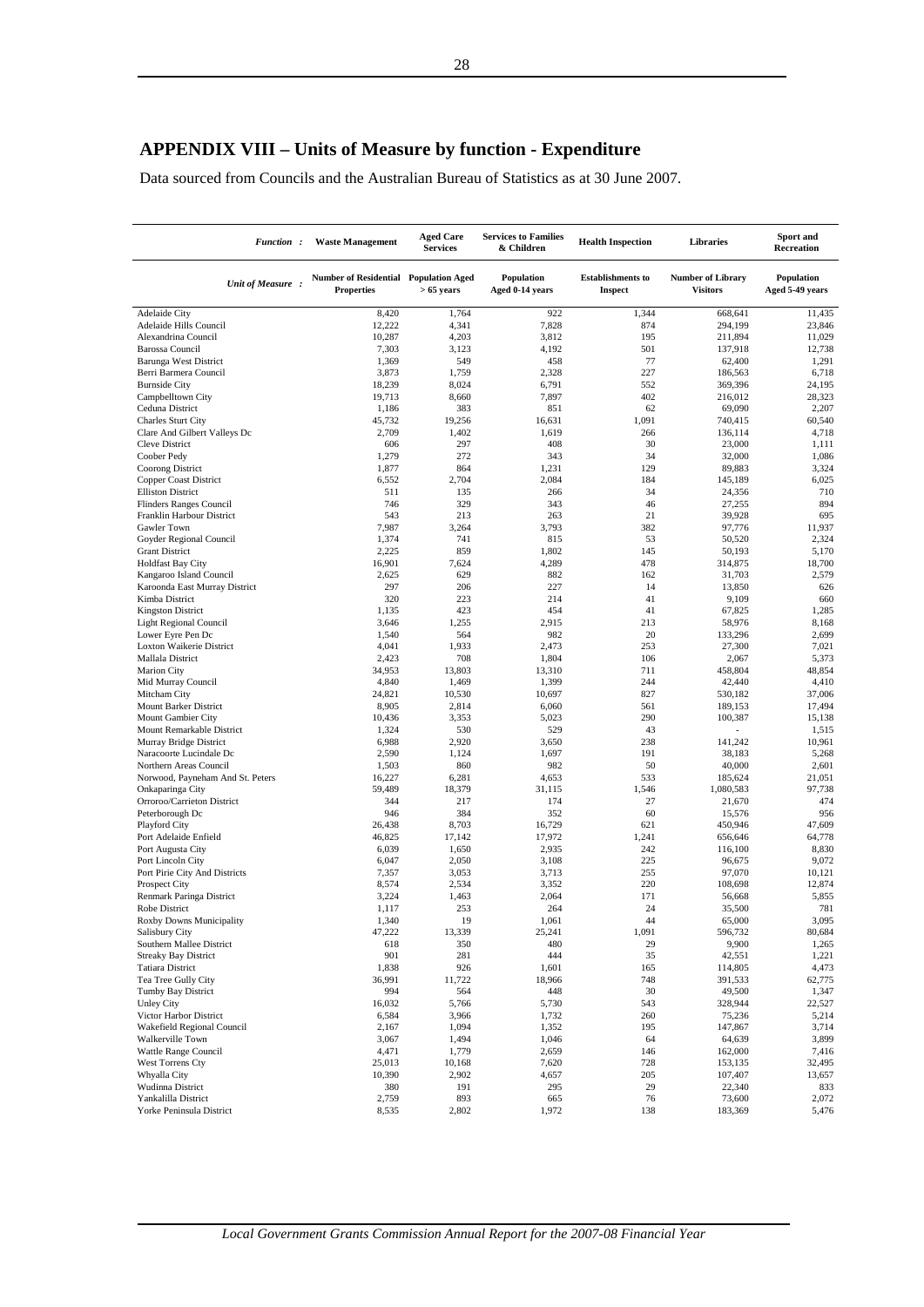| <b>Function:</b>                                      | <b>Sealed Built Up</b><br><b>Roads</b> | <b>Sealed Non</b><br><b>Built Up Roads</b> | <b>Sealed Built-Up Roads</b><br>(Footpaths, kerbing,<br>street lighting etc) | <b>Unsealed Built</b><br><b>Up Roads</b> | <b>Unsealed Non</b><br><b>Built Up Roads</b> | <b>Unformed</b><br><b>Roads</b> |
|-------------------------------------------------------|----------------------------------------|--------------------------------------------|------------------------------------------------------------------------------|------------------------------------------|----------------------------------------------|---------------------------------|
| Unit of Measure:                                      | <b>Sealed Built Up</b><br><b>Kms</b>   | <b>Sealed Non Built</b><br><b>Up Kms</b>   | <b>Sealed Built Up Kms</b>                                                   | <b>Unsealed Built</b><br><b>Up Kms</b>   | <b>Unsealed Non</b><br><b>Built Up Kms</b>   | <b>Unformed Kms</b>             |
| Adelaide City                                         | 130                                    |                                            | 130                                                                          | ÷,                                       | ÷,                                           |                                 |
| Adelaide Hills Council                                | 205                                    | 397                                        | 205                                                                          | 6                                        | 469                                          | 10                              |
| Alexandrina Council                                   | 226                                    | 273                                        | 226                                                                          | 25                                       | 780                                          | 24                              |
| <b>Barossa Council</b>                                | 136<br>32                              | 191<br>40                                  | 136<br>32                                                                    | 12<br>$\tau$                             | 575<br>883                                   | 48<br>93                        |
| <b>Barunga West District</b><br>Berri Barmera Council | 67                                     | 190                                        | 67                                                                           | $\mathbf{1}$                             | 116                                          | 38                              |
| <b>Burnside City</b>                                  | 228                                    | ä,                                         | 228                                                                          |                                          | 5                                            | $\mathbf{0}$                    |
| Campbelltown City                                     | 252                                    |                                            | 252                                                                          |                                          | $\boldsymbol{0}$                             |                                 |
| Ceduna District                                       | 37                                     | 35                                         | 37                                                                           | $\overline{4}$                           | 1,373                                        | 260                             |
| <b>Charles Sturt City</b>                             | 560                                    |                                            | 560                                                                          | 5                                        | ä,                                           | $\mathbf{0}$                    |
| Clare And Gilbert Valleys Dc                          | 74                                     | 135                                        | 74                                                                           | 13                                       | 1,415                                        | 187                             |
| Cleve District                                        | 21                                     | 37                                         | 21                                                                           | 8                                        | 1,214                                        | 116                             |
| Coober Pedy                                           | 24                                     | 3                                          | 24                                                                           | 30                                       | 101                                          | 263                             |
| Coorong District                                      | 54                                     | 278                                        | 54                                                                           | 11                                       | 1,540                                        | 1                               |
| Copper Coast District                                 | 146                                    | 105                                        | 146                                                                          | 46                                       | 508                                          | 128                             |
| <b>Elliston District</b>                              | 22                                     | 22                                         | 22                                                                           | 8                                        | 960                                          | 136                             |
| Flinders Ranges Council                               | 18                                     |                                            | 18                                                                           | 13                                       | 895                                          | 336                             |
| Franklin Harbour District                             | 18                                     | 43                                         | 18                                                                           |                                          | 837                                          | 37                              |
| Gawler Town                                           | 127                                    | 26                                         | 127                                                                          | 5                                        | 19                                           | $\overline{c}$                  |
| Goyder Regional Council                               | 67<br>30                               | 77<br>420                                  | 67<br>30                                                                     | 33<br>$\boldsymbol{2}$                   | 2,845                                        | 226<br>319                      |
| <b>Grant District</b><br><b>Holdfast Bay City</b>     | 172                                    | $\sim$                                     | 172                                                                          |                                          | 827                                          |                                 |
| Kangaroo Island Council                               | 52                                     | 186                                        | 52                                                                           | 56                                       | 1,017                                        | 51                              |
| Karoonda East Murray District                         | 8                                      | 80                                         | 8                                                                            | 6                                        | 1,156                                        | 48                              |
| Kimba District                                        | 12                                     | 47                                         | 12                                                                           | 10                                       | 1,011                                        | 636                             |
| <b>Kingston District</b>                              | 38                                     | 82                                         | 38                                                                           | 6                                        | 553                                          | 57                              |
| Light Regional Council                                | 64                                     | 85                                         | 64                                                                           | 29                                       | 1,211                                        | 59                              |
| Lower Eyre Pen Dc                                     | 41                                     | 72                                         | 41                                                                           | 17                                       | 1,106                                        | 130                             |
| Loxton Waikerie District                              | 68                                     | 309                                        | 68                                                                           | 16                                       | 1,724                                        | 200                             |
| Mallala District                                      | 69                                     | 54                                         | 69                                                                           | 50                                       | 646                                          | 136                             |
| <b>Marion City</b>                                    | 468                                    | ÷.                                         | 468                                                                          | $\boldsymbol{0}$                         | L,                                           |                                 |
| Mid Murray Council                                    | 72                                     | 237                                        | 72                                                                           | 29                                       | 2,061                                        | 981                             |
| Mitcham City                                          | 373                                    | 15                                         | 373                                                                          | $\boldsymbol{0}$                         | $\mathbf{1}$                                 | 2                               |
| Mount Barker District                                 | 157                                    | 166                                        | 157                                                                          | 18                                       | 346                                          | 33                              |
| Mount Gambier City                                    | 185                                    | 8                                          | 185                                                                          |                                          | $\mathbf{1}$                                 | $\mathbf{0}$                    |
| Mount Remarkable District                             | 20<br>137                              | 66<br>240                                  | 20<br>137                                                                    | 23<br>7                                  | 1,523<br>560                                 | 432<br>23                       |
| Murray Bridge District<br>Naracoorte Lucindale Dc     | 80                                     | 408                                        | 80                                                                           | 3                                        | 1,082                                        | 41                              |
| Northern Areas Council                                | 61                                     | 59                                         | 61                                                                           | 32                                       | 1,771                                        | 274                             |
| Norwood, Payneham And St. Peters                      | 157                                    | $\sim$                                     | 157                                                                          |                                          | ä,                                           |                                 |
| Onkaparinga City                                      | 947                                    | 251                                        | 947                                                                          | 9                                        | 213                                          | $\overline{2}$                  |
| Orroroo/Carrieton District                            | 18                                     | 22                                         | 18                                                                           | 7                                        | 884                                          | 696                             |
| Peterborough Dc                                       | 31                                     | $\,$ 8 $\,$                                | 31                                                                           | $\tau$                                   | 799                                          | 385                             |
| Playford City                                         | 414                                    | 230                                        | 414                                                                          | $\mathbf{1}$                             | 109                                          | 6                               |
| Port Adelaide Enfield                                 | 651                                    | $\sim$                                     | 651                                                                          | 5                                        | $\overline{\phantom{0}}$                     |                                 |
| Port Augusta City                                     | 135                                    | 39                                         | 135                                                                          | 31                                       | 110                                          | 93                              |
| Port Lincoln City                                     | 142                                    | 6                                          | 142                                                                          | $\sqrt{4}$                               | 3                                            | $\boldsymbol{2}$                |
| Port Pirie City And Districts                         | 177                                    | 131                                        | 177                                                                          | 11                                       | 640                                          | 212                             |
| Prospect City                                         | 87                                     | ÷.                                         | 87                                                                           | ä,                                       | ä,                                           | ÷.                              |
| Renmark Paringa District                              | 49                                     | 257                                        | 49                                                                           | 5                                        | 133                                          | 51                              |
| Robe District                                         | 29<br>24                               | 13<br>6                                    | 29<br>24                                                                     | $\overline{c}$                           | 336<br>$\overline{4}$                        | 56<br>$\overline{\phantom{a}}$  |
| Roxby Downs Municipality<br>Salisbury City            | 706                                    | 22                                         | 706                                                                          | 3                                        | $\overline{4}$                               | ×.                              |
| Southern Mallee District                              | 25                                     | 67                                         | 25                                                                           | $\boldsymbol{7}$                         | 1,087                                        | 144                             |
| <b>Streaky Bay District</b>                           | 33                                     | 28                                         | 33                                                                           | 14                                       | 1,431                                        | 219                             |
| <b>Tatiara District</b>                               | 81                                     | 418                                        | 81                                                                           | 12                                       | 1,195                                        | 225                             |
| Tea Tree Gully City                                   | 549                                    | 17                                         | 549                                                                          | 3                                        | $\,$ 8 $\,$                                  | 6                               |
| Tumby Bay District                                    | 28                                     | 21                                         | 28                                                                           | 5                                        | 958                                          | 96                              |
| <b>Unley City</b>                                     | 164                                    | $\omega$                                   | 164                                                                          | ÷,                                       |                                              |                                 |
| Victor Harbor District                                | 127                                    | 111                                        | 127                                                                          | 11                                       | 124                                          | $\sqrt{2}$                      |
| Wakefield Regional Council                            | 66                                     | 124                                        | 66                                                                           | 7                                        | 2,170                                        | 313                             |
| Walkerville Town                                      | 35                                     | $\blacksquare$                             | 35                                                                           | ÷,                                       | ÷,                                           |                                 |
| Wattle Range Council                                  | 142                                    | 356                                        | 142                                                                          | 36                                       | 1,362                                        | 559                             |
| West Torrens Cty                                      | 290                                    | $\overline{\phantom{a}}$                   | 290                                                                          | $\boldsymbol{0}$                         | $\overline{\phantom{a}}$                     |                                 |
| Whyalla City                                          | 192                                    | 13                                         | 192                                                                          | 5                                        | 58                                           | 3                               |
| Wudinna District<br>Yankalilla District               | 18<br>51                               | 63<br>75                                   | 18<br>51                                                                     | 7<br>$\sqrt{4}$                          | 1,258<br>365                                 | 356<br>48                       |
| Yorke Peninsula District                              | 159                                    | 287                                        | 159                                                                          | 61                                       | 3,141                                        | 236                             |
|                                                       |                                        |                                            |                                                                              |                                          |                                              |                                 |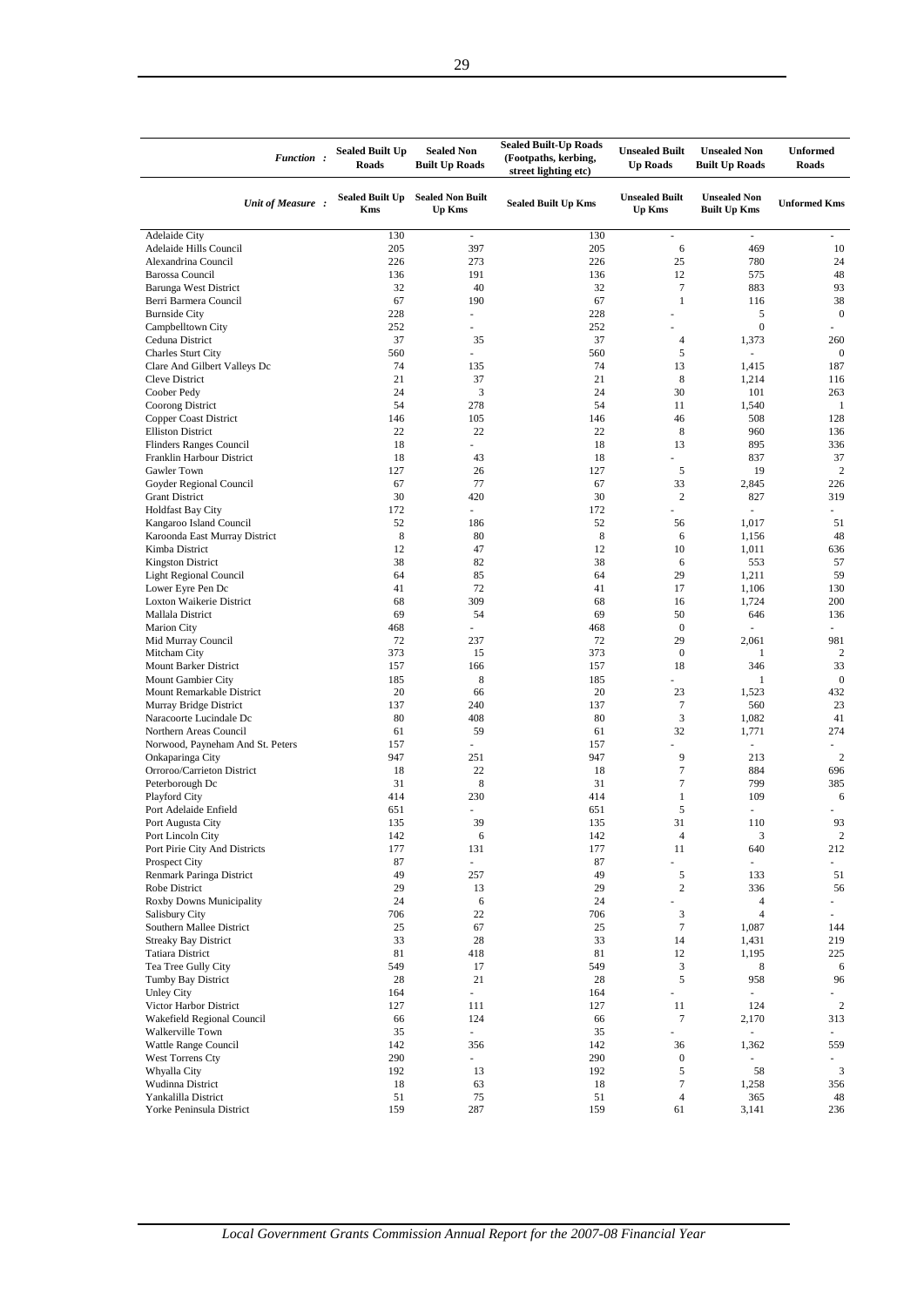| Function:                                                 | <b>Stormwater Drainage -</b><br>Maintenance                               | <b>Commnuity Support</b>                                              | <b>Jetties</b> and<br><b>Wharves</b>    | <b>Public Order</b><br>and Safety    | Planning &<br><b>Building Control</b>                      | <b>Bridges</b>           |
|-----------------------------------------------------------|---------------------------------------------------------------------------|-----------------------------------------------------------------------|-----------------------------------------|--------------------------------------|------------------------------------------------------------|--------------------------|
| Unit of Measure:                                          | No. of Urban, Industrial<br>& Commercial Properties<br>(excluding exempt) | <b>Population x CRI</b><br>(SEIFA Index of<br>Advantage/Disadvantage) | <b>Number of Jetties</b><br>and Wharves | <b>Total Number</b><br>of Properties | <b>Number of New</b><br>Developments &<br><b>Additions</b> | <b>Number of Bridges</b> |
| <b>Adelaide City</b>                                      | 17,668                                                                    | 14,273                                                                | $\overline{a}$                          | 21,296                               | 1,314                                                      | 11                       |
| Adelaide Hills Council                                    | 12,848                                                                    | 35,354                                                                | ÷                                       | 18,157                               | 1,247                                                      | 29                       |
| Alexandrina Council<br><b>Barossa Council</b>             | 10,795<br>7,958                                                           | 21,605<br>21,081                                                      | 3                                       | 17,582<br>11,962                     | 1,619<br>1,018                                             | 54<br>30                 |
| Barunga West District                                     | 1,433                                                                     | 2,787                                                                 |                                         | 2,790                                | 152                                                        |                          |
| Berri Barmera Council                                     | 4,309                                                                     | 12,021                                                                | 5                                       | 6,568                                | 299                                                        |                          |
| <b>Burnside City</b>                                      | 19,283                                                                    | 36,979                                                                |                                         | 21,579                               | 765                                                        | 6                        |
| Campbelltown City                                         | 20,344                                                                    | 46,305                                                                |                                         | 22,338                               | 1,321                                                      | 15                       |
| Ceduna District                                           | 1,352                                                                     | 3,804                                                                 | 3                                       | 2,435                                | 88                                                         |                          |
| <b>Charles Sturt City</b><br>Clare And Gilbert Valleys Dc | 48,895<br>3,078                                                           | 104,672                                                               |                                         | 53,601<br>6,987                      | 3,480<br>505                                               | 28                       |
| <b>Cleve District</b>                                     | 691                                                                       | 8,583<br>1,957                                                        | 1                                       | 1,647                                | 59                                                         | 1                        |
| Coober Pedy                                               | 1,396                                                                     | 2,230                                                                 |                                         | 1,965                                | 39                                                         |                          |
| Coorong District                                          | 2,046                                                                     | 6,172                                                                 | 4                                       | 4,733                                | 196                                                        |                          |
| Copper Coast District                                     | 6,971                                                                     | 12,910                                                                | $\mathbf{1}$                            | 10,738                               | 778                                                        |                          |
| <b>Elliston District</b>                                  | 566                                                                       | 1,184                                                                 | $\mathbf{1}$                            | 1,486                                | 39                                                         |                          |
| <b>Flinders Ranges Council</b>                            | 801                                                                       | 1,865                                                                 |                                         | 2,233                                | 80                                                         |                          |
| Franklin Harbour District<br>Gawler Town                  | 578<br>8,468                                                              | 1,400                                                                 |                                         | 1,235<br>9,878                       | 67<br>879                                                  | $\sqrt{2}$<br>$\tau$     |
| Goyder Regional Council                                   | 1,540                                                                     | 20,143<br>4,440                                                       |                                         | 4,866                                | 110                                                        | 10                       |
| <b>Grant District</b>                                     | 2,335                                                                     | 8,290                                                                 |                                         | 5,754                                | 347                                                        | $\mathbf{1}$             |
| <b>Holdfast Bay City</b>                                  | 18,260                                                                    | 32,410                                                                | $\mathbf{1}$                            | 21,201                               | 1,216                                                      | $\overline{4}$           |
| Kangaroo Island Council                                   | 2,829                                                                     | 4,676                                                                 | $\mathbf{1}$                            | 5,698                                | 354                                                        | 35                       |
| Karoonda East Murray District                             | 332                                                                       | 1,226                                                                 |                                         | 1,432                                | 33                                                         |                          |
| Kimba District                                            | 373                                                                       | 1,184                                                                 |                                         | 1,052                                | 29                                                         |                          |
| <b>Kingston District</b>                                  | 1,227<br>4,005                                                            | 2,481<br>12,402                                                       | $\mathbf{1}$                            | 2,554<br>7,270                       | 130<br>652                                                 | 36                       |
| Light Regional Council<br>Lower Eyre Pen Dc               | 1,639                                                                     | 4,567                                                                 | 3                                       | 3,629                                | 254                                                        | 2                        |
| Loxton Waikerie District                                  | 4,389                                                                     | 12,841                                                                |                                         | 8,509                                | 370                                                        |                          |
| Mallala District                                          | 2,494                                                                     | 8,428                                                                 |                                         | 4,696                                | 393                                                        | $\mathfrak z$            |
| <b>Marion City</b>                                        | 36,642                                                                    | 80,776                                                                |                                         | 40,775                               | 2,971                                                      | 5                        |
| Mid Murray Council                                        | 5,024                                                                     | 9,058                                                                 | 12                                      | 10,677                               | 664                                                        | 12                       |
| Mitcham City                                              | 26,056                                                                    | 56,601                                                                |                                         | 29,108                               | 1,901                                                      | 19                       |
| Mount Barker District<br>Mount Gambier City               | 9,633<br>11,525                                                           | 26,270<br>25,539                                                      | $\overline{a}$                          | 13,874<br>13,052                     | 1,082<br>663                                               | 67<br>$\mathbf{1}$       |
| Mount Remarkable District                                 | 1,413                                                                     | 3,017                                                                 | 1                                       | 3,409                                | 124                                                        | 9                        |
| Murray Bridge District                                    | 7,536                                                                     | 19,932                                                                | 5                                       | 10,955                               | 780                                                        | 80                       |
| Naracoorte Lucindale Dc                                   | 2,924                                                                     | 8,483                                                                 |                                         | 6,523                                | 224                                                        | 27                       |
| Northern Areas Council                                    | 1,669                                                                     | 4,942                                                                 |                                         | 4,438                                | 211                                                        | 16                       |
| Norwood, Payneham And St. Peters                          | 18,460                                                                    | 31,955                                                                |                                         | 20,423                               | 1,162                                                      |                          |
| Onkaparinga City                                          | 62,410                                                                    | 156,001                                                               | $\mathbf{1}$                            | 72,788                               | 4,499                                                      | 49                       |
| Orroroo/Carrieton District<br>Peterborough Dc             | 392<br>1,032                                                              | 987<br>2,173                                                          |                                         | 1,619<br>1,935                       | 10<br>39                                                   | $\mathbf{1}$             |
| Playford City                                             | 27,375                                                                    | 79,402                                                                |                                         | 33,083                               | 2,315                                                      | $\mathfrak{Z}$           |
| Port Adelaide Enfield                                     | 51,049                                                                    | 110,996                                                               |                                         | 58,214                               | 3,774                                                      |                          |
| Port Augusta City                                         | 6,492                                                                     | 14,984                                                                | 3                                       | 7,691                                | 632                                                        | 9                        |
| Port Lincoln City                                         | 6,814                                                                     | 15,167                                                                | $\overline{2}$                          | 8,374                                | 400                                                        | $\mathbf{1}$             |
| Port Pirie City And Districts                             | 7,881                                                                     | 19,281                                                                | 5                                       | 10,707                               | 568                                                        | 7                        |
| <b>Prospect City</b><br>Renmark Paringa District          | 9,175<br>3,503                                                            | 18,123<br>10,519                                                      | $\mathbf{1}$                            | 9,974<br>5,474                       | 533<br>272                                                 | 5                        |
| Robe District                                             | 1,212                                                                     | 1,450                                                                 | $\mathbf{1}$                            | 2,422                                | 129                                                        |                          |
| Roxby Downs Municipality                                  | 1,429                                                                     | 3,438                                                                 |                                         | 1,669                                | 137                                                        | $\overline{a}$           |
| Salisbury City                                            | 49,437                                                                    | 128,846                                                               | ÷                                       | 54,946                               | 3,414                                                      | 13                       |
| Southern Mallee District                                  | 709                                                                       | 2,288                                                                 |                                         | 1,998                                | 53                                                         |                          |
| <b>Streaky Bay District</b>                               | 980                                                                       | 2,179                                                                 | $\mathbf{1}$                            | 2,363                                | 109                                                        |                          |
| Tatiara District<br>Tea Tree Gully City                   | 2,116<br>38,455                                                           | 7,272<br>95,897                                                       | ÷<br>٠                                  | 4,926<br>41,473                      | 182<br>2,171                                               | 16<br>5                  |
| Tumby Bay District                                        | 1,068                                                                     | 2,829                                                                 | $\sqrt{2}$                              | 2,303                                | 133                                                        | 240                      |
| <b>Unley City</b>                                         | 17,517                                                                    | 32,678                                                                | $\overline{a}$                          | 19,181                               | 1,100                                                      | 47                       |
| Victor Harbor District                                    | 7,008                                                                     | 12,908                                                                |                                         | 10,136                               | 733                                                        | 26                       |
| Wakefield Regional Council                                | 2,371                                                                     | 7,020                                                                 | $\overline{a}$                          | 5,629                                | 184                                                        | 24                       |
| Walkerville Town                                          | 3,185                                                                     | 6,262                                                                 | ÷                                       | 3,572                                | 384                                                        |                          |
| Wattle Range Council                                      | 4,877                                                                     | 13,168                                                                |                                         | 9,707                                | 453                                                        |                          |
| West Torrens Cty<br>Whyalla City                          | 27,338<br>11,020                                                          | 52,921<br>23,632                                                      | 3                                       | 30,617<br>11,756                     | 1,422<br>864                                               | 15                       |
| Wudinna District                                          | 452                                                                       | 1,432                                                                 |                                         | 1,329                                | 35                                                         |                          |
| Yankalilla District                                       | 2,893                                                                     | 4,401                                                                 | $\sqrt{2}$                              | 5,340                                | 336                                                        | 34                       |
| Yorke Peninsula District                                  | 8,927                                                                     | 12,530                                                                | 12                                      | 14,173                               | 762                                                        |                          |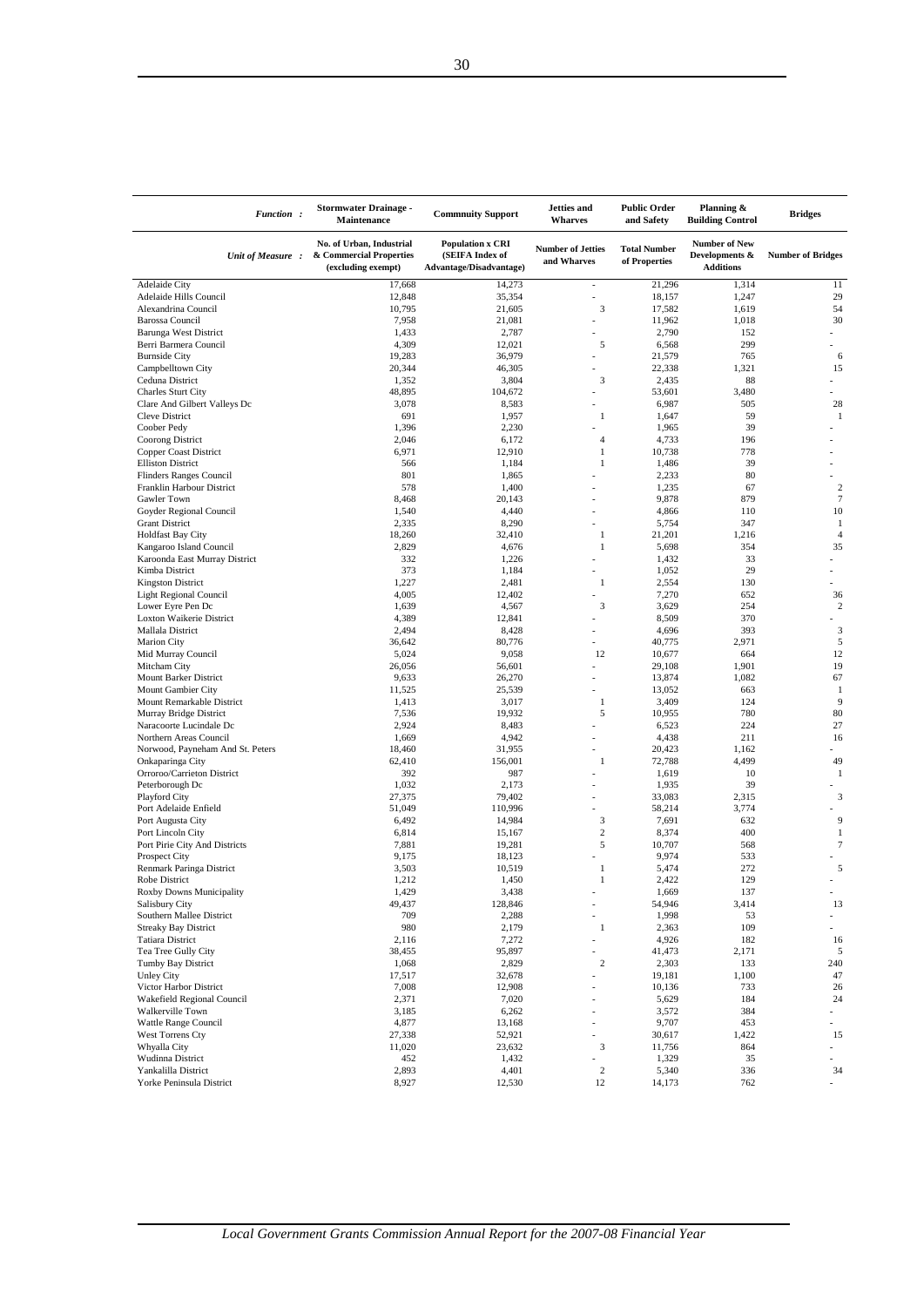# **APPENDIX IX - Background of Financial Assistance Grants to local government**

- i) Annual reports of the interim State Grants Commission and the South Australian Local Government Grants Commission presented since 1976 have contained detailed information on the history of the provision of Commonwealth general Financial Assistance Grants to local government in Australia.
- ii) Further information particularly with regard to the general methodology is also available in the 1974, 1975, 1976 and 1977 reports of the Commonwealth Grants Commission dealing with financial assistance for local government, the Report of the National Inquiry into Local Government Finance (Self Report) published in  $1985<sup>1</sup>$  and the 1991 report of the Commonwealth Grants Commission on the Distribution of General Purpose Grants for Local Government. 2
- iii) The following is a summary of important events since the commencement of the Commonwealth's involvement in the provision of financial assistance to local government:
- *Commonwealth Grants Commission Act, 1973* Commonwealth Grants Commission given the power to assess Financial Assistance Grants to local government with a view to promoting fiscal equalisation between regions. Applications for assistance under Section 96 of the Constitution could be made by 'approved regional organisations' of local government.
- 1974-75 First Commonwealth general-purpose grant of \$56.345 million distributed to local government authorities on the basis of recommendations by the Commonwealth Grants Commission. South Australia received \$4.774 million or 8.4728 per cent of the total allocation.
- 1975-76 \$79.908 million distributed by the Commonwealth Grants Commission. South Australia received \$6.785 million or 8.4910 per cent of the total allocation.
- *May 1976* Special report of the Commonwealth Grants Commission included recommendations on tax-sharing grants to local government.
- *Commonwealth Grants Commission Act, 1976* Replaced the 1973 Act. Deleted reference to 'approved regional organisations'. Introduced new definition of a grant of assistance to a State for local government purposes.
- Local Government (Personal Income Tax Sharing) Act, 1976 Provided for continuation of general-purpose grants to local government with the level of funding being linked to Commonwealth personal income tax collections. Relevant percentages were:

| 1976 to 1978-79    | 1.52% |
|--------------------|-------|
| 1979-80            | 1.75% |
| 1980-81 to 1984-85 | 2.00% |

South Australia's share of funds set at 8.5178 per cent from 1 July 1976.

Each State was required to establish a Local Government Grants Commission to make recommendations on the distribution of funds. Allowed for a per capita minimum grant to councils based on at least 30 per cent of funds, with the remaining funds to be allocated on a fiscal equalisation basis.

- *July 1976* Interim SA Grants Commission established to recommend allocation of \$11.925 million in South Australia for 1976-77.
- *South Australian Local Government Grants Commission Act, 1976* Enacted 21 October 1976 and proclaimed 19 May 1977. The Commission's main function was to recommend on the distribution of grants.

-

<sup>1</sup> National Inquiry into Local Government Finance Report, AGPS, Canberra, 1985; Peter Self, Chairman

<sup>&</sup>lt;sup>2</sup> Report on the Interstate Distribution of General Purpose Grants for Local Government, Commonwealth Grants Commission, AGPS, Canberra 1991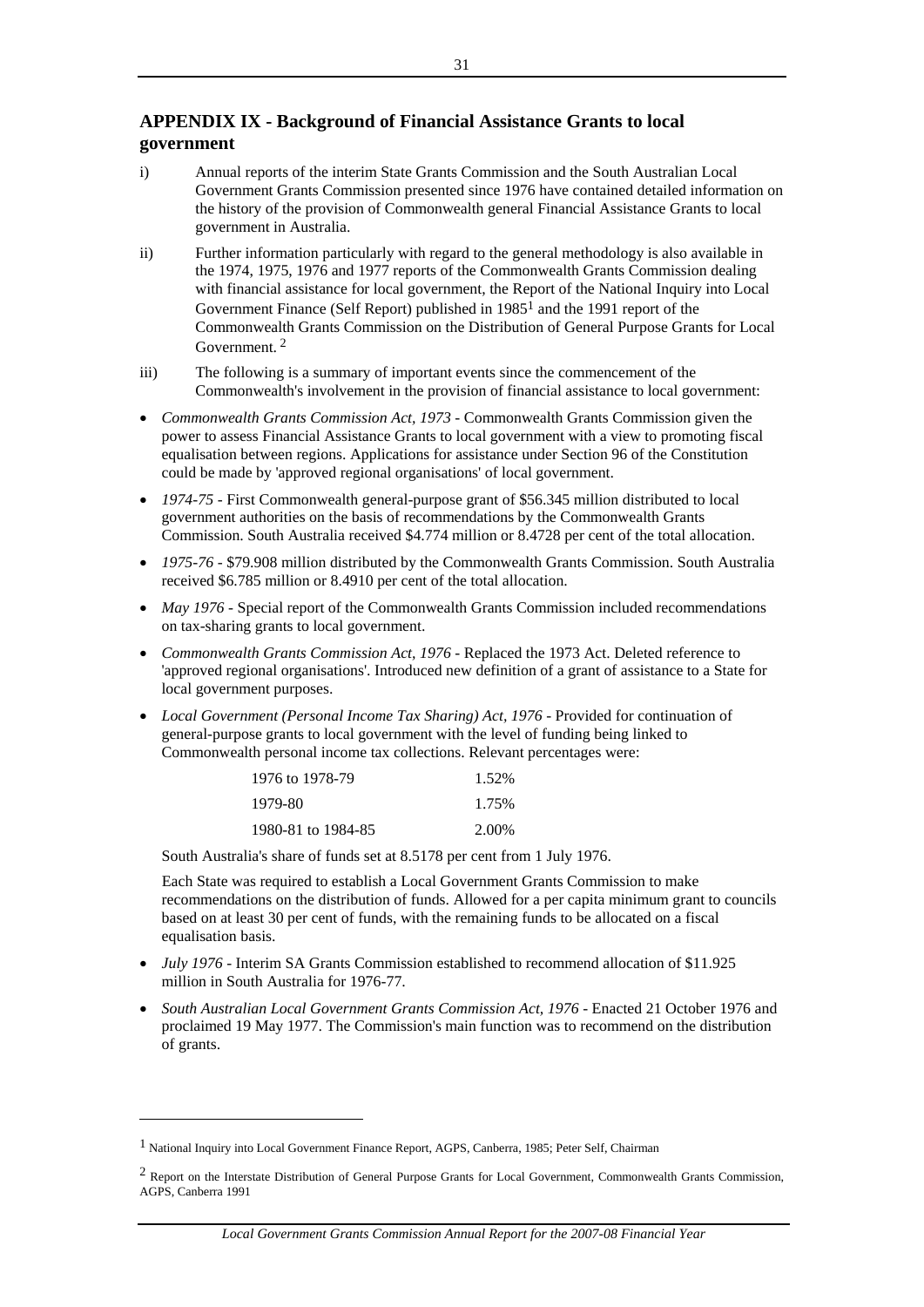- *May 1977* Special report by Commonwealth Grants Commission concerned with the interstate distribution of funds, which established an apportionment of funds between the States and increased the share of funds to South Australia to 8.6010 per cent from 1 July 1977.
- *May 1984* Commonwealth Government set up National Inquiry into Local Government Finance, chaired by Professor Peter Self.
- *May 1985* Commonwealth Local Government (Personal Income Tax Sharing) Act amended to provide for an increase in funding for 1985-86 based on the 1984-85 allocation adjusted for any changes in the Consumer Price Index in the year ended March 1986, plus a 2 per cent real increase.
- *October 1985* Self Inquiry report presented to Commonwealth Government.
- *Local Government (Financial Assistance) Act, 1986 Came into operation on 1 July 1986 and* replaced the Local Government (Personal Income Tax Sharing) Act, 1976.

It embodied a number of the recommendations of the Self Inquiry and changed the basis of funding by the Commonwealth and included a requirement that each State develop and submit to the Commonwealth by 1 July 1987 principles for the distribution of funds amongst local governing authorities.

South Australia's share of funds set at 8.5212 per cent for 1986-87 rising to 8.7890 per cent in 1988-89. Thereafter funds to be distributed between the States on an equal per capita basis using estimated resident populations at 31 December in the previous year.

Amended in June 1988 and June 1989 to provide new base funding levels for 1988-89 and 1989-90 respectively.

Amended in June 1991 to give effect to the Special Premiers' Conference decision to untie local roads funds and pay these through general purpose grants, and to provide the Treasurer with a discretion to set base funding at a level consistent with the underlying growth in general revenue assistance to the States.

- *February 1991* Report by the Commonwealth Grants Commission on the Interstate Distribution of General Purpose Grants for Local Government.
- *South Australian Local Government Grants Commission Act 1992,* was assented to on 21 May 1992, and replaced the South Australian Local Government Grants Commission Act 1976.
- *Local Government (Financial Assistance) Act 1995* Came into operation on 1 July 1995, replaced the Local Government (Financial Assistance) Act 1986 and embodied recommended arrangements contained in the Discussion Paper conducted as part of the review of the previous Act.

It retained horizontal fiscal equalisation (subject to a minimum grant entitlement) as the primary mechanism for grant distribution and an equal per capita interstate distribution and replaced state by state principles with a set of national principles prepared by the Commonwealth Minister. It provided for the making of an annual report to the Federal Parliament on the operation of the Act and the performance of councils including their efficiency and services provided for Aboriginal & Torres Strait Islander Communities.

- *April 1998* The South Australian Local Government Grants Commission's comprehensive methodology review of the general-purpose grant calculation was completed. The revised methodology was used, albeit constrained to minus 10% and plus 20% change, for the first time for the 1998-99 allocations.
- *April 1999*  refinement of the South Australian methodology, as it relates to the differences between councils in the cost associated with the reconstruction and maintenance of roads, was completed. The newly calculated cost relativity indices (previously known as disability factors) were used in the calculation of the South Australian grant allocations for 1999-2000.
- *May 2000*  refinement of the South Australian methodology, in relation to road lengths. The Commission with the assistance of a consultant mapped all councils' roads into a Geographical Information System format. The newly calculated road lengths were used in the calculation of the South Australian grant allocations for 2001-2002.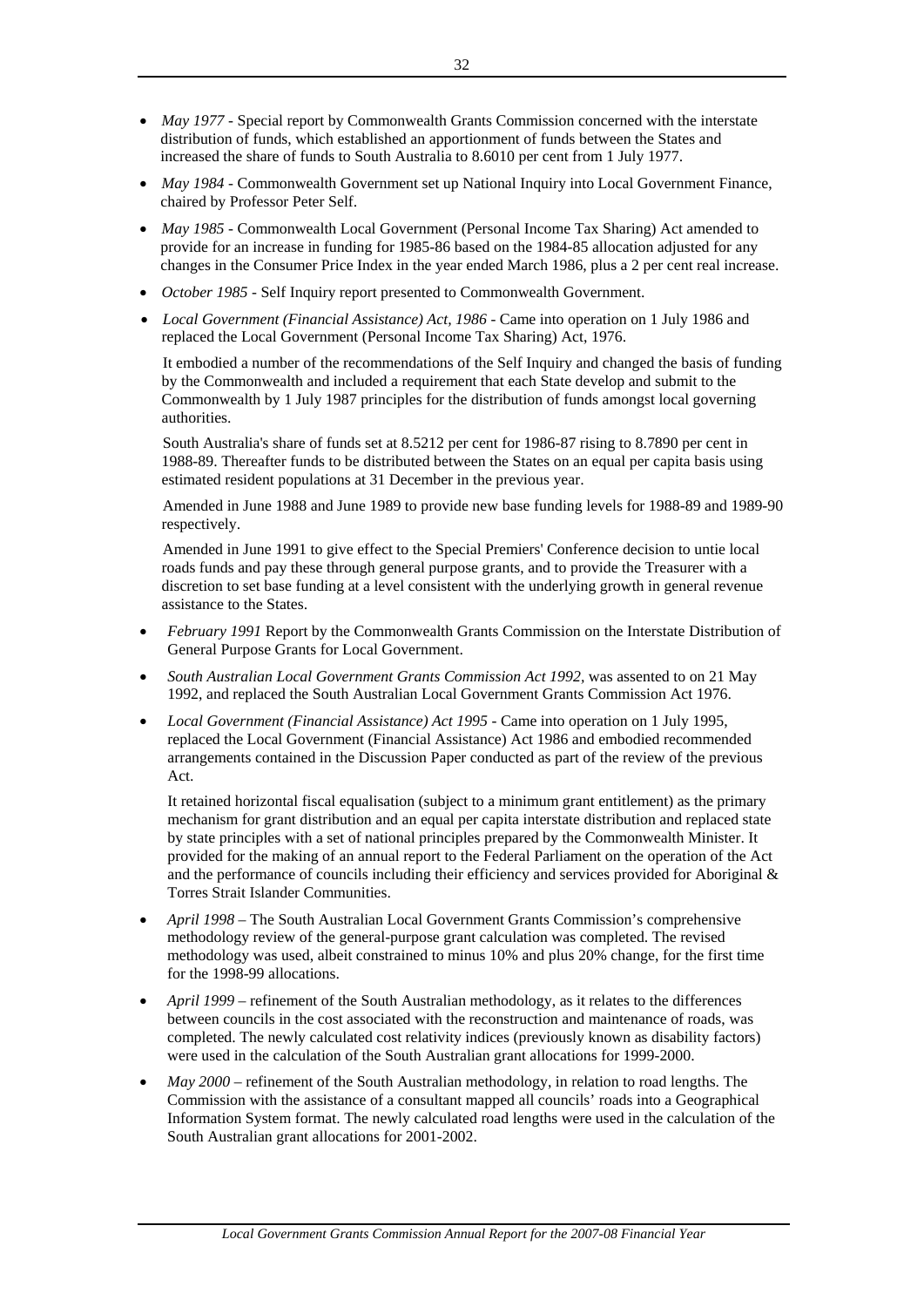- *June 2000*  the Commonwealth Minister announced the review into the Local Government (Financial Assistance) Act 1995. The Commonwealth Grants Commission was commissioned to undertake the review. The final report was completed in June 2001.
- *June 2001* the Commonwealth Minister received the report from the Commonwealth Grants Commission into the operations of the Commonwealth Local Government (Financial Assistance) Act 1995
- *June 2002*  the Commonwealth Minister announced the *'Inquiry into Local Government and Cost Shifting'*. The inquiry was conducted by the House of Representatives Standing Committee on Economics, Finance and Public Administration and was requested to inquire into, and report upon, cost shifting onto Local Government by State governments and the financial position of Local Government.

This included an examination of: Local Government's current roles and responsibilities and current funding arrangements. It also included an assessment of the findings of the Commonwealth Grants Commission's review of the *Local Government (Financial Assistance) Act 1995* of June 2001.

- *February 2003*  the House of Representatives Standing Committee on Economics, Finance and Public Administration, as part of its "*Inquiry into Local Government and Cost Shifting'* issued a discussion paper entitled 'At the Crossroads.'
- *October 2003 the House of Representatives Standing Committee on Economics, Finance and* Public Administration, "Rates and Taxes: A Fair Share for Responsible Local Government, Final Report.
- *March 2004*  the Prime Minister announced \$26.25 million (over three years) in financial assistance to Local Government in South Australia to supplement the Identified Local Road Grants. This was made up of \$4.25 million in 2004-05, \$9 million in 2005-06 and \$13 million in 2006-07.
- *June 2005 –* Government Response to the Report of the House of Representatives Standing Committee on Economics, Finance and Public Administration, *Rates and Taxes.*
- *August 2005 Rising to the Challenge, Towards: Financially Sustainable Local Government in South Australia – final report. Overview and supporting analysis.* Commissioned by the SA Local Government Association with the support of local government.
- *September 2005* Commonwealth Grants Commission asked by the Commonwealth Government to review the interstate distribution of the Identified Local Road Grants
- *January 2006* Submission by South Australia to the Commonwealth Grants Commission regarding the review of the interstate distribution of Local Road Grants.
- *June 2006* Commonwealth Grants Commission report to the Commonwealth Government completed.
- *June 2006* Commonwealth Grants Commission presented its report to the Commonwealth Government into the interstate distribution of the Identified Local Road Grants.
- *July 2006* New Council Amalgamations principle added.
- *November 2006* Issues Paper *"Review of the Interstate Distribution of Local Road Grants"*  circulated by the Commonwealth Grants Commission.
- *June 2007* Commonwealth Government's response to the Commonwealth Grants Commission Report.
- *June 2007* announcement of the continuation of the Roads to Recovery 2 program for the next four years (2005-06 to 2008-09). South Australia's share is worth over \$57 indexed in line, to reflect the change in the Financial Assistance Grants.
- *July 2007* The Commission's methodology review of the general-purpose grant calculation (inclusion of depreciation and additional expenditure functions) was completed. The revised methodology was used, albeit constrained to 0% no change and plus 10% change, for the first time for the 2007-08 allocations.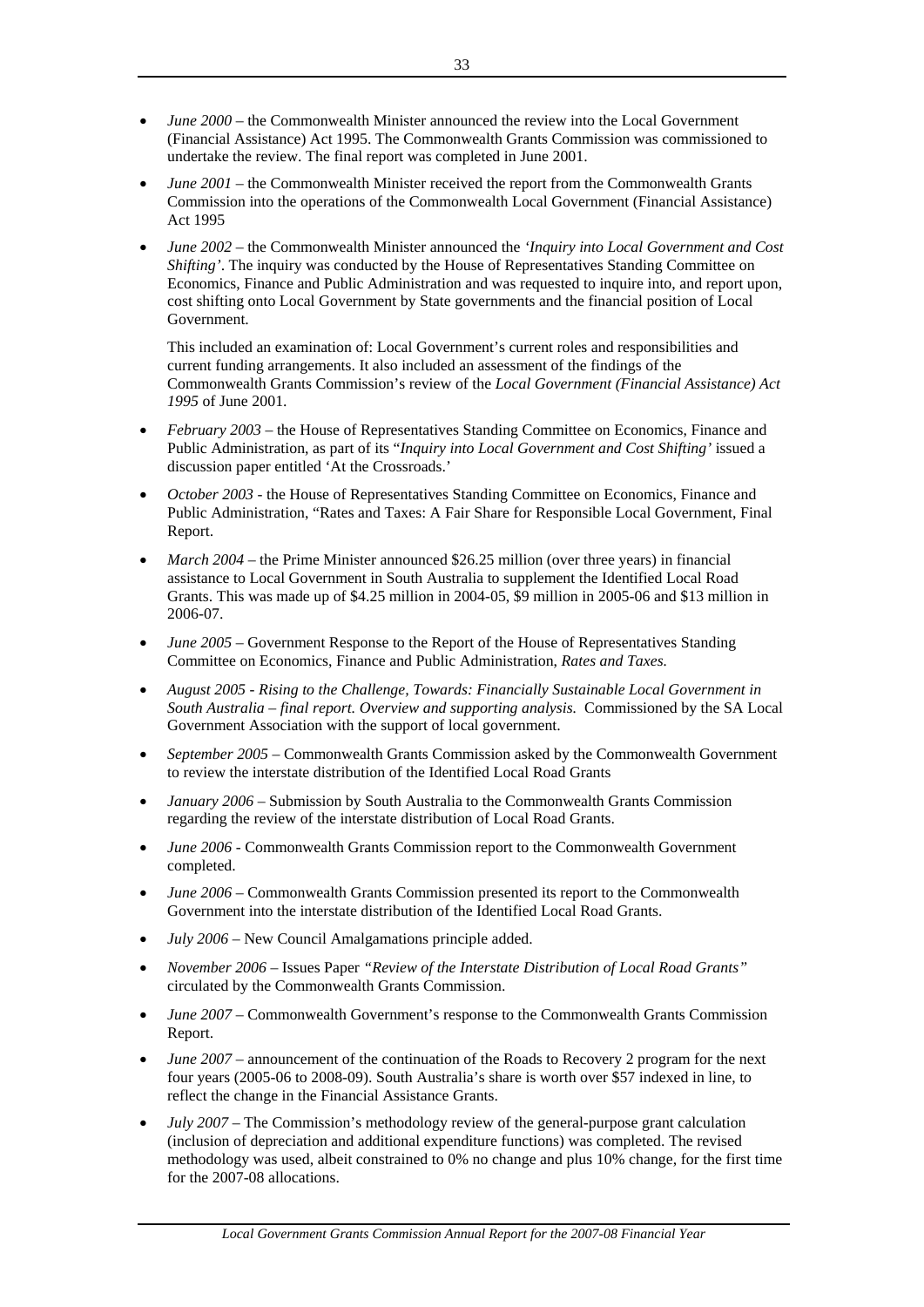- *September 2007*  The Executive Officer and Staff of the Commission visited the Victorian Grants Commission to assess Victoria's "Balanced Budget" methodology against the "Direct Assessment" methodology used in South Australia. Outcomes of the assessment demonstrated clear similarities between the two methodologies.
- March 2008 the Commission undertook a project in conjunction with the Local Government to provide grant support (approximately \$8,000) to councils identified as needing assistance with the development of their Asset Management Plans.
- *June 2008* The Commission's methodological review of the stormwater maintenance expenditure function was completed. The review re-assessed the cost driver for stormwater maintenance and the factors, which influence the costs associated with the maintenance of stormwater. The revised methodology was used for the 2008-09 allocations. Changes in grants were constrained to minus 1% and positive 10% as a result of the changes.

# **APPENDIX X - 2007 General Information, Supplementary Return & Financial Statements**

The South Australian Local Government Grants Commission would like to extend its sincere thanks to those local governments who submitted their 2007 General Information, Supplementary Returns and their Audited Financial Statements by the due date of 30 November 2006 and thereby facilitated the timely determination of grants.

The local governments responsible are:-

- 1. Adelaide City
- 2. Alexandrina
- 3. Barossa
- 4. Barunga West
- 5. Burnside
- 6. Ceduna
- 7. Charles Sturt
- 8. Cleve
- 9. Coorong
- 10. Copper Coast
- 11. Elliston
- 12. Goyder
- 13. Grant
- 14. Holdfast Bay
- 15. Karoonda/East Murray
- 16. Kimba
- 17. Kingston District
- 18. Le Hunte
- 19. Light Regional
- 20. Lower Eyre
- 21. Mallala
- 22. Marion
- 23. Mid Murray
- 24. Mount Barker
- 25. Mount Gambier
- 26. Murray Bridge
- 27. Naracoorte / Lucindale
- 28. Norwood, Payneham, St Peters
- 29. Onkaparinga
- 30. Playford
- 31. Port Lincoln
- 32. Port Pirie
- 33. Prospect
- 34. Renmark Paringa
- 35. Streaky Bay
- 36. Tatiara
- 37. Tea Tree Gully
- 38. Tumby Bay
- 39. Unley
- 40. Victor Harbor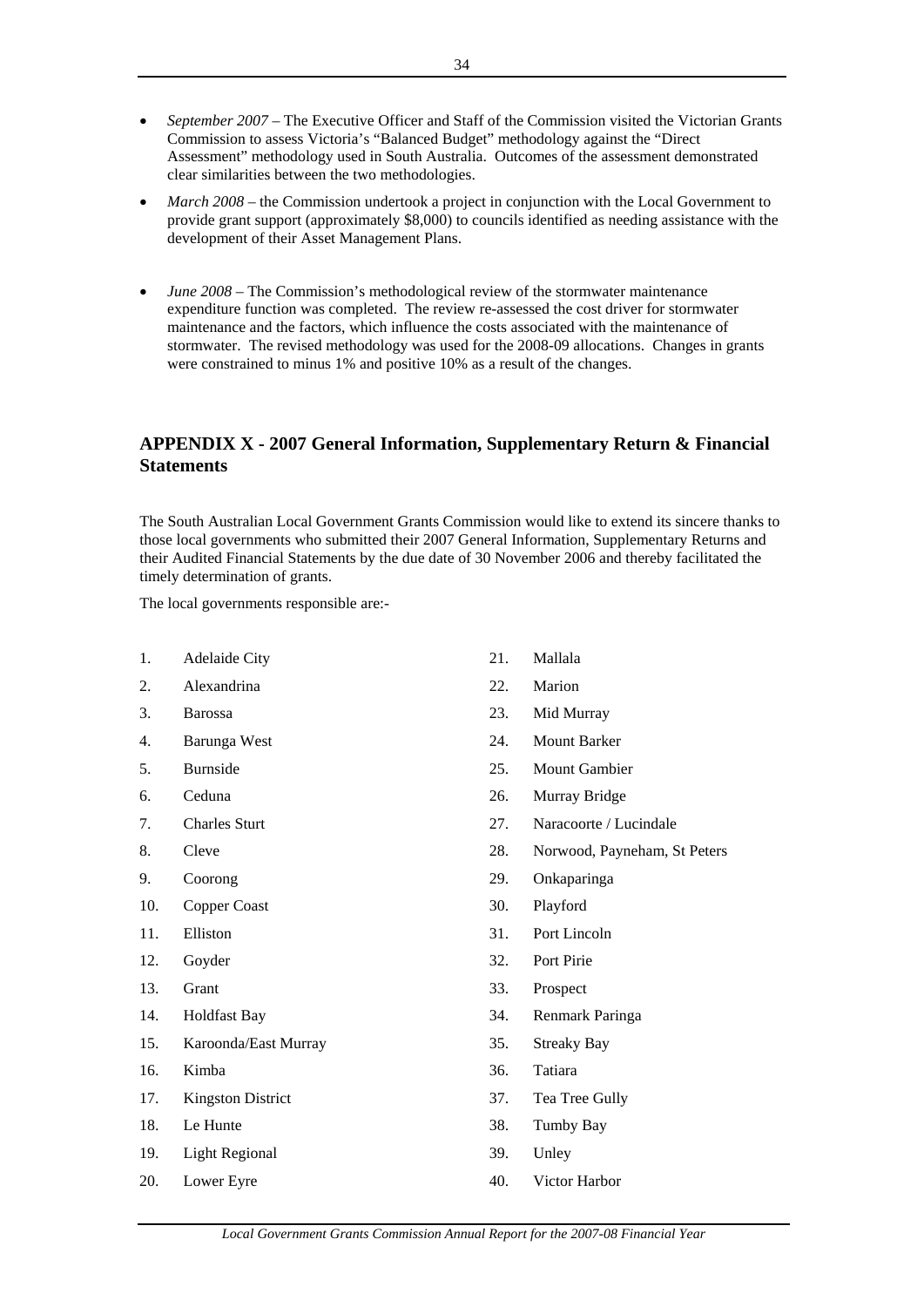- 41. Wattle Range
- 42. West Torrens
- 43. Whyalla
- 44. Yankalilla
- 45. Yorke Peninsula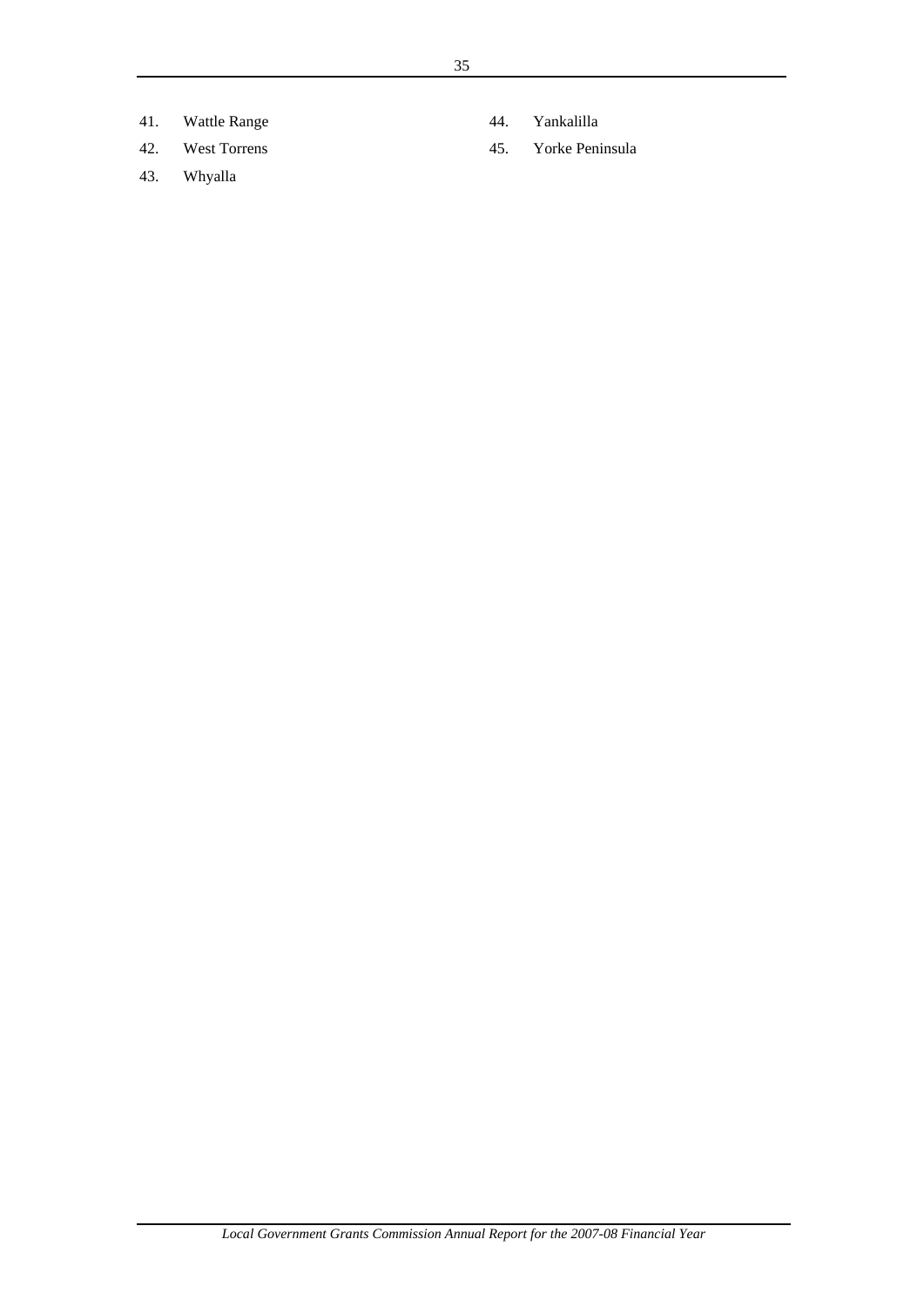**APPENDIX XI - Financial Statements** 

**SA LOCAL GOVERNMENT GRANTS COMMISSION**

# Financial Statements

# Financial Year Ended 30 June 2008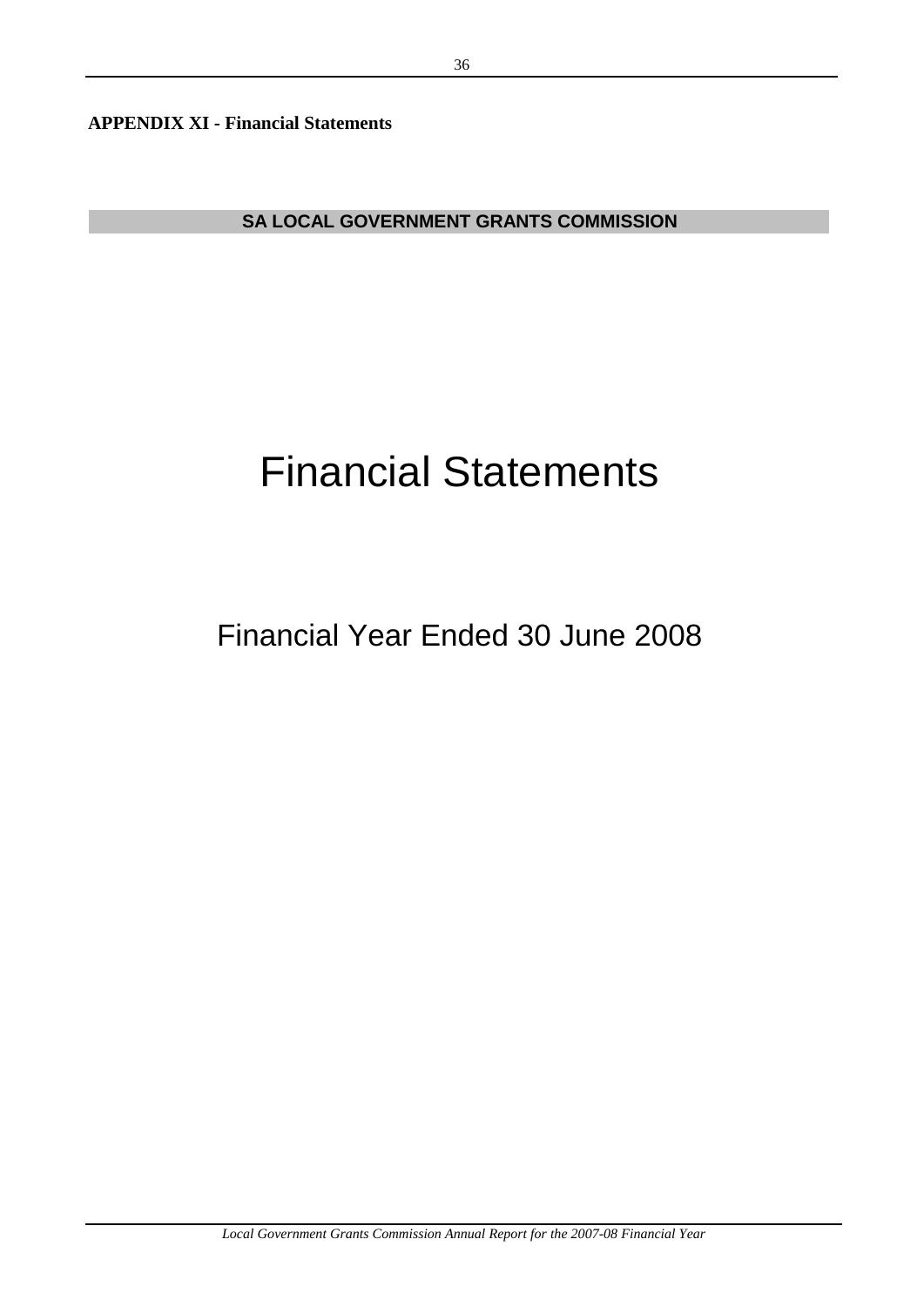# **NOTE INDEX**

| Objectives of the SA Local Government Grants Commission | Note 1.         |
|---------------------------------------------------------|-----------------|
| Summary of significant accounting policies              | Note 2.         |
| Financial risk management                               | Note 3.         |
| Changes in accounting policies                          | Note 4.         |
| <b>Expense notes</b>                                    |                 |
| Employee benefit expenses                               | Note 5.         |
| Remuneration of employees and TVSP disclosure           | Note 5.         |
| Supplies and services                                   | Note 6.         |
| Auditor's remuneration                                  | Note 7.         |
| <b>Income notes</b>                                     |                 |
| Revenues from fees and charges                          | Note 8.         |
| Advances and grants                                     | Note 9.         |
| Interest revenues                                       | Note 10.        |
| Other revenues/income                                   | Note 11.        |
| <b>Asset notes</b>                                      |                 |
| Cash                                                    | Note 12.        |
| Receivables                                             | Note 13.        |
| <b>Liability notes</b>                                  |                 |
| Payables                                                | Note 14.        |
| Employee benefits                                       | Note 15.        |
| <b>Other notes</b>                                      |                 |
| Commitments                                             | Note 16.        |
| Contingent assets and contingent liabilities            | Note 17.        |
| Cash flow reconciliation                                | <b>Note 18.</b> |
| Remuneration of board and committee members             | Note 19.        |
| Events after balance date                               | Note 20.        |
| Disclosure of Administered Items                        | Note 21.        |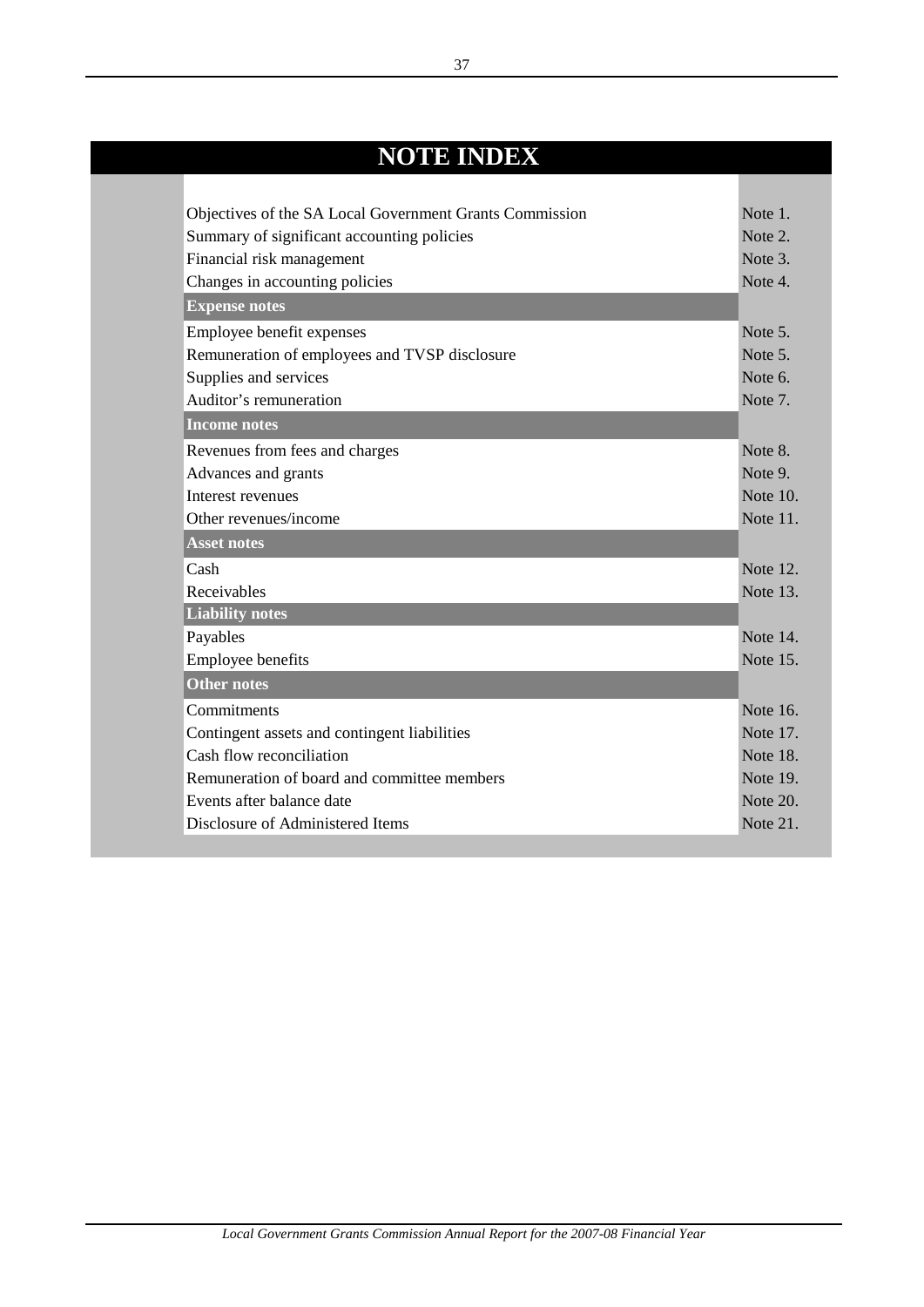# **SA LOCAL GOVERNMENT GRANTS COMMISSION**

| <b>INCOME STATEMENT</b>         |             |                |                |
|---------------------------------|-------------|----------------|----------------|
| For the Year Ended 30 June 2008 |             |                |                |
|                                 | <b>Note</b> | 2008<br>\$'000 | 2007<br>\$'000 |
| <b>Expenses</b>                 |             |                |                |
| Employee benefits costs         | 5.          | 414            | 312            |
| Supplies and services           | 6.          | 150            | 137            |
| Grants and subsidies            |             | 16             |                |
| <b>Total Expenses</b>           |             | 580            | 449            |
| <b>Income</b>                   |             |                |                |
| Revenue from fees and charges   | 8.          | 20             | 20             |
| Advances and grants             | 9.          | 441            | 432            |
| Interest revenue                | 10.         | 155            | 265            |
| Other income                    | 11.         | 6              | 6              |
| <b>Total Income</b>             |             | 622            | 723            |
| <b>Net Result</b>               |             | (42)           | (274)          |

## **The net result is attributable to the SA Government as owner**

The above statement should be read in conjunction with the accompanying notes.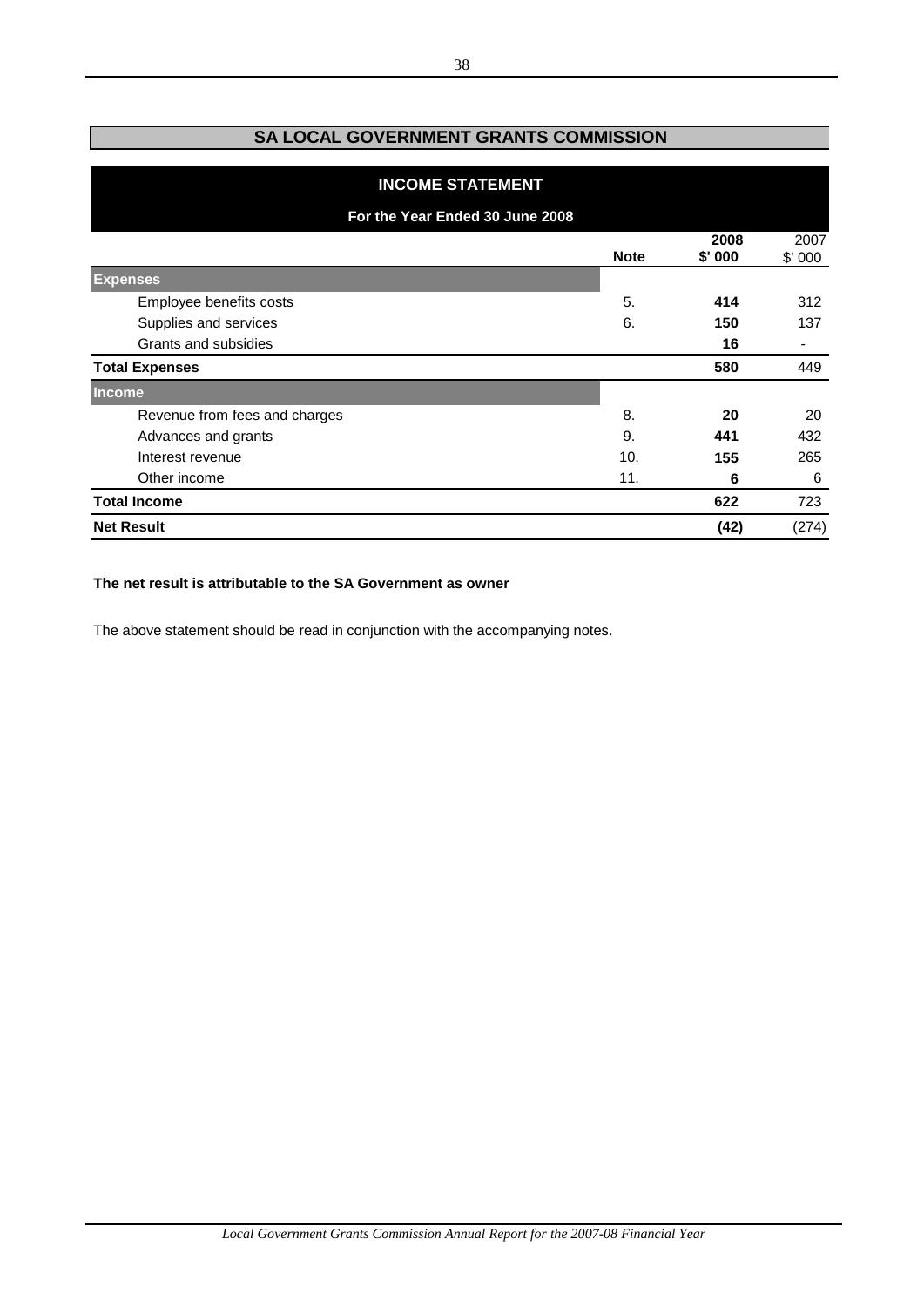| <b>BALANCE SHEET</b>                                            |             |                 |                |  |
|-----------------------------------------------------------------|-------------|-----------------|----------------|--|
| As at 30 June 2008                                              |             |                 |                |  |
|                                                                 | <b>Note</b> | 2008<br>\$' 000 | 2007<br>\$'000 |  |
| <b>Current Assets</b>                                           |             |                 |                |  |
| Cash                                                            | 12.         | 619             | 492            |  |
| <b>Receivables</b>                                              | 13.         | 15              | 14             |  |
| <b>Total Current Assets</b>                                     |             | 634             | 506            |  |
| <b>Total Assets</b>                                             |             | 634             | 506            |  |
| <b>Current Liabilities</b>                                      |             |                 |                |  |
| Payables                                                        | 14.         | 42              | 10             |  |
| Employee benefits                                               | 15.         | 51              | 29             |  |
| <b>Total Current Liabilities</b>                                |             | 93              | 39             |  |
| <b>Non-Current Liabilities</b>                                  |             |                 |                |  |
| Payables                                                        | 14.         | 5               | 2              |  |
| Employee benefits                                               | 15.         | 51              | 22             |  |
| <b>Total Non-Current Liabilities</b>                            |             | 56              | 24             |  |
| <b>Total Liabilities</b>                                        |             | 149             | 63             |  |
| <b>Net Assets</b>                                               |             | 485             | 443            |  |
| <b>Equity</b>                                                   |             |                 |                |  |
| Retained earnings                                               |             | 485             | 443            |  |
| <b>Total Equity</b>                                             |             | 485             | 443            |  |
| The Total Equity is attributable to the SA Government as owner. |             |                 |                |  |

| Commitments                       |  |
|-----------------------------------|--|
| Contingent assets and liabilities |  |

The above statement should be read in conjunction with the accompanying notes.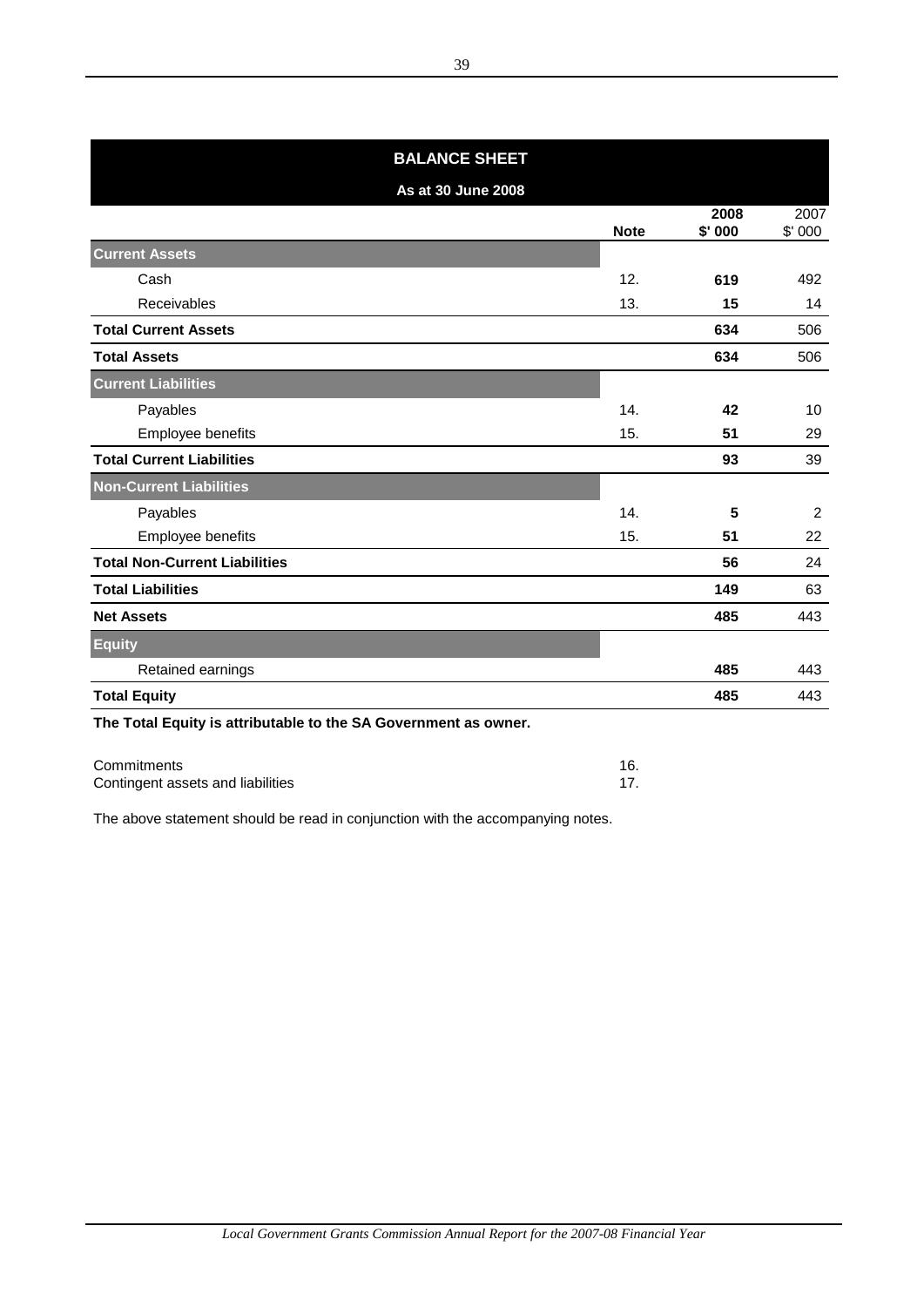# **STATEMENT OF CHANGES IN EQUITY**

For the Year Ended 30 June 2008

|                         | <b>Note</b><br>No. | Retained<br>earnings<br>\$'000 | Total<br>\$'000 |
|-------------------------|--------------------|--------------------------------|-----------------|
| Balance at 30 June 2006 |                    | 169                            | 169             |
| Net result for 2006-07  |                    | 274                            | 274             |
| Balance at 30 June 2007 |                    | 443                            | 443             |
| Net result for 2007-08  |                    | 42                             | 42              |
| Balance at 30 June 2008 |                    | 485                            | 485             |

**All changes in equity are attributable to the SA Government as owner**

The above statement should be read in conjunction with the accompanying notes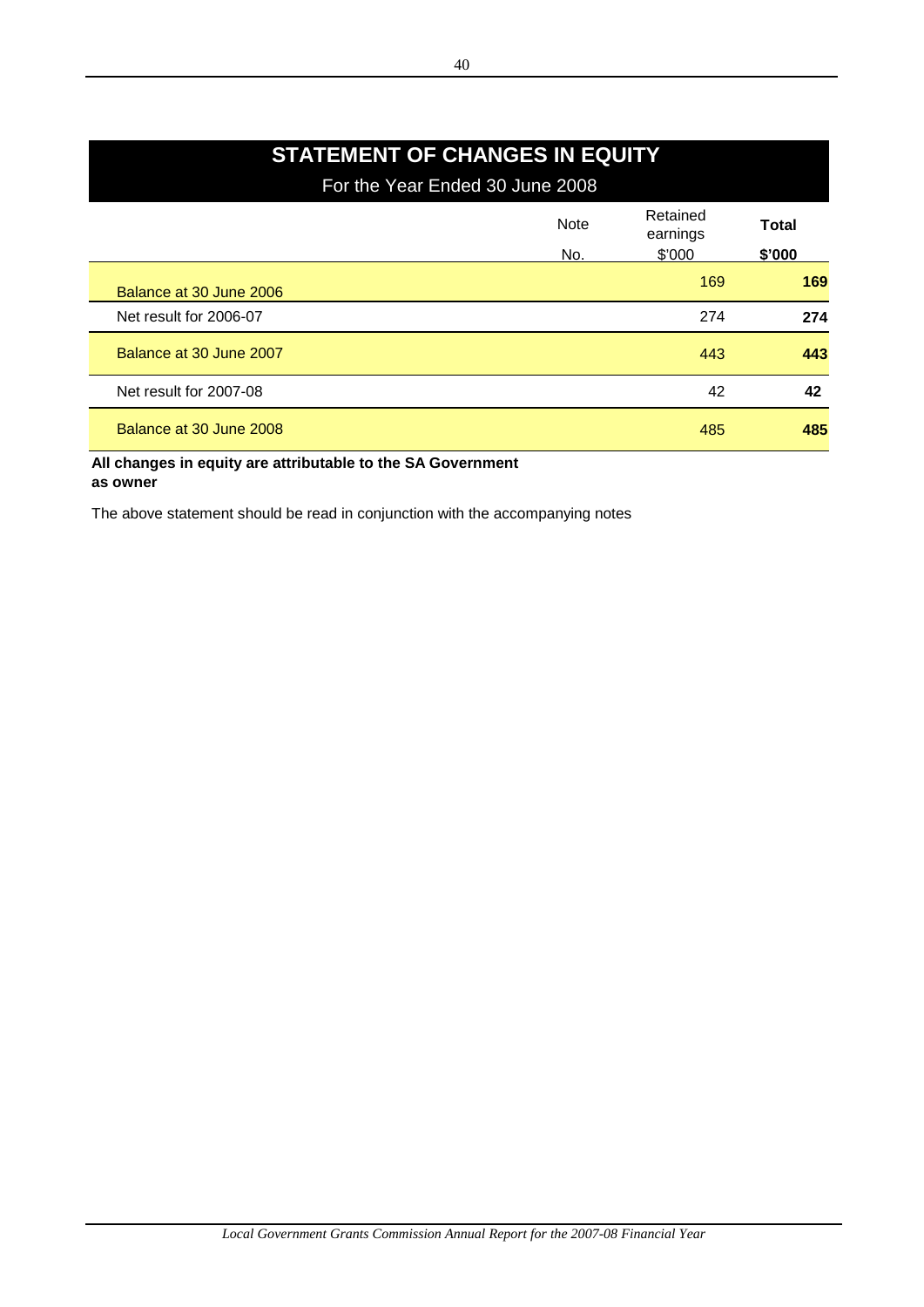# **2008** 2007 **Note \$' 000** \$' 000 **Inflows** Inflows **(Outflows)** (Outflows) **Cash flows from Operating Activities Cash Outflows** Employee benefit payments **(356)** (312) Supplies and services (121) (137) Grants and subsidies **(16)** and subsidies **(16)** and subsidies **and subsidies f Cash used in operations (493)** (449) **Cash Inflows** Fees and charges **20** 20 Advances and grants **439** 432 Interest received **155** 265 Other receipts 6 6 6 6 6 **6** 6 **6 Cash generated from operations 620**  723 **Net Cash provided by operating activities** 18. 127 274 **Net Increase in cash 127** 274 Cash at 1 July **492** 218 **Cash at 30 June** 12. **619** 492 **For the Year Ended 30 June 2008 CASH FLOW STATEMENT**

The above statement should be read in conjunction with the accompanying notes.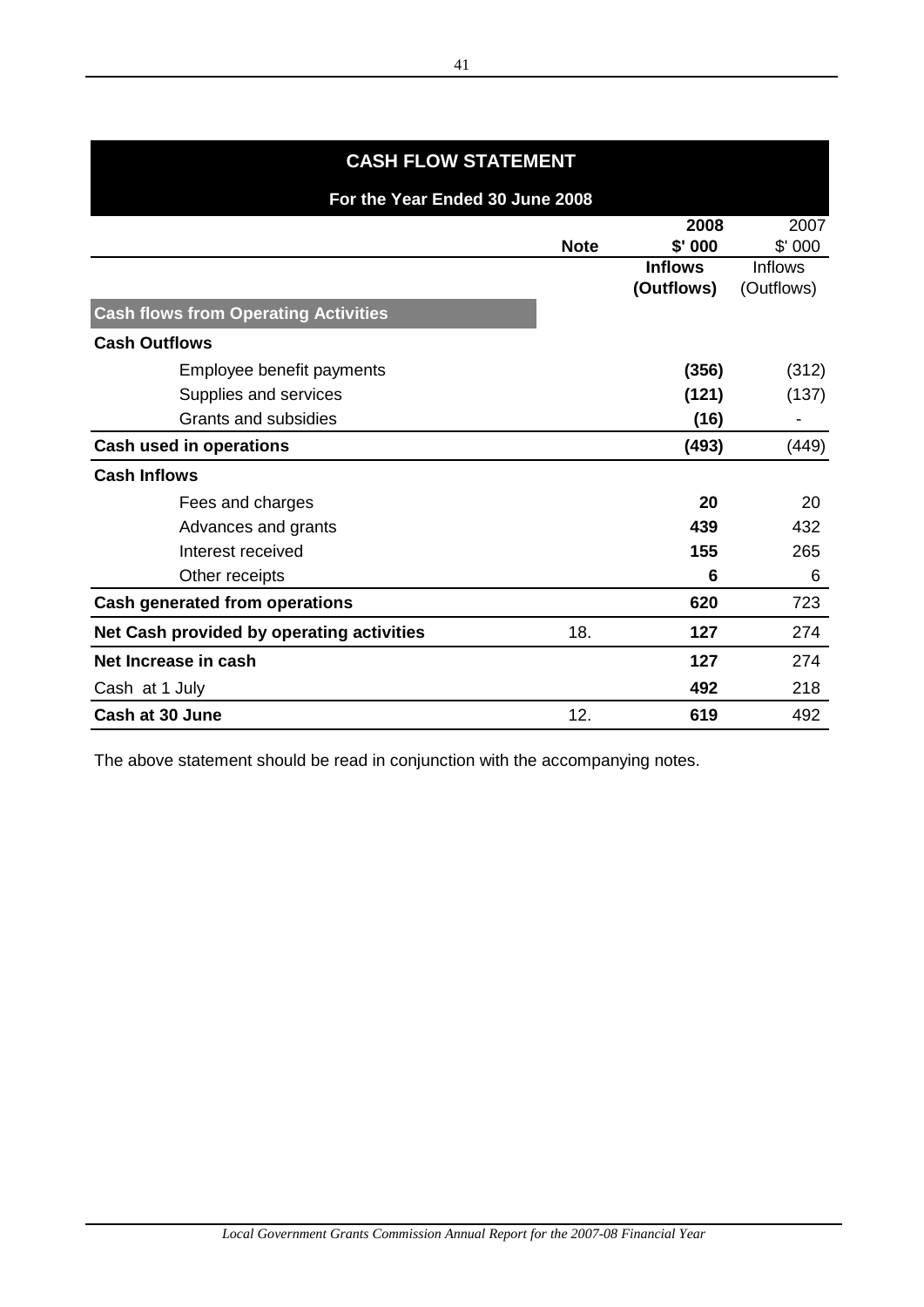**SA LOCAL GOVERNMENT GRANTS COMMISSION**

# Notes to the Financial Statements

# Financial Year Ended 30 June 2008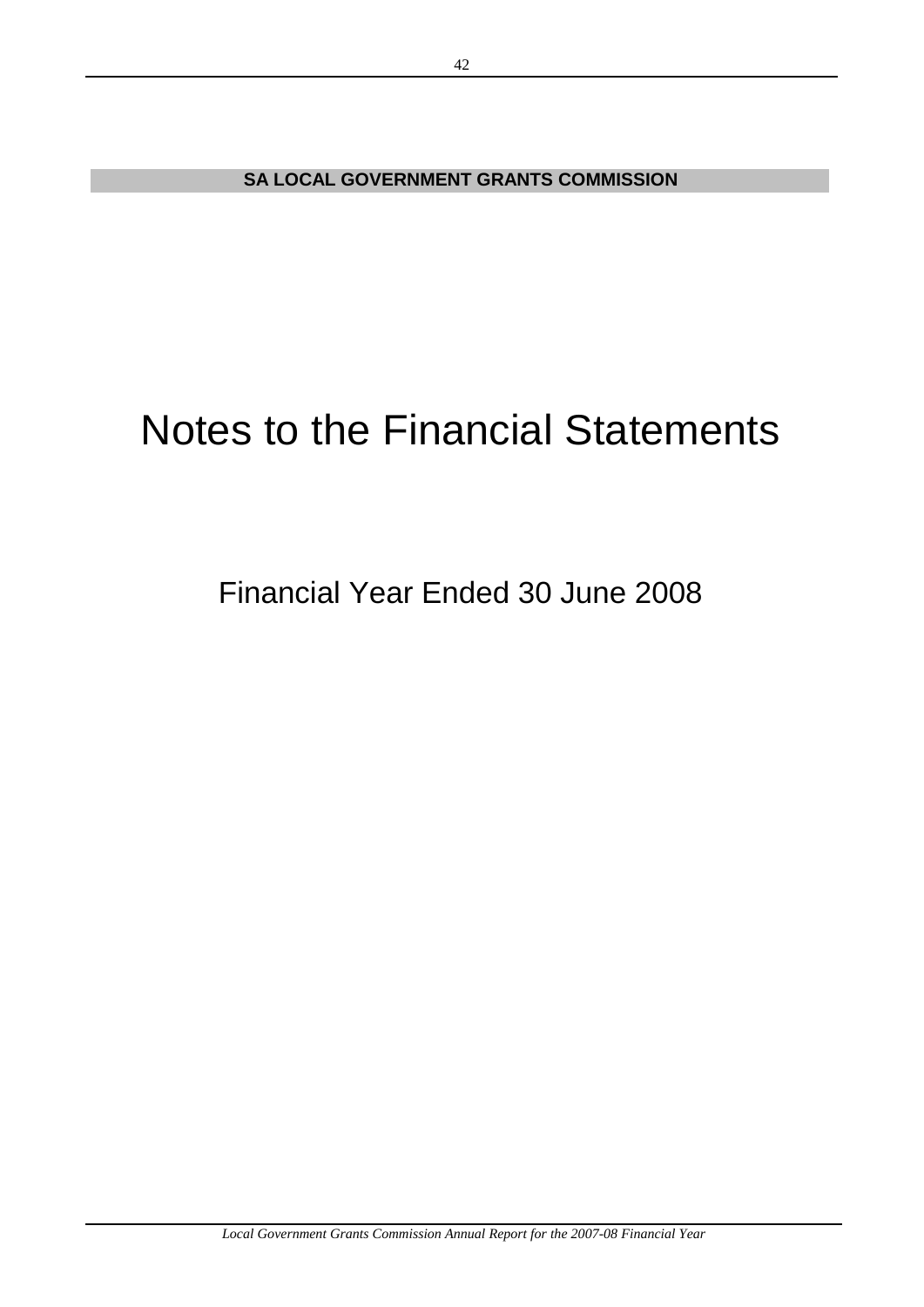# **SA LOCAL GOVERNMENT GRANTS COMMISSION**

#### **Notes to the Financial Statements**

#### **1. Objectives of the SA Local Government Grants Commission**

The Commission is responsible for making recommendations to the Minister for State/Local Government Relations on the distribution of untied Commonwealth financial assistance grants to local governing authorities in South Australia in accordance with State and Federal legislative requirements.

#### **2. Summary of significant accounting policies**

#### **a) Statement of compliance**

The financial report is a general purpose financial report. The accounts have been prepared in accordance with the applicable Australian Accounting Standards and Treasurer's Instructions and Accounting Policy Statements promulgated under the provisions of the *Public Finance and Audit Act 1987.*

Australian accounting standards include Australian equivalents to International Financial Reporting Standards and AAS 29 Financial Reporting by Government Departments. Australian accounting standards and interpretations that have recently been issued or amended but are not yet effective have not been adopted by the Commission for the reporting period ending 30 June 2008. These are outlined in note 4.

#### **b) Basis of preparation**

The preparation of the financial report requires:

- **·** the use of certain accounting estimates requires management to exercise its judgement in the process of applying the Commission's accounting policies. The areas involving a higher degree of judgement or where assumptions and estimates are significant to the financial statements, these are outlined in the applicable notes; and
- **·** compliance with accounting policy statements issued pursuant to section 41 of the *Public Finance and Audit Act* 1987, by authority of Treasurer's Instruction 19 *Financial Reporting* . In the interest of public accountability and transparency the accounting policy statements require the following note disclosures, that have been included in this financial report:

a) revenues, expenses, financial assets and liabilities where the counterparty/transaction is with an entity within the SA Government as at reporting date, classified according to their nature.

b) expenses incurred as a result of engaging consultants (as reported in the Income Statement);

c) employee target voluntary separation package information;

d) employees whose normal remuneration is \$100 000 or more (within \$10 000 bandwidths) and the aggregate of the remuneration paid or payable or otherwise made available, directly or indirectly by the entity to those employees; and

e) board/committee member and remuneration information, where a board/committee member is entitled to receive income from membership other than a direct out-of-pocket reimbursement.

The SA Local Government Grants Commission's Income Statement, Balance Sheet and Statement of Changes in Equity have been prepared on an accrual basis and are in accordance with the historical cost convention.

The Cash Flow Statement has been prepared on a cash basis.

The financial report has been prepared based on a twelve month operating cycle and presented in Australian currency.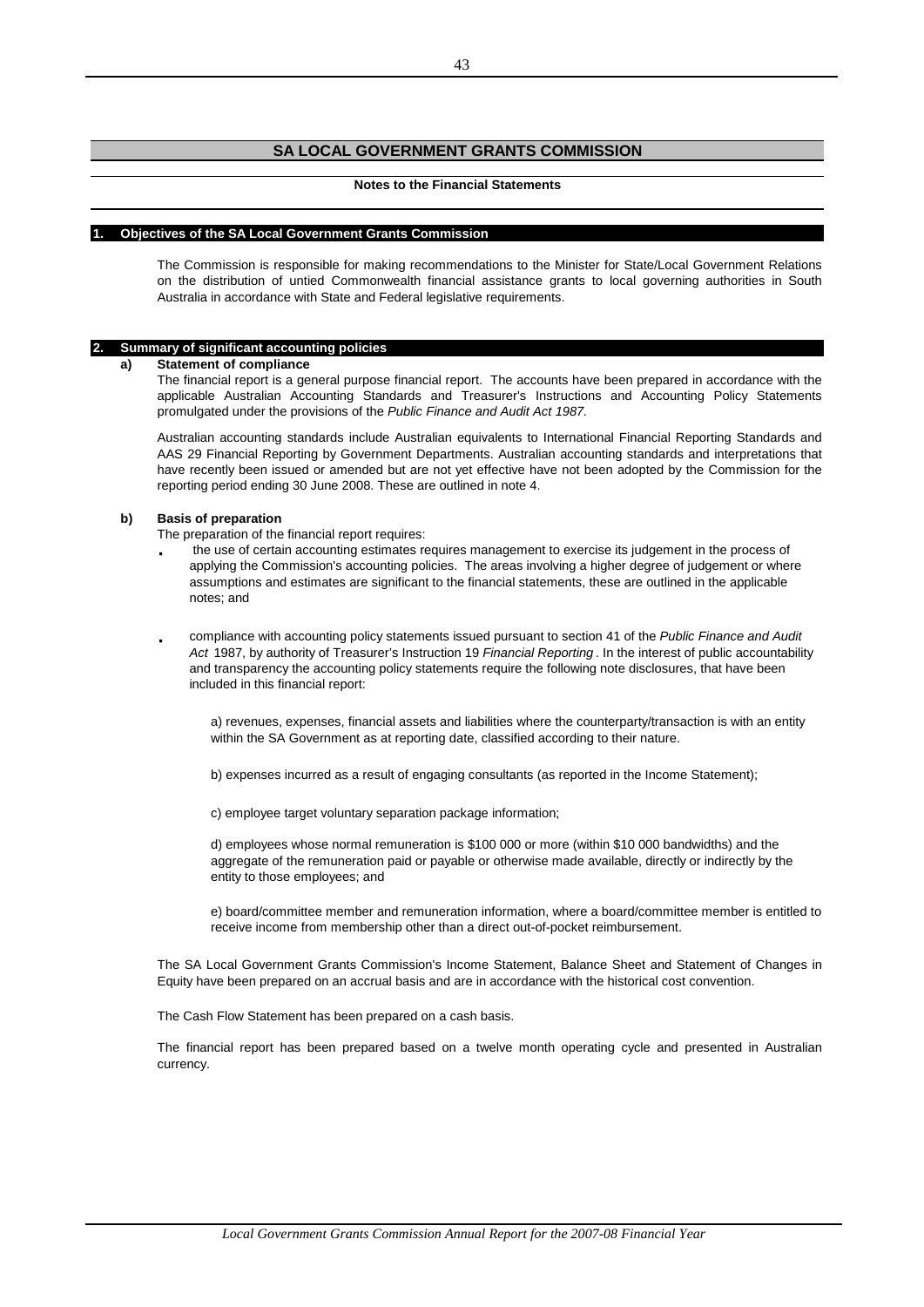#### **c) Reporting Entity**

The South Australian Local Governments Grants Commission (the Commission) was established by the *South Australian Local Governments Commission Act 1992* , which prescribes its responsibilities in accordance with the provisions of the *Commonwealth Local Government (Financial Assistance) Act 1995* .

The Commission distributes Commonwealth financial assistance grants to local governing authorities in South Australia in accordance with State and Federal legislative requirements. The assistance grants are an Administered function of the Commission. All revenues and expenditures from the receipt and disbursement of grant funds, and any year end cash balances are reflected separately in note 21.

In the process of reporting on the Department as a single unit, all internal transactions have been eliminated in full.

#### **d) Comparative Information**

The presentation and classification of items in the financial report are consistent with prior periods except where a specific accounting policy statement or Australian accounting standard has required a change.

Where presentation or classification of items in the financial report has been amended comparative amounts have been reclassified unless reclassification is impracticable.

The restated comparative amounts do not replace the original financial report for the preceding period.

#### **e) Rounding**

All amounts in the financial statements have been rounded to the nearest thousand dollars (\$'000).

#### **f) Taxation**

The Commission is not subject to income tax. The Commission is liable for payroll tax, fringe benefits tax, goods and services tax (GST), emergency services levy, land tax equivalents and local government rate equivalents.

Income, expenses and assets are recognised net of the amount of GST except:

- **·** when the GST incurred on a purchase of goods or services is not recoverable from the Australian Taxation Office, in which case the GST is recognised as part of the cost of acquisition of the asset or as part of the expense item applicable; and
- **·** receivables and payables, which are stated with the amount of GST included.

The net amount of the GST receivable/payable to the Australian Taxation Office is not recognised as a receivable/payable in the Balance Sheet as the Commission is a member of an approved GST group of which the Department of Primary Industries and Resources SA is reponsible for the remittance and collection of GST.

Cash flows are included in the Cash Flow Statement on a gross basis and there are cash flows relating to GST transactions with the Australian Taxation Office in the Cash Flow Statement.

Unrecognised contractual commitments and contingencies are disclosed net of the amount of GST recoverable from, or payable to the Australian Taxation Office. If GST is not payable to, or recoverable from the Australian Taxation Office, the commitments and contingencies are disclosed on a gross basis.

#### **g) Income and Expenses**

Income and expenses are recognised in the Commission's Income Statement to the extent that it is probable that the flow of economic benefits to or from the entity will occur and can be reliably measured.

Income and expenses have been classified according to their nature and have not been offset unless required or permitted by a specific accounting standard, or where offsetting reflects the substance of the transaction or other event.

The notes accompanying the financial statements disclose income, expenses, financial assets and financial liabilities where the counterparty/transaction is with an entity within the SA Government as at the reporting date, classified according to their nature.

The following are specific recognition criteria:

#### *Revenues from/Payments to SA Government*

Appropriations for program funding are recognised as revenues when the Commission obtains control over the funding. Control over appropriations is normally obtained upon their receipt.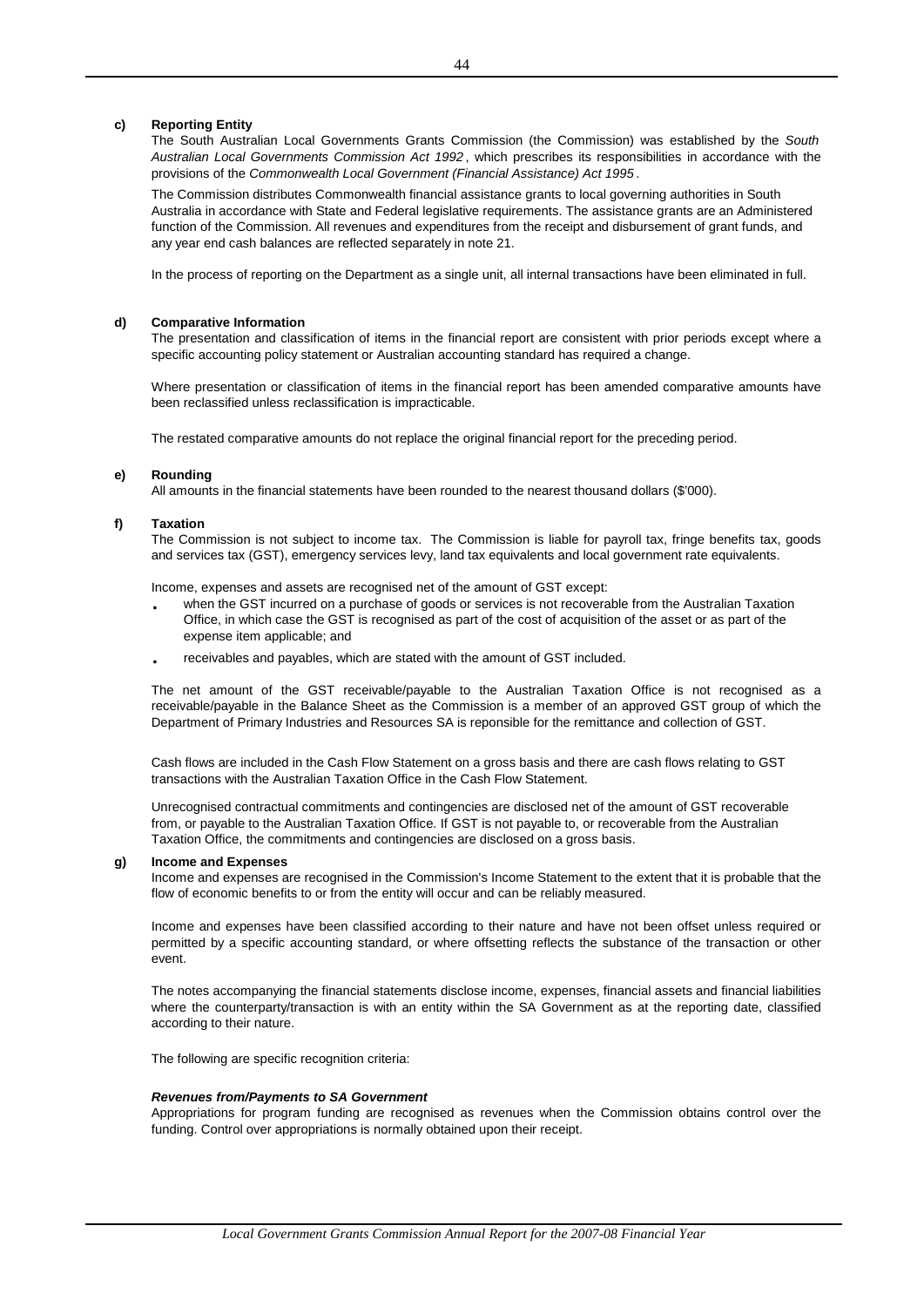#### *Resources received/provided free of charge*

Resources received/provided free of charge are recorded as revenue and expenditure in the Income Statement at their fair value. Resources provided free of charge are recorded in the expense line items to which they relate.

#### *Fees and charges*

Revenues from fees and charges are derived from the provision of goods and services to other SA government agencies and to the public. This revenue is recognised upon delivery of the service to the clients or by reference to the stage of completion.

#### *Employee benefits*

Employee benefit expense includes all cost related to employment (except on-costs) including wages and salaries and leave entitlements. These are recognised when incurred.

#### *Superannuation*

The amount charged to the Income Statement represents the contributions made by the Commission to the superannuation plan in respect of current services of current Commission staff. The Department of Treasury and Finance centrally recognises the superannuation liability.

#### **h) Current and Non-Current Classification**

Assets and liabilities are characterised as either current or non-current in nature. The SA Local Government Grants Commission has a clearly identifiable operating cycle of twelve months. Assets and liabilities that are sold, consumed or realised as part of the normal operating cycle even when they are not expected to be realised within twelve months after the reporting date have been classified as current assets or current liabilities. All other assets and liabilities are classified as non-current.

#### **i) Cash**

Cash in the Balance Sheet includes cash at bank and on hand and in other short-term, highly liquid investments with maturities of three months or less that are readily converted to cash and which are subject to insignificant risk of changes in value.

Cash is measured at nominal value.

#### **j) Receivables**

Receivables include amounts receivable from goods and services, prepayments and other accruals.

Trade receivables arise in the normal course of selling goods and services to other agencies and to the public. Trade receivables are generally receivable within 30 days after the issue of an invoice or the goods/services have been provided under a contractual arrangement.

Other debtors arise outside the normal course of selling goods and services to other agencies and to the public.

Collectibility of trade receivables is reviewed on an ongoing basis. An allowance for doubtful debts is raised when there is objective evidence that the Commission will not be able to collect the debt. Bad debts are written off when identified.

#### **k) Payables**

Payables include creditors, accrued expenses and employment on-costs.

Creditors represent the amounts owing for goods and services received prior to the end of the reporting period that are unpaid at the end of the reporting period. Creditors include all unpaid invoices received relating to the normal operations of the Commission.

Accrued expenses represent goods and services provided by other parties during the period that are unpaid at the end of the reporting period and where an invoice has not been received.

All payables are measured at their nominal amount, are unsecured and are normally settled within 30 days from the date of the invoice or date the invoice is first received.

Employment on-costs include superannuation contributions and payroll tax with respect to outstanding liabilities for salaries and wages, long service leave and annual leave.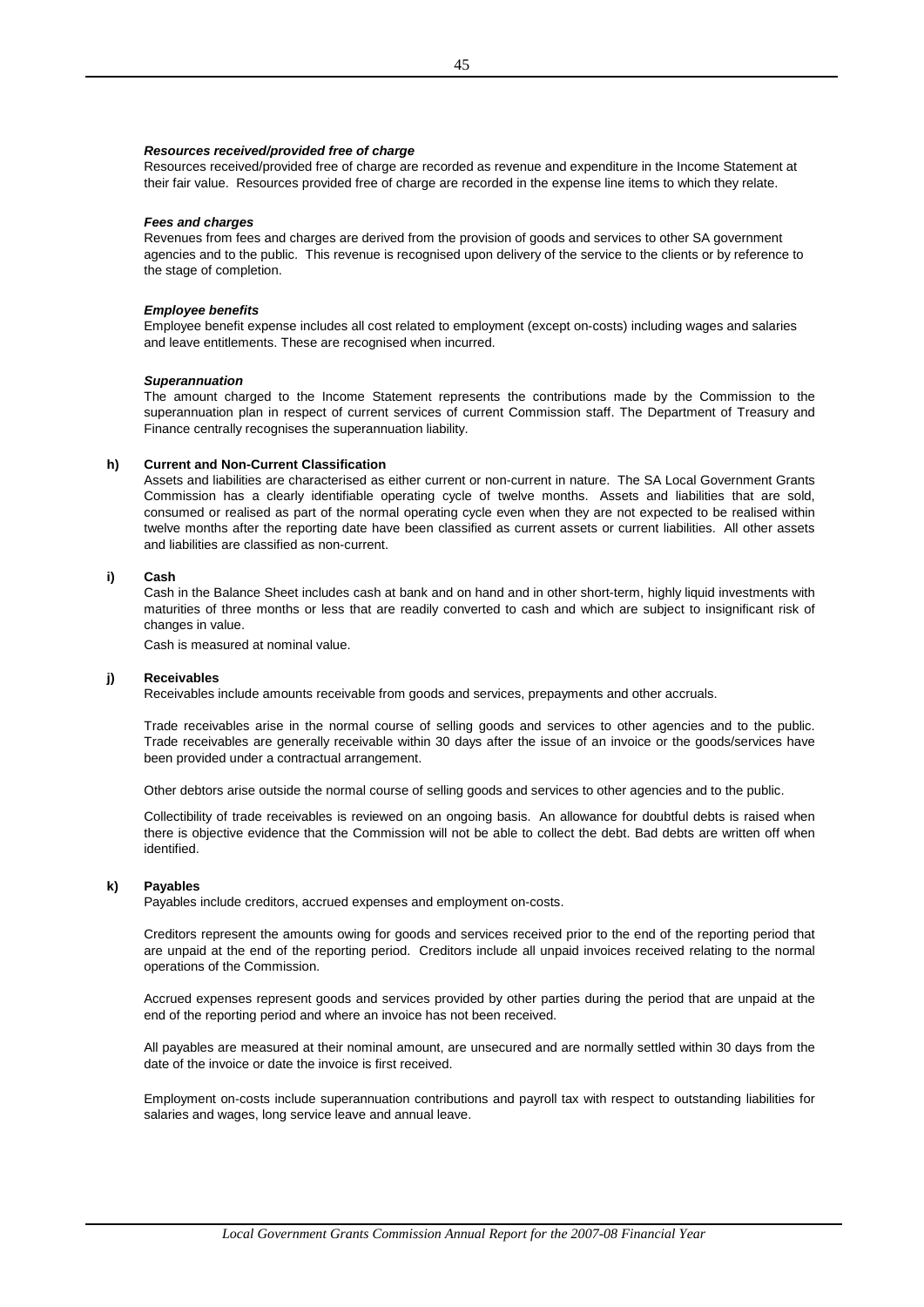The Commission makes contributions to several State Government and externally managed superannuation schemes. These contributions are treated as an expense when they occur. There is no liability for payments to beneficiaries as they have been assumed by the respective superannuation schemes. The only liability outstanding at balance date relates to any contributions due but not yet paid to the South Australian Superannuation Board.

#### **l) Employee benefits**

These benefits accrue for employees as a result of services provided up to the reporting date that remain unpaid. Long-term employee benefits are measured at present value and short-term employee benefits are measured at nominal amounts.

#### *Wages, salaries, annual leave and sick leave*

Liability for salary and wages are measured as the amount unpaid at the reporting date at remuneration rates current at reporting date.

The annual leave liability is expected to be payable within twelve months and is measured at the undiscounted amount expected to be paid. In the unusual event where salary and wages and annual leave are payable later than 12 months, the liability will be measured at present value.

No provision has been made for sick leave as all sick leave is non-vesting and the average sick leave taken in future years by employees is estimated to be less than the annual entitlement for sick leave.

#### *Long service leave*

The liability for long service leave is recognised after an employee has completed 6.5 years of service. An actuarial assessment of long service leave undertaken by the Department of Treasury and Finance based on a significant sample of employees throughout the South Australian public sector determined that the liability measured using the short hand method was not materially different from the liability measured using the present value of expected future payments. This calculation is consistent with the Commission's experience of employee retention and leave taken.

The unconditional portion of the long service leave provision is classified as current as the Commission does not have an unconditional right to defer settlement of the liability for at least 12 months after reporting date. The unconditional portion of long service leave relates to an unconditional legal entitlement to payment arising after ten years of service.

#### *Employee benefit on-costs*

Employee benefit on-costs (payroll tax, workcover and superannuation) are recognised separately under payables.

#### *Provisions*

Provisions are recognised when the Commission has a present obligation as a result of a past event, it is probable that an outflow of resources embodying economic benefits will be required to settle the obligation and a reliable estimate can be made of the amount of the obligation.

When the Commission expects some or all of a provision to be reimbursed, the reimbursement is recognised as a separate asset but only when the reimbursement is virtually certain. The expense relating to any provision is presented in the Income Statement net of any reimbursement.

Provisions are measured at the present value of management's best estimate of the expenditure required to settle the present obligation at the balance sheet date. If the effect of the time value of money is material, provisions are discounted for the time value of money and the risks specific to the liability.

#### **m) Leases**

The determination of whether an arrangement is or contains a lease is based on the substance of the arrangement. The Commission has assessed whether the fulfilment of the arrangement is dependent on the use of a specific asset or assets and the arrangement conveys a right to use the asset. The Department has entered into operating leases.

#### *Operating leases*

Operating lease payments are recognised as an expense in the Income Statement on a straight-line basis over the lease term. The straight-line basis is representative of the pattern of benefits derived from the leased assets.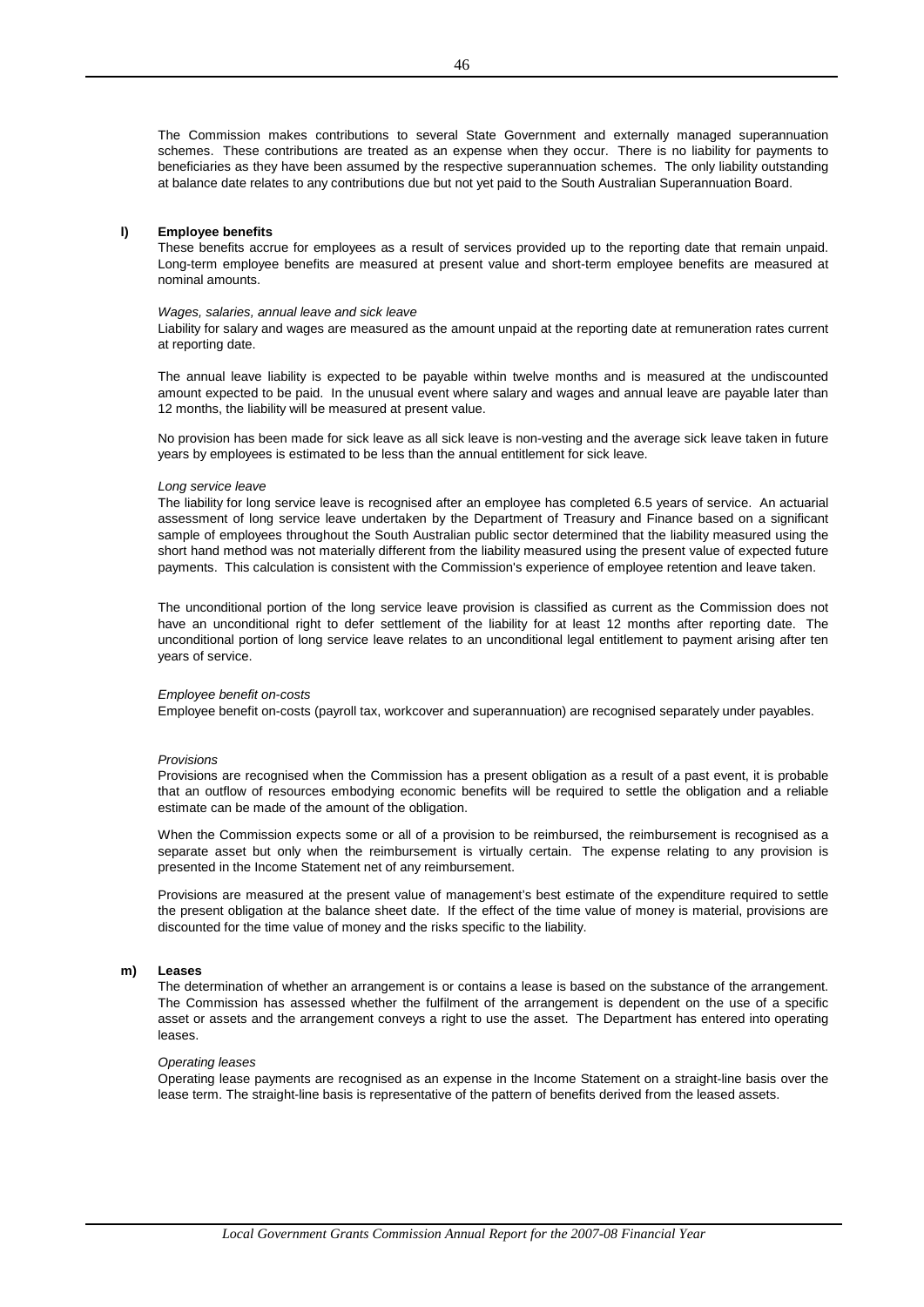#### **3. Financial risk management**

The Commission has a low level of non-interest bearing and interest bearing assets (deposits with the Treasurer) and liabilities. The Commission's exposure to market risk and cash flow interest risk is minimal.

#### **Credit risk**

Credit risk arises when there is the possibility of the Commission's debtors defaulting on their contractual obligations resulting in financial loss to the department. The Commission measures credit risk on a fair value basis and monitors risk on a regular basis.

The Commission has minimal concentration of credit risk. The Commission has policies and procedures in place to ensure transactions occur with customers with appropriate credit history.

#### **Liquidity risk**

Liquidity risk arises where the Commission is unable to meet its financial obligations as they fall due. The continued existence of the Commission is dependent on State Government policy and on continuing appropriations by Parliament for the Commission's administration and programs. The Commission settles undisputed accounts within 30 days from the date of the invoice or date the invoice is first received. In the event of a dispute, payment is made 30 days from resolution.

The Commission's exposure to liquidity risk is insignificant based on past experience and current assessment of risk.

#### **Market risk**

Market risk for the Commission is primarily through interest rate risk. Exposure to interest rate risk may arise through its interest bearing liabilities, including borrowings. The Commission's interest bearing liabilities are managed through SAFA and any movement in interest rates are monitored on a daily basis. There is no exposure to foreign currency or other price risks.

A sensitivity analysis has not been undertaken for the interest rate risk of the Commission as it has been determined that the possible impact on profit and loss or total equity from fluctuations in interest rates is immaterial.

#### **4. Changes in accounting policies**

Except for the amendments to AASB 101, which the Department has early adopted, the AAS's and Interpretations that have recently been issued or amended but are not yet effective, have not been adopted by the Department for the reporting period ending 30 June 2008. The Department has assessed the impact of the new and amended standards and interpretations and considers there will be no impact on the accounting policies or the financial report of the Department.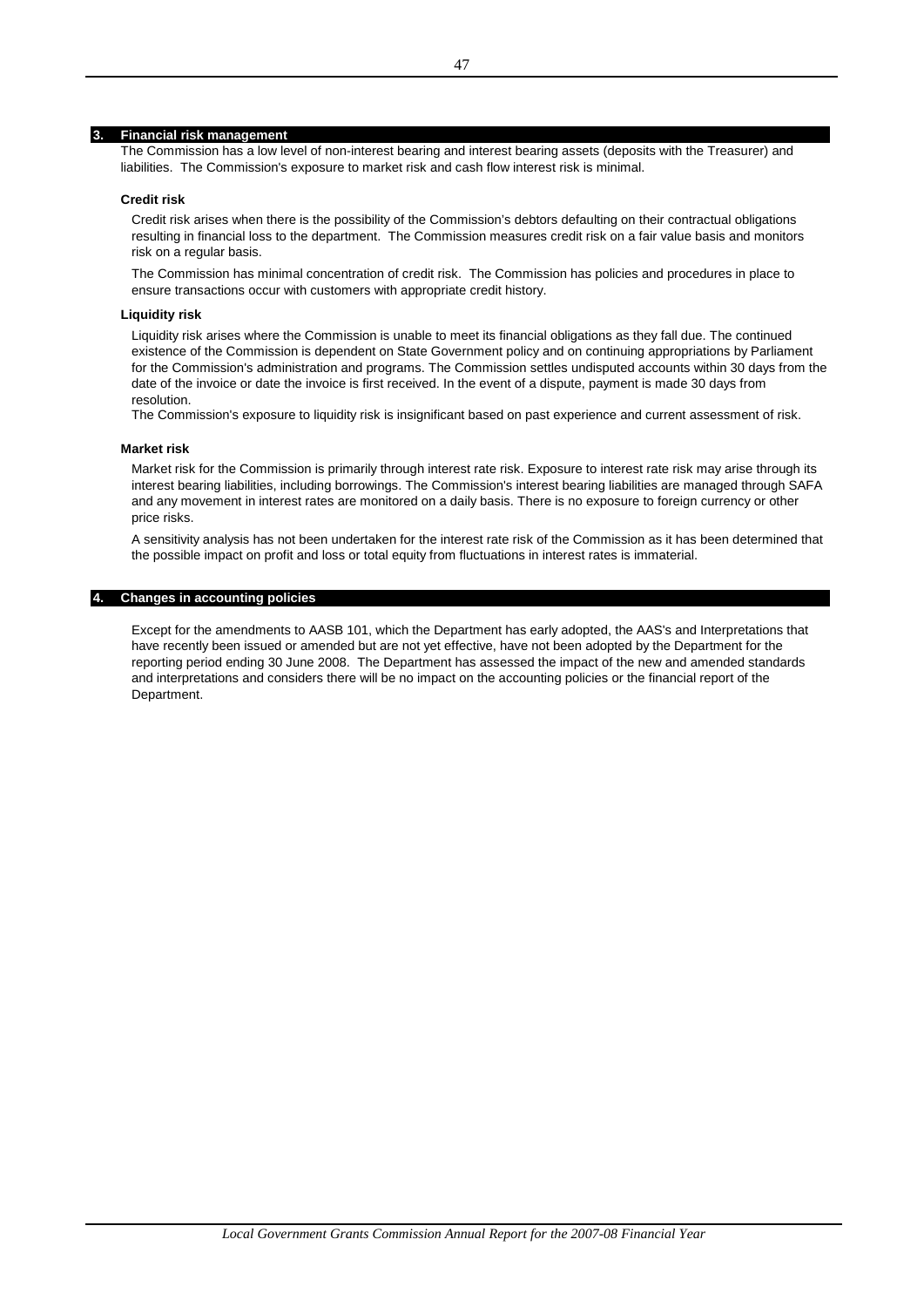# **SA LOCAL GOVERNMENT GRANTS COMMISSION**

| 5. | <b>Employee benefit expenses</b>     |        |        |
|----|--------------------------------------|--------|--------|
|    |                                      | 2008   | 2007   |
|    |                                      | \$'000 | \$'000 |
|    | Salaries and wages                   | 250    | 207    |
|    | Annual leave                         | 35     | 16     |
|    | Long service leave                   | 31     | 3      |
|    | Employment on-costs - superannuation | 33     | 26     |
|    | Employment on-costs - other          | 20     | 16     |
|    | Board fees                           | 45     | 44     |
|    | <b>Total Employee benefits costs</b> | 414    | 312    |

#### **Targeted Voluntary Separation Packages (TVSPs)**

There were no TVSPs paid to employees during the reporting period.

#### **Remuneration of Employees**

|                                                                                      | 2008             | 2007      |
|--------------------------------------------------------------------------------------|------------------|-----------|
| The number of employees whose total remuneration received or receivable falls within | Number of        | Number of |
| the following bands:                                                                 | <b>Employees</b> | Employees |
| \$110 000 - \$119 999                                                                |                  |           |
| <b>Total Number of Employees</b>                                                     |                  | -         |

The table includes all employees who received remuneration of \$100,000 or more during the year. Remuneration of employees reflects all costs of employment including salaries and wages, superannuation contributions, fringe benefits tax and any other salary sacrifice benefits. The total remuneration received by the above employees for the year was \$0.112 million.

The above table of Remuneration of Employees categorised by the number of Executive and non-Executive employees is provided below:

|                                  | 2008 | 2007 |
|----------------------------------|------|------|
| cutives                          |      |      |
| <b>Total Number of Employees</b> |      |      |

|                                                                          | 2008    | 2007   |
|--------------------------------------------------------------------------|---------|--------|
|                                                                          | \$' 000 | \$'000 |
| Supplies and Services provided by entities within SA Government          |         |        |
| Professional and technical services <sup>(1)</sup>                       | 41      |        |
| Administrative and operating costs                                       |         |        |
| Utility and property costs                                               | 29      |        |
| Computing and communications costs                                       |         |        |
| Vehicle and equipment operating costs                                    | 3       |        |
| Total Supplies and Services - SA Government entities                     | 77      | 25     |
| Supplies and Services provided by entities external to the SA Government |         |        |
| Professional and technical services <sup>(1)</sup>                       | 49      | 74     |
| Administrative and operating costs                                       | 11      | 10     |
| Utilities and property costs                                             |         |        |
| Travel $(2)$                                                             | 11      | 25     |
| Staff development and safety <sup>(2)</sup>                              | 2       |        |
| <b>Total Supplies and Services - Non SA Government entities</b>          | 73      | 112    |
|                                                                          | 150     | 137    |

(1) Includes consultancies costs which are further broken down below.

(1) Includes audit fees paid/payable to the Auditor-General (refer Note 7.).

(2) Includes payments to SA Government entities totalling less than \$100,000.

The total supplies and services amount disclosed includes any GST amounts which are not recoverable from the ATO.

| The number and dollar amount of Consultancies paid/payable<br>(included in supplies and services expense) that fell within the<br>following bands: | 2008                     | 2008     | 2007          | 2007   |
|----------------------------------------------------------------------------------------------------------------------------------------------------|--------------------------|----------|---------------|--------|
|                                                                                                                                                    | <b>Number</b>            | $$'$ 000 | <b>Number</b> | \$'000 |
| Between \$10,000 and \$50,000                                                                                                                      | $\overline{\phantom{a}}$ | -        |               | 33     |
| Total paid / payable to the consultants engaged                                                                                                    | $\blacksquare$           |          |               | 33     |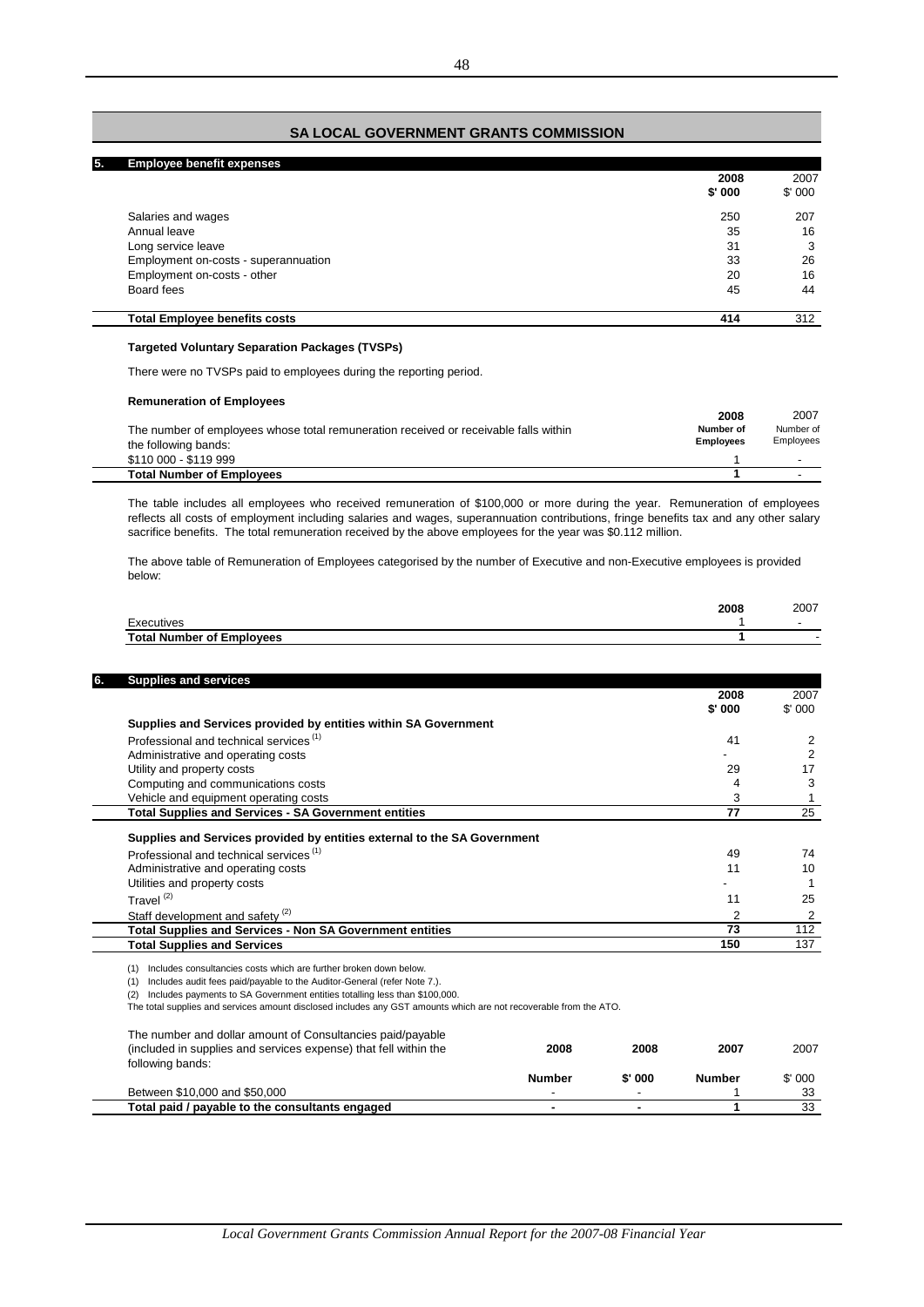| 7. . | Auditor's remuneration                                       |        |        |
|------|--------------------------------------------------------------|--------|--------|
|      |                                                              | 2008   | 2007   |
|      |                                                              | \$'000 | \$'000 |
|      | Audit fees paid/payable to the Auditor-General's Department. | 17     |        |
|      | <b>Total Audit Fees</b>                                      |        |        |
|      |                                                              |        |        |

**Other Services**

No other services were provided by the Auditor-General's Department.

| 8. | Revenues from fees and charges                                               |        |        |
|----|------------------------------------------------------------------------------|--------|--------|
|    |                                                                              | 2008   | 2007   |
|    |                                                                              | \$'000 | \$'000 |
|    | User charges and fees received/receivable from entities within SA Government |        |        |
|    | Consultancy and service                                                      | 20     |        |
|    | Other                                                                        |        | 20     |
|    | <b>Total Fees and Charges - SA Government entities</b>                       | 20     | 20     |
|    |                                                                              |        |        |
|    | <b>Total Fees and Charges</b>                                                | 20     | 20     |

| 19. | <b>Advances and grants</b>               |                 |        |
|-----|------------------------------------------|-----------------|--------|
|     |                                          | 2008            | 2007   |
|     |                                          | \$'000          | \$'000 |
|     | Intra government transfer                | 44 <sup>′</sup> | 432    |
|     | <b>Total Advances and Grants Revenue</b> | 441             | 432    |

The Department receives appropriation for its Administered Funds in accordance with the Appropriation Act for the financial year. Appropriation for the 'Administered Items for the Department of Primary Industries and Resources' is received into a special deposit account and paid across as an intra-government transfer to the Local Government Grants Commission.

The Treasurer approved the establishment of special deposit accounts for administered items appropriation on 23 October, 2005 and implementation of these accounts occurred during 2006-07. The transfer of appropriation is now reflected under this note, and the 2007 comparative for 'Revenues from SA Government' has been restated to reflect this.

| <b>10.</b> | Interest revenues                               |        |        |
|------------|-------------------------------------------------|--------|--------|
|            |                                                 | 2008   | 2007   |
|            |                                                 | \$'000 | \$'000 |
|            | Interest from entities within the SA Government | 155    | 265    |
|            | <b>Total Interest</b>                           | 155    | 265    |
|            |                                                 |        |        |

| <b>KK</b> | Other revenues/income                                                    |        |        |
|-----------|--------------------------------------------------------------------------|--------|--------|
|           |                                                                          | 2008   | 2007   |
|           |                                                                          | \$'000 | \$'000 |
|           | Other Income received/receivable from entities external to SA Government |        |        |
|           | Other                                                                    | ิค     |        |
|           | Total Other Income - Non SA Government entities (1)                      |        |        |
|           | <b>Total Other Income</b>                                                |        |        |

(1) Includes revenues from SA Government entities totalling less than \$100,000.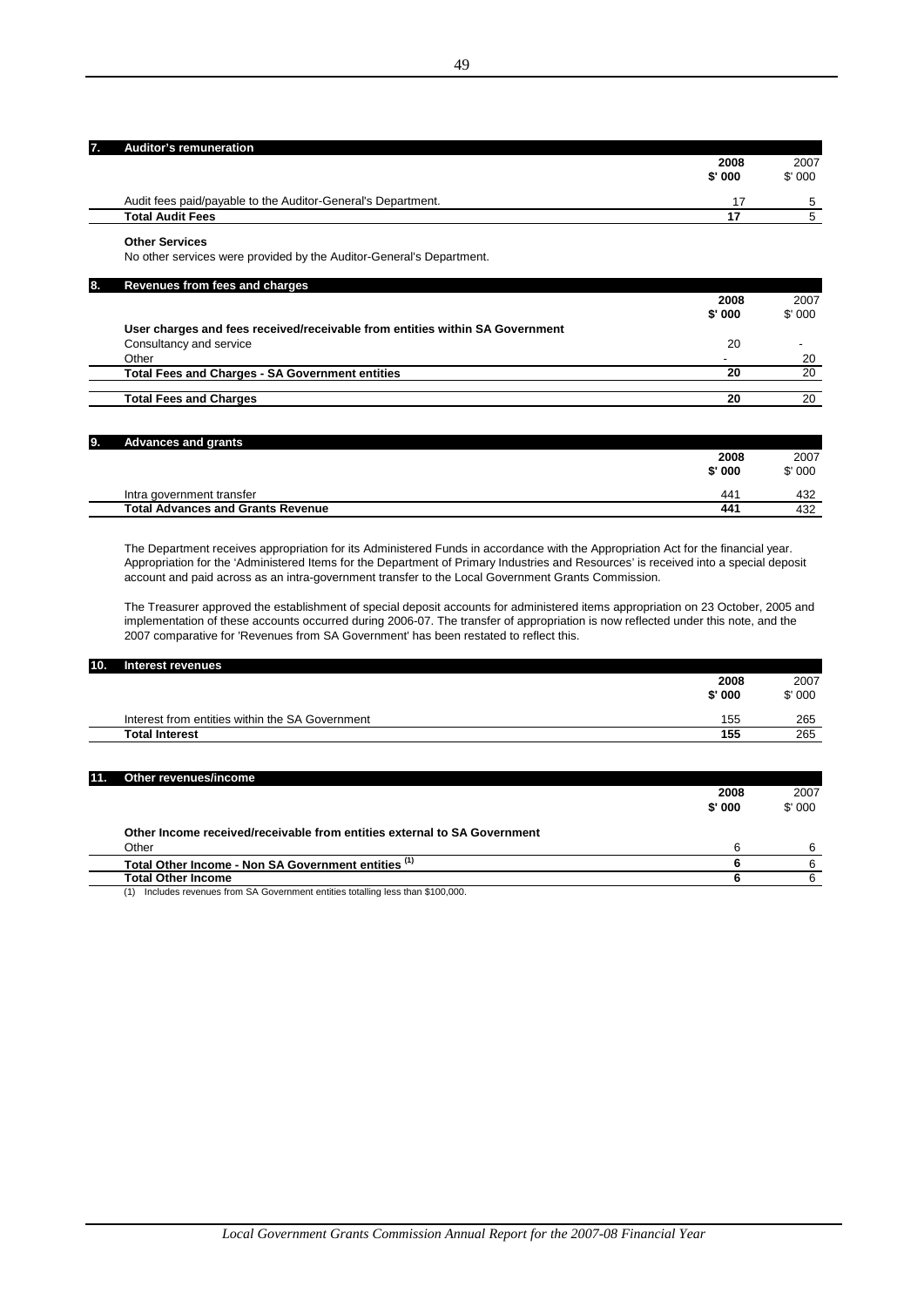$\overline{a}$ 

| 2. | Cash                        |          |        |
|----|-----------------------------|----------|--------|
|    |                             | 2008     | 2007   |
|    |                             | $$'$ 000 | \$'000 |
|    | Deposits with the Treasurer | 619      | 492    |
|    | <b>Total Cash</b>           | 619      | 492    |
|    |                             |          |        |

#### **Interest rate risk**

Cash on hand is non-interest bearing. Deposits at call and with the Treasurer are bearing a floating interest rate between 6.17% and 7.09%. The carrying amount of cash and cash equivalents approximates fair value.

| 13. | <b>Receivables</b>                                       |        |                |
|-----|----------------------------------------------------------|--------|----------------|
|     |                                                          | 2008   | 2007           |
|     |                                                          | \$'000 | \$'000         |
|     | <b>Current</b>                                           |        |                |
|     | Receivables                                              | 4      | 2              |
|     |                                                          | 4      | $\overline{2}$ |
|     |                                                          |        |                |
|     | Accrued interest on loans and deposits                   | 11     | 11             |
|     | Prepayments                                              |        |                |
|     |                                                          | 11     | 12             |
|     | <b>Total Current Receivables</b>                         | 15     | 14             |
|     | <b>Receivables from SA Government entities</b>           |        |                |
|     | Accrued interest revenues                                | 11     | 11             |
|     | <b>Total Receivables from SA Government entities</b>     | 11     | 11             |
|     | <b>Receivables from Non SA Government entities</b>       |        |                |
|     | Receivables                                              | 4      |                |
|     | Other                                                    |        | 2              |
|     | <b>Total Receivables from Non SA Government entities</b> | 4      | 3              |
|     | <b>Total Receivables</b>                                 | 15     | 14             |

#### **Interest rate and credit risk**

Receivables are raised for all goods and services provided for which payment has not been received. Receivables are normally settled within 30 days. Trade receivables, prepayments and accrued revenues are non-interest bearing. Other than as recognised in the provision for doubtful debts, it is not anticipated that counterparties will fail to discharge their obligations. The carrying amount of receivables approximates net fair value due to being receivable on demand. In addition, there is no concentration of credit risk.

#### **Provision for Doubtful Debts**

There was no doubtful debts expense at 30 June 2008.

| 14. | <b>Payables</b>                   |        |        |
|-----|-----------------------------------|--------|--------|
|     |                                   | 2008   | 2007   |
|     |                                   | \$'000 | \$'000 |
|     | Current                           |        |        |
|     | Creditors                         |        | -      |
|     | Accrued expenses                  | 32     | 5      |
|     | Employment on-costs               | 9      | 5      |
|     | <b>Total Current Payables</b>     | 42     | 10     |
|     | Non-current                       |        |        |
|     | Employment on-costs               | 5      | ◠      |
|     | <b>Total Non-current Payables</b> | 5      | 2      |
|     | <b>Total payables</b>             | 47     | 12     |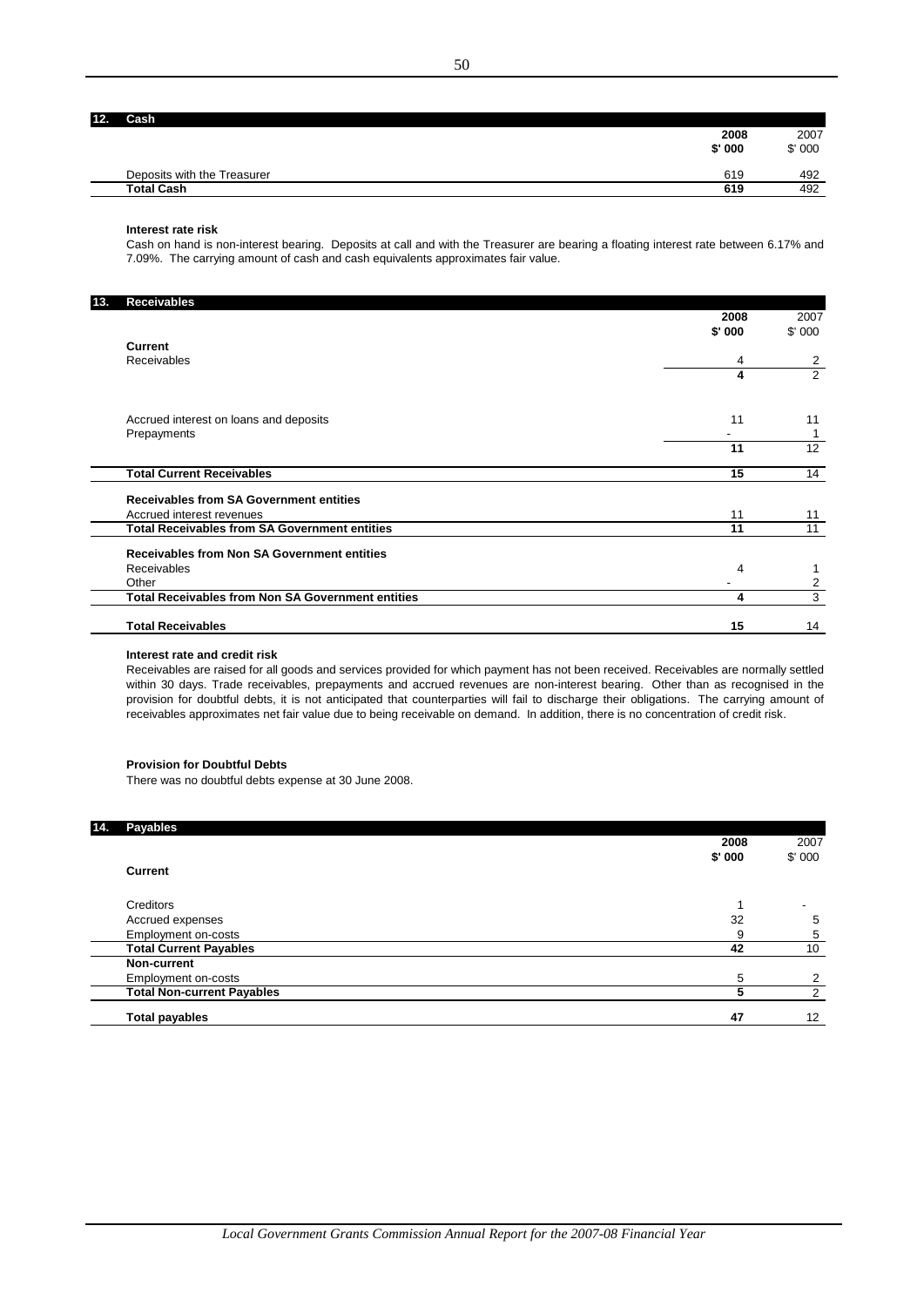# **Government / Non Government Payables Payables to SA Government entities**

| Employment on-costs                                   | 14 |    |
|-------------------------------------------------------|----|----|
| <b>Total Payables to Other SA Government entities</b> | 14 |    |
| Payables to Non SA Government entities                |    |    |
| Creditors                                             |    |    |
| Accrued expenses                                      | 32 |    |
| <b>Total Payables to Non-SA Government entities</b>   | 33 |    |
| <b>Total Payables</b>                                 | 47 | 12 |

#### **Interest rate risk**

Creditors and accruals are raised for all amounts billed but unpaid. Creditors are normally settled within 30 days and employment oncosts are settled when the related employee benefit is discharged. All payables are non-interest bearing. The carrying amount of payables represents fair value due to the amounts being payable on demand.

#### **15. Employee benefits 2008** 2007 **\$' 000** \$' 000 **Current** Annual leave 22 41 Long service leave 3 4 Accrued salaries and wages **4 6 6 4 6 6 6 4 Total Current Employee Benefits 51** 29 **Non-Current** Long service leave 22 Service 1 and 22 Service 1 and 22 Service 1 and 22 Service 1 and 22 Service 1 and 22 Service 1 and 22 Service 1 and 22 Service 1 and 22 Service 1 and 22 Service 1 and 22 Service 1 and 22 Service 1 and **Total Non-Current Employee Benefits 51** 22 **Total Employee Benefits** 102 51

The total current and non-current employee expense (i.e. aggregate employee benefit in Note 15 plus related on-costs in Note 14) for 2008 is \$116,000 (2007 \$58,000).

Based on an actuarial assessment performed by the Department of Treasury and Finance, the benchmark for the measurement of the long service leave liability is 6.5 years (2007 6.5 years).

# **16. Commitments**

|                                                                                                                                               | 2008                     | 2007   |
|-----------------------------------------------------------------------------------------------------------------------------------------------|--------------------------|--------|
|                                                                                                                                               | \$'000                   | \$'000 |
| <b>Operating Lease Commitments</b>                                                                                                            |                          |        |
| Commitments in relation to operating leases contracted for at the reporting date but not recognised as<br>liabilities are payable as follows: |                          |        |
| Within one year                                                                                                                               | 30                       | 28     |
| Later than one year and not later than five years                                                                                             | 112                      | 120    |
| Later than five years                                                                                                                         | $\overline{\phantom{0}}$ | 48     |
| <b>Total Operating Lease Commitments</b>                                                                                                      | 142                      | 196    |
| Representing:                                                                                                                                 |                          |        |
| Cancellable operating leases                                                                                                                  |                          |        |
| Non-cancellable operating leases                                                                                                              | 142                      | 196    |
| <b>Total operating lease commitments</b>                                                                                                      | 142                      | 196    |

Operating leases relate to property, which are non-cancellable leases, with rental payable monthly in advance. Contingent rental provisions within the lease agreements allow for the review of lease payments every two years. Any changes in lease payments would be based on market rates. Options exist to renew the leases at the end of their terms.

The Local Government Grants Commission is charged a proportional sum of the lease rent charged to the Office of Local Government who is the principal lessor of the accommodation.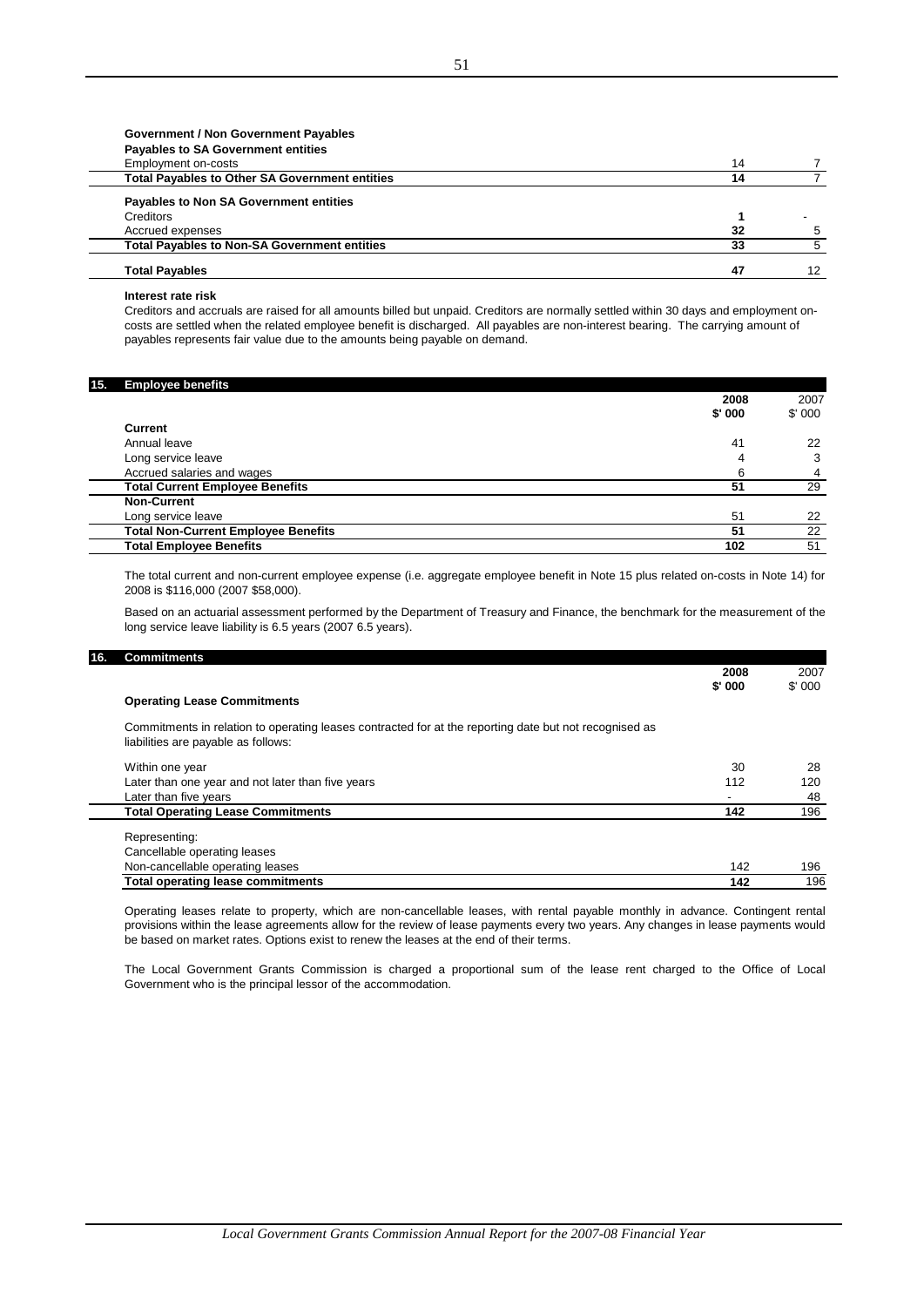#### **Remuneration commitments**

Commitments for the payment of salaries and other remuneration under fixed-term employment contracts in existence at the reporting date but not recognised as liabilities are payable as follows:

| Within one year                                    | 136 |  |
|----------------------------------------------------|-----|--|
| Later than one year but not longer than five years |     |  |
| <b>Total remuneration commitments</b>              |     |  |

Amounts disclosed include commitments arising from executive and other service contracts. The department does not offer fixedterm remuneration contracts greater than five years.

#### **Other commitments**

| Within one year                                    |  |
|----------------------------------------------------|--|
| Later than one year but not longer than five years |  |
| <b>Total other commitments</b>                     |  |

Other commitments include agreements with FleetSA for Long Term Hire of light vehicles

#### **17. Contingent assets and contingent liabilities**

The SA Local Government Grants Commission is not aware of any contingent assets or liabilities.

| 18. | <b>Cash flow reconciliation</b>                                            |       |       |
|-----|----------------------------------------------------------------------------|-------|-------|
|     |                                                                            | 2008  | 2007  |
|     |                                                                            | \$000 | \$000 |
|     | Reconciliation of Cash – Cash at year end as per:                          |       |       |
|     | Cash Flow Statement                                                        | 619   | 492   |
|     | <b>Balance Sheet</b>                                                       | 619   | 492   |
|     | Reconciliation of Net Cash provided by Operating Activities to Net result: |       |       |
|     | Net cash provided by operating activities                                  | 127   | 274   |
|     | Add (Less) Non-cash items:                                                 |       |       |
|     | Changes in Assets / Liabilities (net of restructure transfer)              |       |       |
|     | Increase in receivables                                                    |       |       |
|     | (Increase) in payables and provisions                                      | (35)  |       |
|     | (Increase) in employee benefits                                            | (51)  | -     |
|     | Net result                                                                 | 42    | 274   |
|     |                                                                            |       |       |

#### **19. Remuneration of board and committee members**

Members who were entitled to receive remuneration for membership during the 2007/08 financial year were:

Members of the South Australian Local Grants Commission were:

M. Germein M. Patetsos

J. Ross

The number of members whose remuneration received or receivable falls within the following bands:

|                                | 2008 | 2007 |
|--------------------------------|------|------|
| \$10 000 - \$19 999            |      |      |
| \$20 000 - \$29 999            |      |      |
| <b>Total number of members</b> |      |      |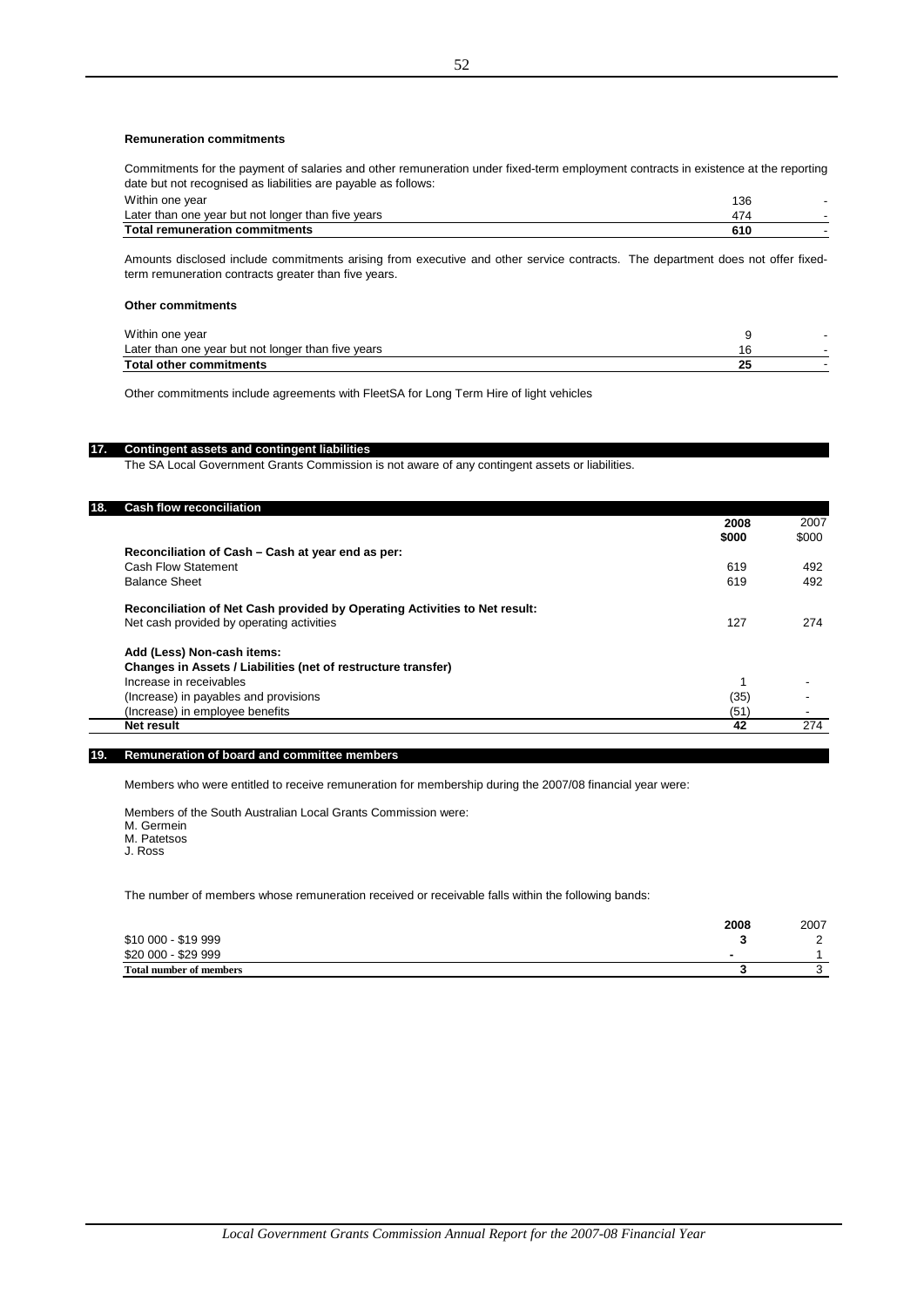Remuneration of members reflects all costs of performing board/committee member duties including sitting fees, superannuation contributions, fringe benefits tax and any other salary sacrifice arrangements. The total remuneration received or receivable by members was \$48,763 (\$52,000).

Amounts paid to a superannuation plan for board/committee members was \$4,026 (\$4,000).

In accordance with the Department of Premier and Cabinet Circular No. 016, government employees did not receive any remuneration for board/committee duties during the financial year.

Unless otherwise disclosed, transactions between members are on conditions no more favourable than those that it is reasonable to expect the entity would have adopted if dealing with the related party at arm's length in the same circumstances.

#### **20. Events after balance date**

No events have occurred after balance date that would affect the financial statements of the SA Local Government Grants Commission as at 30 June 2008.

| <b>Disclosure of Administered Items</b><br>21. |         |         |
|------------------------------------------------|---------|---------|
|                                                | 2008    | 2007    |
|                                                | \$' 000 | \$'000  |
| <b>Administered Revenues</b>                   |         |         |
| <b>Total Commonwealth Receipts</b>             |         |         |
| Commonwealth Financial Assistance Grants       | 122,560 | 116,773 |
| Commonwealth Roads to Recovery Grants          | 5,713   | 2,500   |
| <b>Commonwealth Specific Purpose Grants</b>    | 13,592  | 13,000  |
| <b>Total Administered Revenues</b>             | 141,865 | 132,273 |
| <b>Administered Expenses</b>                   |         |         |
| <b>Total Commonwealth Payments</b>             |         |         |
| Local Government Financial Assistance Grants   | 122,560 | 116,773 |
| Local Government Roads to Recovery Grants      | 6,765   | 4,170   |
| Commonwealth Specific Purpose Grants           | 13,592  | 13,000  |
| <b>Total Administered Expenses</b>             | 142,917 | 133,943 |
| <b>Net Operating Surplus/(Deficit)</b>         | (1,052) | (1,670) |
| Cash held at the commencement of the year      | 2,080   | 3,750   |
| Cash held at the end of the year               | 1,028   | 2,080   |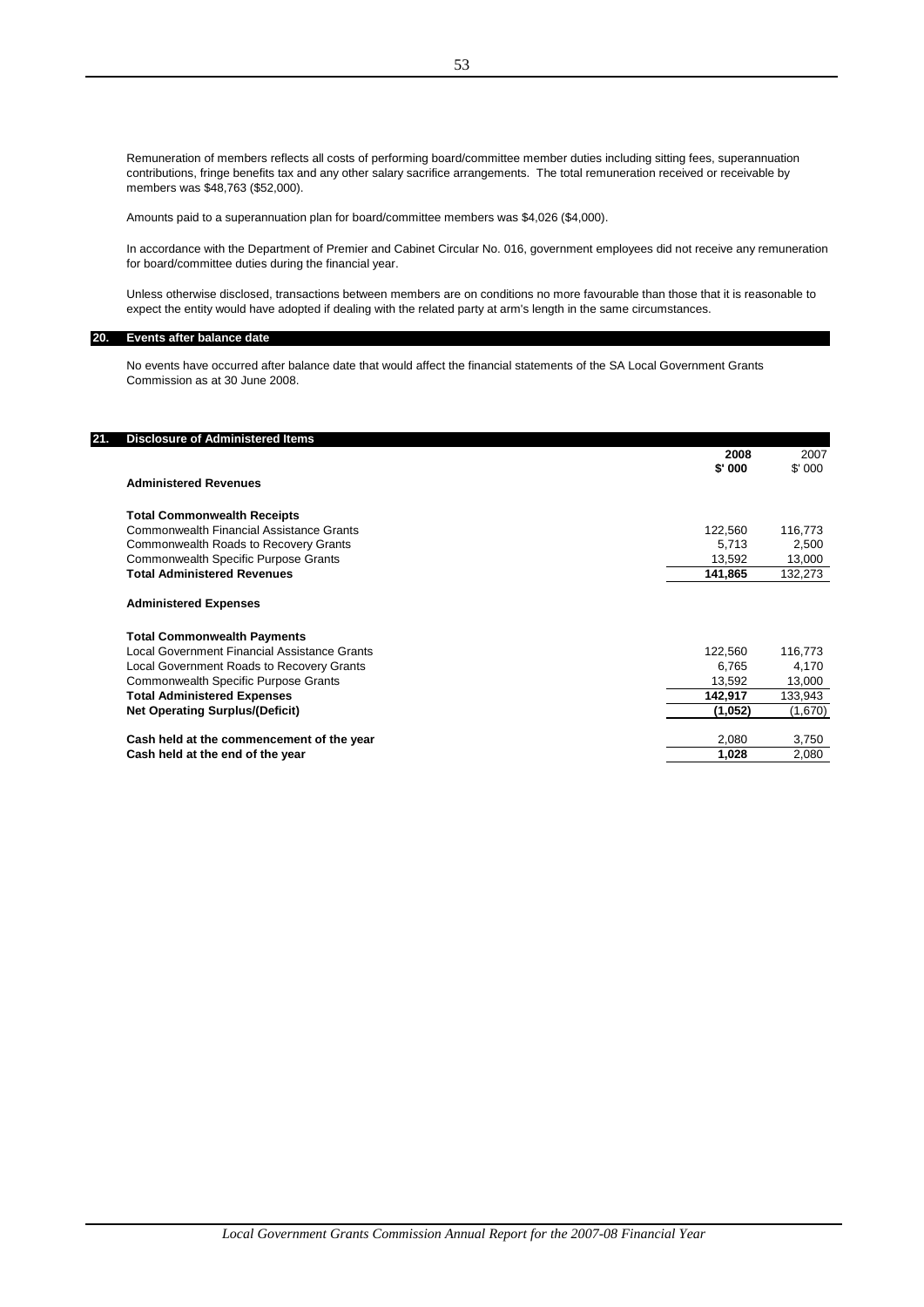# SA LOCAL GOVERNMENT GRANTS COMMISSION

# **Certification of the Financial Report**

We certify that the attached general purpose financial report for the SA Local Government Grants Commission:

- . complies with any relevant Treasurer's instructions issued under section 41 of the Public Finance and Audit Act 1987, and any relevant Australian accounting standards;
- are in accordance with the accounts and records of the Commission; and
- . presents a true and fair view of the financial position of the SA Local Government Grants Commission as at 30 June 2008 and the results of its operation and cash flows for the financial year.

Malcolm Germein Chairman **SA Local Government Grants Commission 10 March 2009** 

Pater Ilee **Executive Officer SA Local Government Grants Commission** March 2009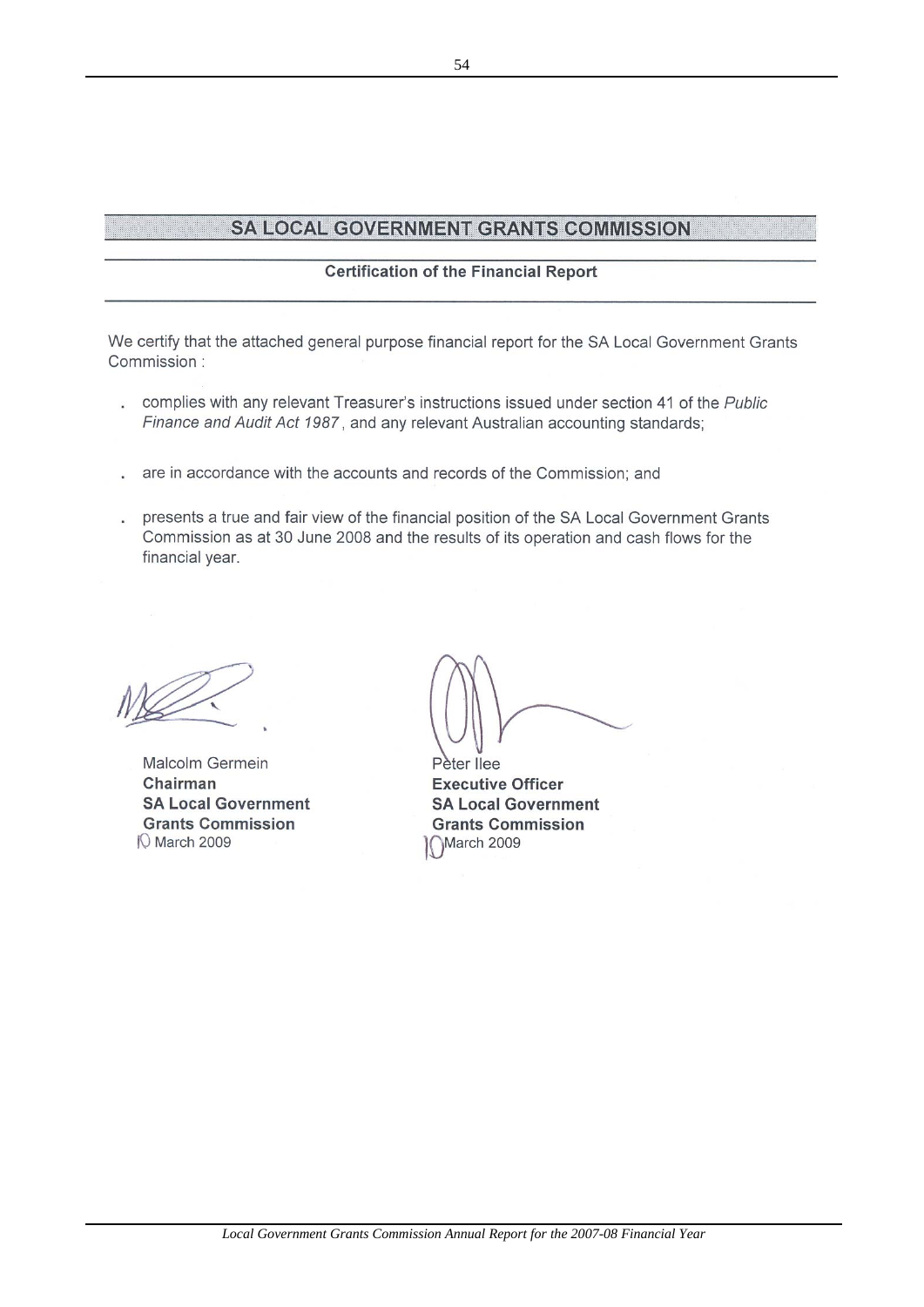#### **INDEPENDENT AUDITOR'S REPORT**



**Government of South Australia** 

Auditor-General's Department

9th Floor **State Administration Centre** 200 Victoria Square DX 56208 Victoria Square Tel +618 8226 9640<br>Fax +618 8226 9688 ABN 53 327 061 410 audgensa@audit.sa.gov.au www.audit.sa.gov.au

#### **To The Chairman** South Australian Local Government Grants Commission

As required by section 31 of the Public Finance and Audit Act 1987, I have audited the accompanying financial report of the South Australian Local Government Grants Commission for the financial year ended 30 June 2008. The financial report comprises:

- An Income Statement
- A Balance Sheet ×
- $\ddot{\phantom{0}}$ A Statement of Changes in Equity
- A Cash Flow Statement  $\bullet$
- A summary of significant accounting policies and other explanatory notes
- A Certificate from the Chairman and the Executive Officer.

#### The Responsibility of the South Australian Local Government Grants Commission for the Financial Report

The Commission is responsible for the preparation and the fair presentation of the financial report in accordance with the Treasurer's Instructions promulgated under the provisions of the Public Finance and Audit Act 1987 and Australian Accounting Standards (including the Australian Accounting Interpretations). This responsibility includes establishing and maintaining internal controls relevant to the preparation and fair presentation of the financial report that is free from material misstatement, whether due to fraud or error; selecting and applying appropriate accounting policies; and making accounting estimates that are reasonable in the circumstances.

#### **Auditor's Responsibility**

My responsibility is to express an opinion on the financial report based on the audit. The audit was conducted in accordance with the requirements of the Public Finance and Audit Act 1987 and Australian Auditing Standards. The Auditing Standards require that the auditor complies with relevant ethical requirements relating to audit engagements and plans and performs the audit to obtain reasonable assurance whether the financial report is free from material misstatement

An audit involves performing procedures to obtain audit evidence about the amounts and disclosures in the financial report. The procedures selected depend on the auditor's judgement, including the assessment of the risks of material misstatement of the financial report, whether due to fraud or error. In making those risk assessments, the auditor considers internal control relevant to the entity's preparation and fair presentation of the financial report in order to design audit procedures that are appropriate in the circumstances. An audit also includes evaluating the appropriateness of the accounting policies used and the reasonableness of accounting estimates made by the Commission, as well as the overall presentation of the financial report.

I believe that the audit evidence I have obtained is sufficient and appropriate to provide a basis for my auditor's opinion.